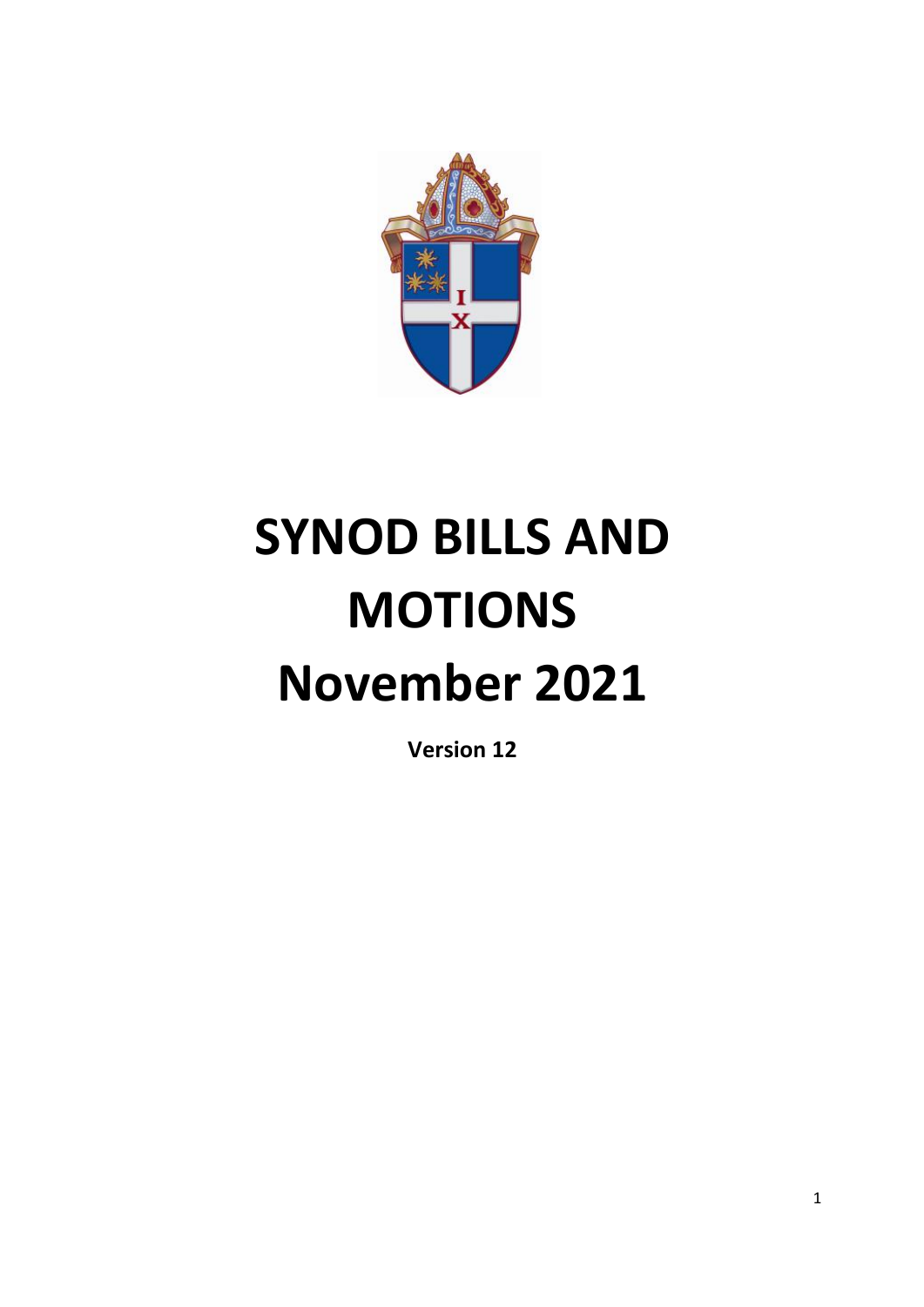# <span id="page-1-0"></span>Contents

| BILL 6: THE COMPLAINTS PROCEDURE OF THE DIOCESE OF CHRISTCHURCH STATUTE AMENDMENT                   |  |  |  |  |  |
|-----------------------------------------------------------------------------------------------------|--|--|--|--|--|
|                                                                                                     |  |  |  |  |  |
|                                                                                                     |  |  |  |  |  |
|                                                                                                     |  |  |  |  |  |
|                                                                                                     |  |  |  |  |  |
|                                                                                                     |  |  |  |  |  |
|                                                                                                     |  |  |  |  |  |
|                                                                                                     |  |  |  |  |  |
| <b>Our Motivation:</b>                                                                              |  |  |  |  |  |
| Regenerating our Diocese by growing in strength, depth and breadth 54<br>Our Goal:                  |  |  |  |  |  |
| Our Focus:                                                                                          |  |  |  |  |  |
|                                                                                                     |  |  |  |  |  |
|                                                                                                     |  |  |  |  |  |
|                                                                                                     |  |  |  |  |  |
|                                                                                                     |  |  |  |  |  |
|                                                                                                     |  |  |  |  |  |
|                                                                                                     |  |  |  |  |  |
|                                                                                                     |  |  |  |  |  |
|                                                                                                     |  |  |  |  |  |
|                                                                                                     |  |  |  |  |  |
|                                                                                                     |  |  |  |  |  |
|                                                                                                     |  |  |  |  |  |
|                                                                                                     |  |  |  |  |  |
|                                                                                                     |  |  |  |  |  |
|                                                                                                     |  |  |  |  |  |
|                                                                                                     |  |  |  |  |  |
| 4. To transform unjust structures of society, to challenge violence of every kind and pursue peace  |  |  |  |  |  |
| 5. To strive to safeguard the integrity of creation, and sustain and renew the life of the earth 65 |  |  |  |  |  |
|                                                                                                     |  |  |  |  |  |
|                                                                                                     |  |  |  |  |  |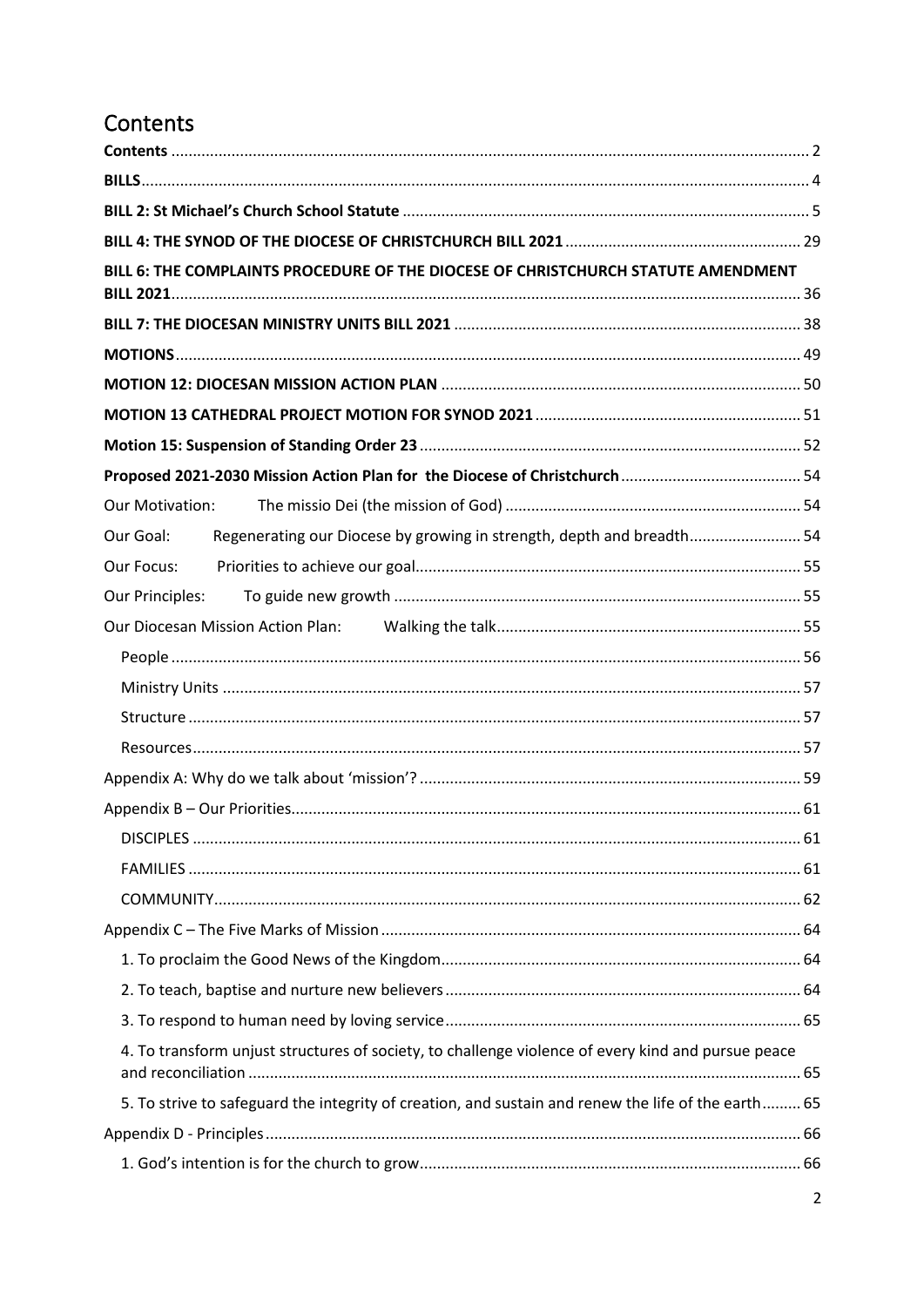| 3. God gives the Holy Spirit to breathe new dreams and visions onto his people 66              |  |
|------------------------------------------------------------------------------------------------|--|
| 4. The church needs to adapt its structures and approaches to the social climate we now occupy |  |
|                                                                                                |  |
|                                                                                                |  |
|                                                                                                |  |
|                                                                                                |  |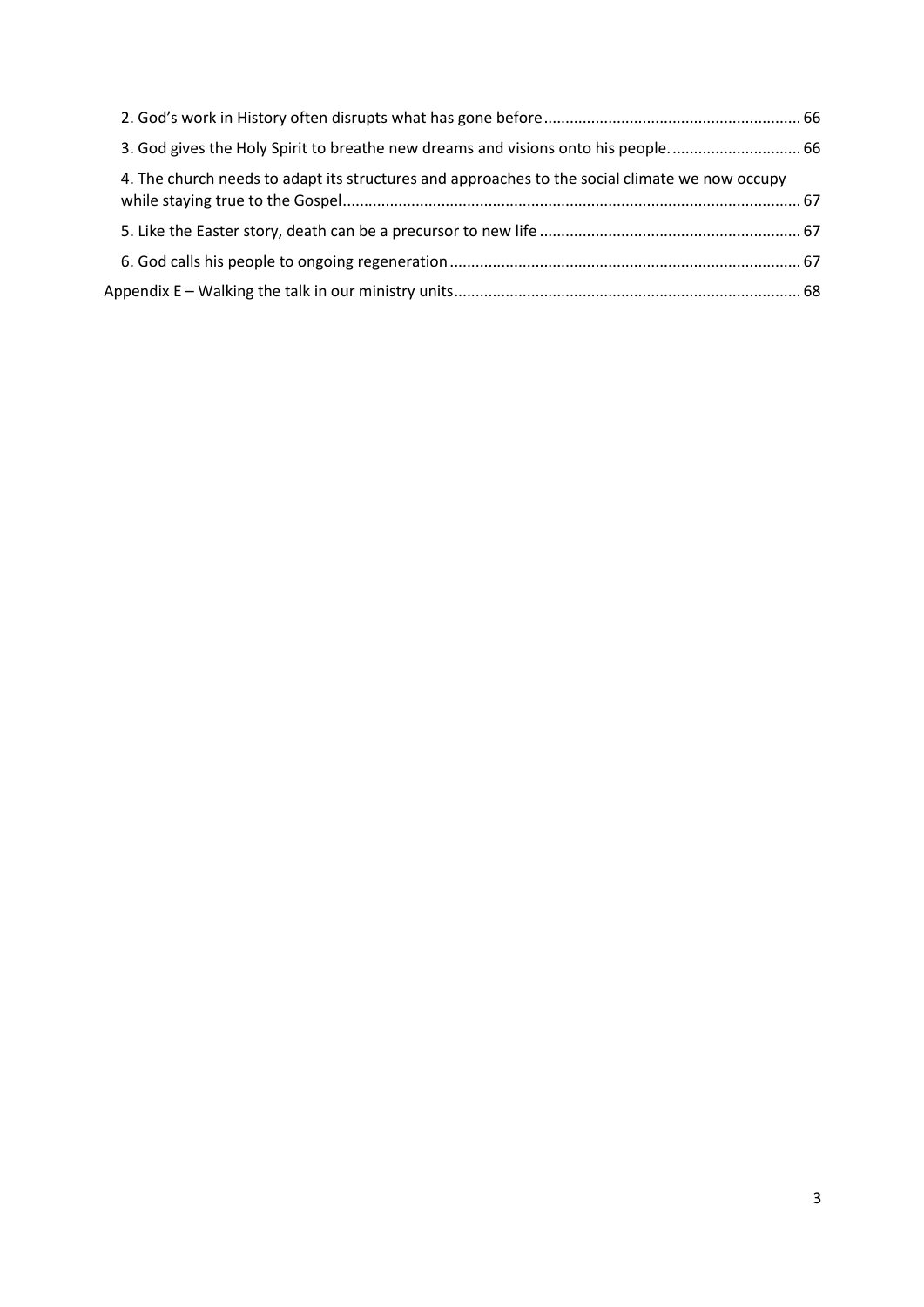# <span id="page-3-0"></span>BILLS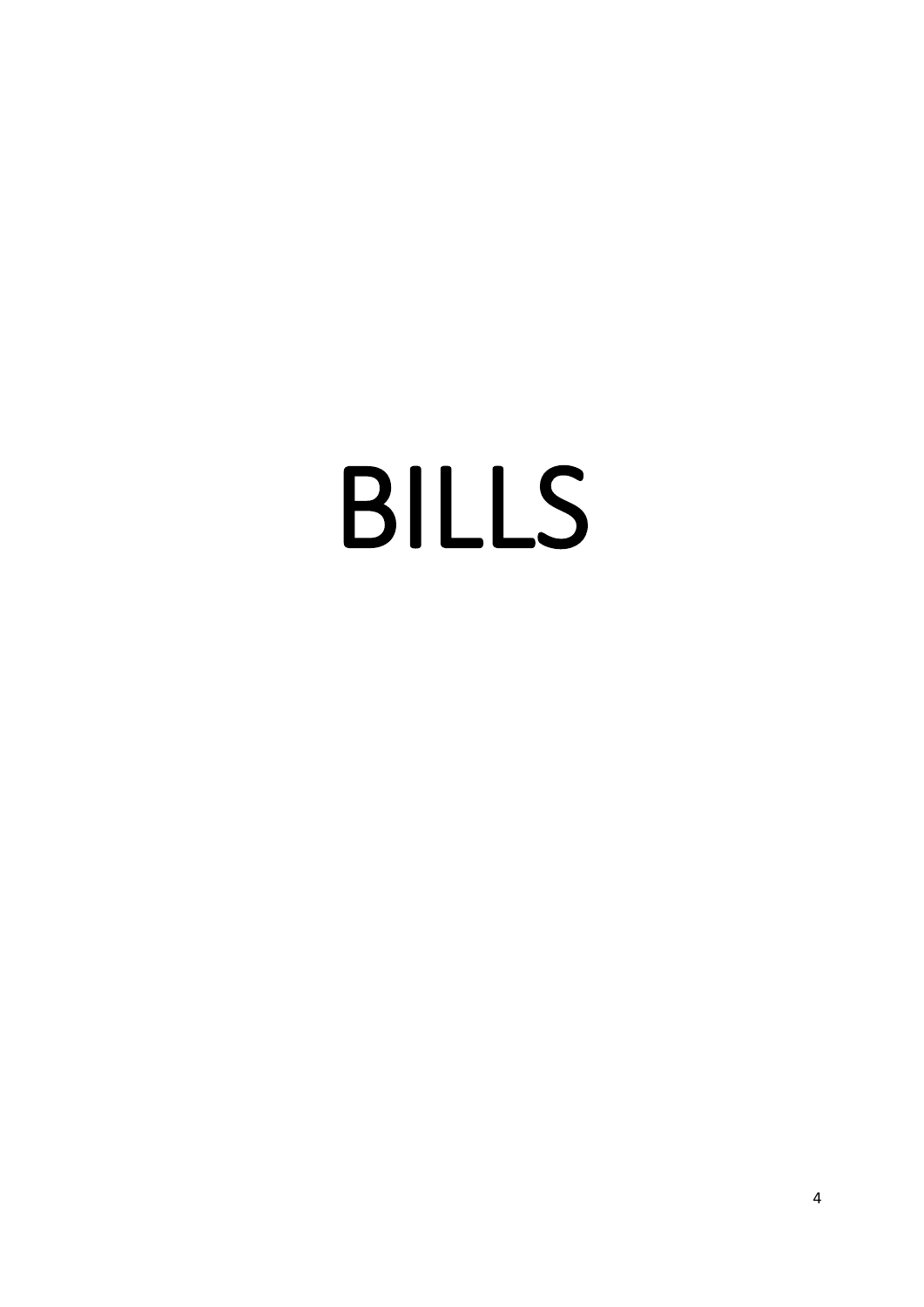# <span id="page-4-0"></span>BILL 2: St Michael's Church School Statute

*Bill re replacing of St Michael's Church School Statute 1998 with a new Statute incorporating a new trust deed for the School to give effect to a new relationship between theSchool and Parish.*

#### **ST MICHAEL'S CHURCH SCHOOL STATUTE (2021)**

Whereas The St Michael's Church School Statute was enacted in 1998 for the purpose of establishinga Board of Governors to administer the activities of the School and to define the membership, constitution and duties of the Board of Governors;

And Whereas The St Michael's Church School Statute 1998 set out the responsibilities of the Vestry, the Vicar and the trustees of the Parish Trust acting as agents for the Vestry as proprietors of the School in relation to monies generated by the School and to develop the buildings and facilities owned by the Parish and used by the School;

And Whereas the School and Parish have agreed that a different form of relationship between them is desirable such that a new trust is to be formed which will have full responsibility for the finances and operation of the School and use of the Parish Property by the School;

And Whereas it is desirable for the School and Parish to enter into the Lease and the Memorandum of Understanding to provide for the terms of use of the Parish Property by the School.

#### BE IT THEREFORE ENACTED BY THE BISHOP, CLERGY AND LAITY OF THE DIOCESE OF CHRISTCHURCH AS FOLLOWS:

- 1. The short title of this Statute shall be "The St Michael's Church School Statute 2021".
- 2. The Statute shall come into force on the Commencement Date; however, Sections 4, 6 to 8 and 11 inclusive will come into force on the day this Statute has been passed.
- 3. The St Michael's Church School Statute passed in 1998 shall be repealed on the Commencement Date.
- 4. For the purposes of this Act, unless the context requires another meaning: "**Anglican Character**" means Christian character inspired by the teachings of the Anglican Church. The School has a long and continuing heritage as the church school for the Parish which is New Zealand's oldest Anglo-Catholic parish. It is expected that the character of the School will reflect worship, Christian teaching and ministry within the Catholic tradition of the Anglican Church.

"**Board of Governors**" means the trustees under the constitution created by the St Michael's

Church School Statute enacted in 1998 as amended in 2017.

"**Church Building**" means St Michael and All Angels church situated at 84 Oxford Terrace, Christchurch.

"**Commencement Date**" means the date on which the Lease and Memorandum of Understanding have been signed and come into effect.

"**Lease**" means a lease of the School Buildings and Facilities by Church Property Trustees as trustee for the Parish to the Trust to be negotiated in accordance with Section 8. "**Memorandum of Understanding**" means the agreement to be entered into between the Vestry and the Trustees pursuant to Section 8 which will govern: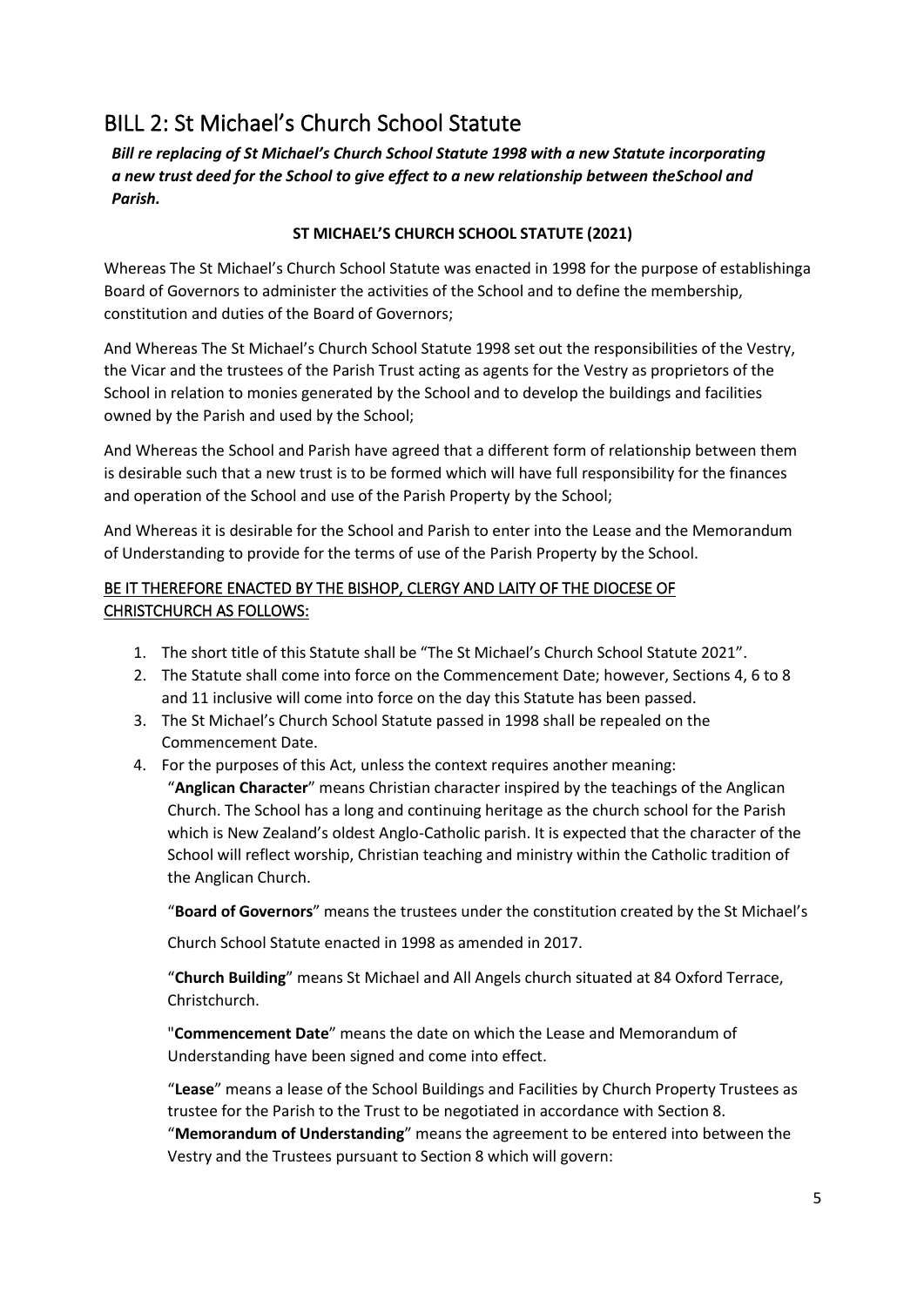- (i) the sharing of the School Buildings and Facilities between the Parish and the School in circumstances not covered in the Lease.
- (ii) the use of the Church Building by the School; and
- (iii) the use of the School Chattels and Equipment by the Parish.

"**Parish**" means the parish of St Michael and All Angels in the Diocese of Christchurch.

"**Parish Property**" means the Church Building and the School Buildings and Facilities.

"**Parish Trust**" means St Michael and All Angels Parish Trust.

"**School**" means St Michael's Church School located at 249 Durham Street.

"**School Buildings and Facilities**" means the buildings, land and facilities held by Church Property Trustees as trustee for the Parish which are used by the School for the purposes defined in the Trust Deed but, for the sake of clarity, does not include the Church Building or the School Chattels and Equipment.

"**School Chattels and Equipment**" means the chattels and equipment owned by and used for the purposes of the School.

"**Trust**" means the St Michael's School Trust created by the Trust Deed. "**Trustees**" means the trustees of the Trust and "**Trustee**" means any one of them.

"**Trust Deed**" means the trust deed settled in accordance with Section 6 on the terms set out in Schedule 1.

"**Vestry**" means the vestry of the Parish.

5. The Mission and Vision Statements for the Schoolshall be:

**Mission Statement:** To advance primary school education in the Anglican Character.

**Vision Statement:** Children fully alive in spirit, mind and body, and well prepared to succeed in their secondary school education.

- 6. As soon as practicable after this Statute has been passed:
	- a. the Vestry shall, in consultation with the Board of Governors, determine who shall be the Trustees and shall settle the Trust Deed; and
	- b. the Trustees shall then apply for incorporation as a board under the Charitable Trusts Act 1957 and, once incorporated, the Trustees shall apply for registration under the Charities Act 2005.
- 7. With the prior consent:
	- a. of Vestry, the Vicar and Church Wardens shall be entitled to execute the Trust Deed as agent for Vestry as settlor, together with any other documents required to incorporate the Trust under the Charitable Trusts Act 1957 and to register the Trustas a charitable trust under the Charities Act 2005;
	- b. of CPT and the Vestry, the trustees of the Parish Trust shall;
		- i. negotiate the terms of the Lease for execution by Church Property Trustees; and
		- ii. negotiate and execute the Memorandum of Understanding and any other agreements or documents relating to the School Buildings and Facilities, whether required by virtue of the Lease or the Memorandum of Understanding or otherwise.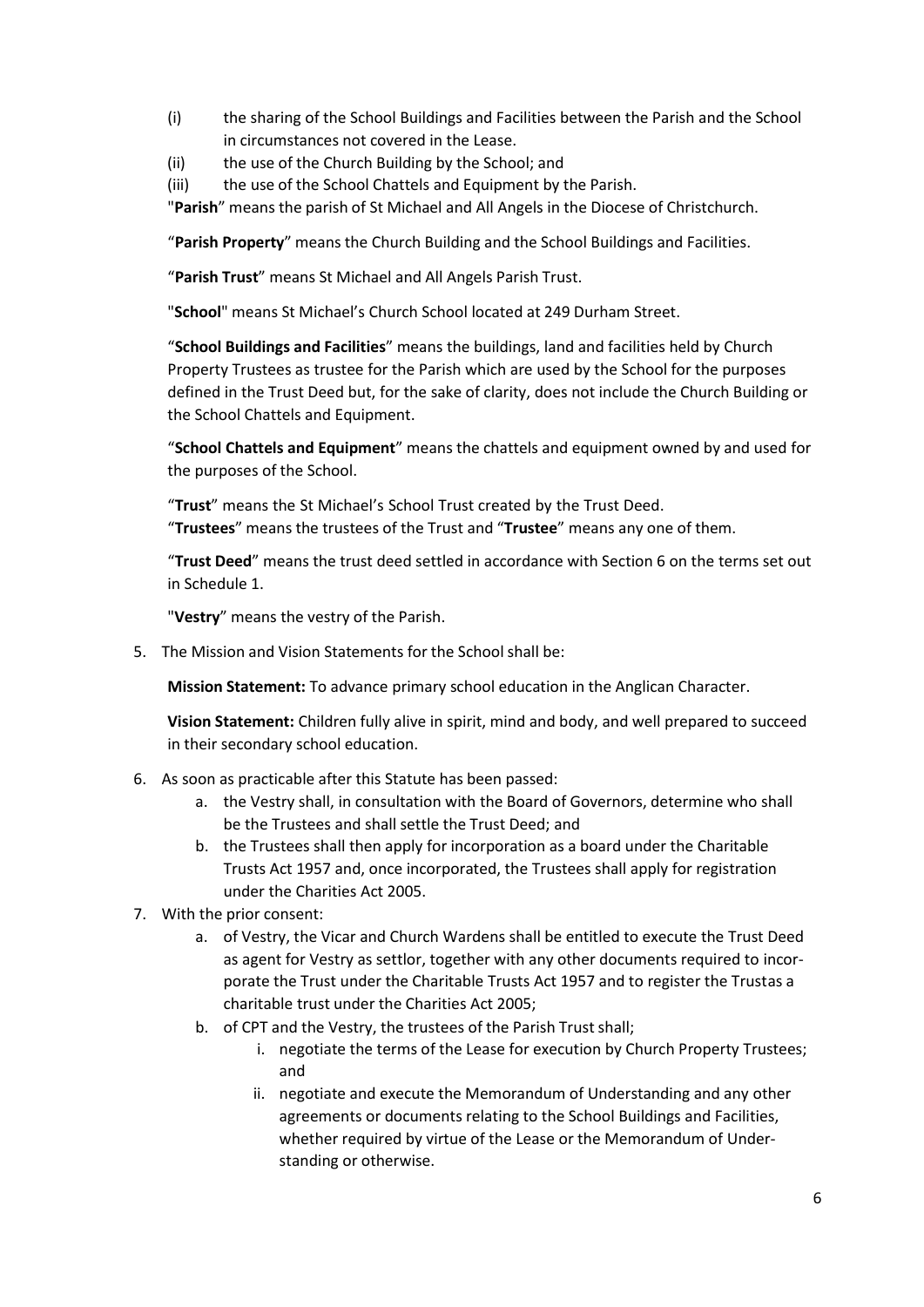8 Lease and Memorandum of Understanding:

8.1 Once the Trust Deed has been executed by Vestry and the Trustees for the Trust have been appointed pursuant to Section 6(a), negotiation of the terms of the Lease, and the Memorandum of Understanding, pursuant to Section 7(b), will take into account the following:

a. The Trustees will be responsible for the operation and finances of the School and the use of the Parish Property by the School.

- b. The Vestry, is required to consult with Church Property Trustees and obtain their consent, in respect of Lease terms.
- c. In relation to the School Buildings and Facilities the Parish will:
	- i. be responsible, make decisions and have oversight for the repair, maintenance, replacement and development of all existing School Buildingsand Facilities unless otherwise agreed with the Trustees;
	- ii. be entitled to receive all monies from the School pursuant to the Lease or any other arrangements for the use of Parish Property; and
	- iii. use such monies received for the purpose specified in Section 8(c)(i) unless otherwise agreed between the Trustees and the Vestry.
- d. The Lease shall conform to a commonly agreed form of commercial lease providing that the initial rent and rent reviews every 3 years thereafter will reflect:
	- I. the charitable purposes specified in the Trust Deed,
	- II. any plans with respect to any capital works for the School determined by the Trust from time to time in consultation with theVestry,
	- III. the obligation of the Parish to repair, maintain, replace and develop the existing School Buildings and Facilities and
	- IV. the obligation of the Parish to use the rent received in the manner provided in Section 8 c.iii;

8.2 In the event of any dispute not otherwise covered by the Lease, the dispute shall be determined by a lawyer experienced in lease matters to be appointed by agreement between the Vestry and the Trustees, or failing such agreement by the Warden.

8.3 The Vestry may delegate the rights and obligations of the Parish and the Vestry in respect of and under the Lease and the Memorandum of Understanding to the Parish Trust. Nothing herein will diminish the rights and obligations of the Church Property Trustees as legal owner of the Parish Property.

9. The Vestry, Vicar and the Parish will each fulfil their responsibilities to the School as set out in the Trust Deed.

10. The School will fulfil its responsibilities to the Parish as set out in the Trust Deed.

11. Transitional Provision – The St Michael's Church School Statute passed in 1998 will remain in full force and effect and govern the running of the School until the Lease and Memorandum of Understanding have been signed and come into effect.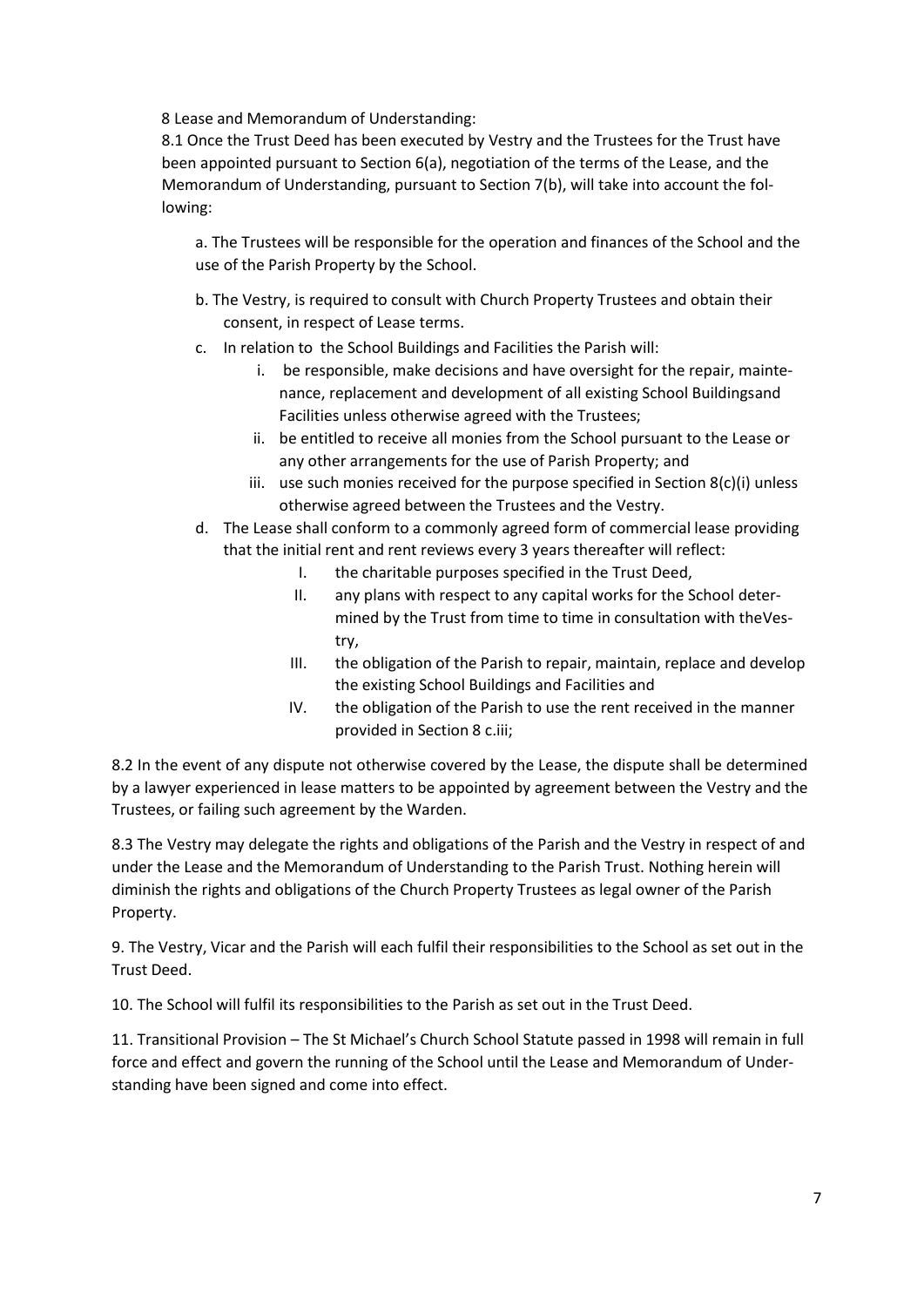# **Schedule 1**

## **Trust Deed**

#### **Deed of Trust St Michael's Church School Trust**

#### **Contents**

- 1. Definitions and interpretation
- 2. Establishment
- 3. Charitable purposes
- 4. Powers
- 5. Obligations to the Appointor
- 6. Separate sub-trusts
- 7. Trustees
- 8. Appointment and removal of officers
- 9. Duties and functions of the Trustees
- 10. Proceedings of the Trustees
- 11. Committees
- 12. Control of funds.
- 13. Incorporation and registration
- 14. Execution of documents
- 15. Interested Trustees
- 16. Remuneration of trustees and payment of expenses
- 17. No private pecuniary profit
- 18. Alterations and additions.
- 19. Professional advice
- 20. Liability of Trustees
- 21. Winding up
- 22. General provisions

Schedule of Powers

Schedule of Intent in respect of Worship and Religious Education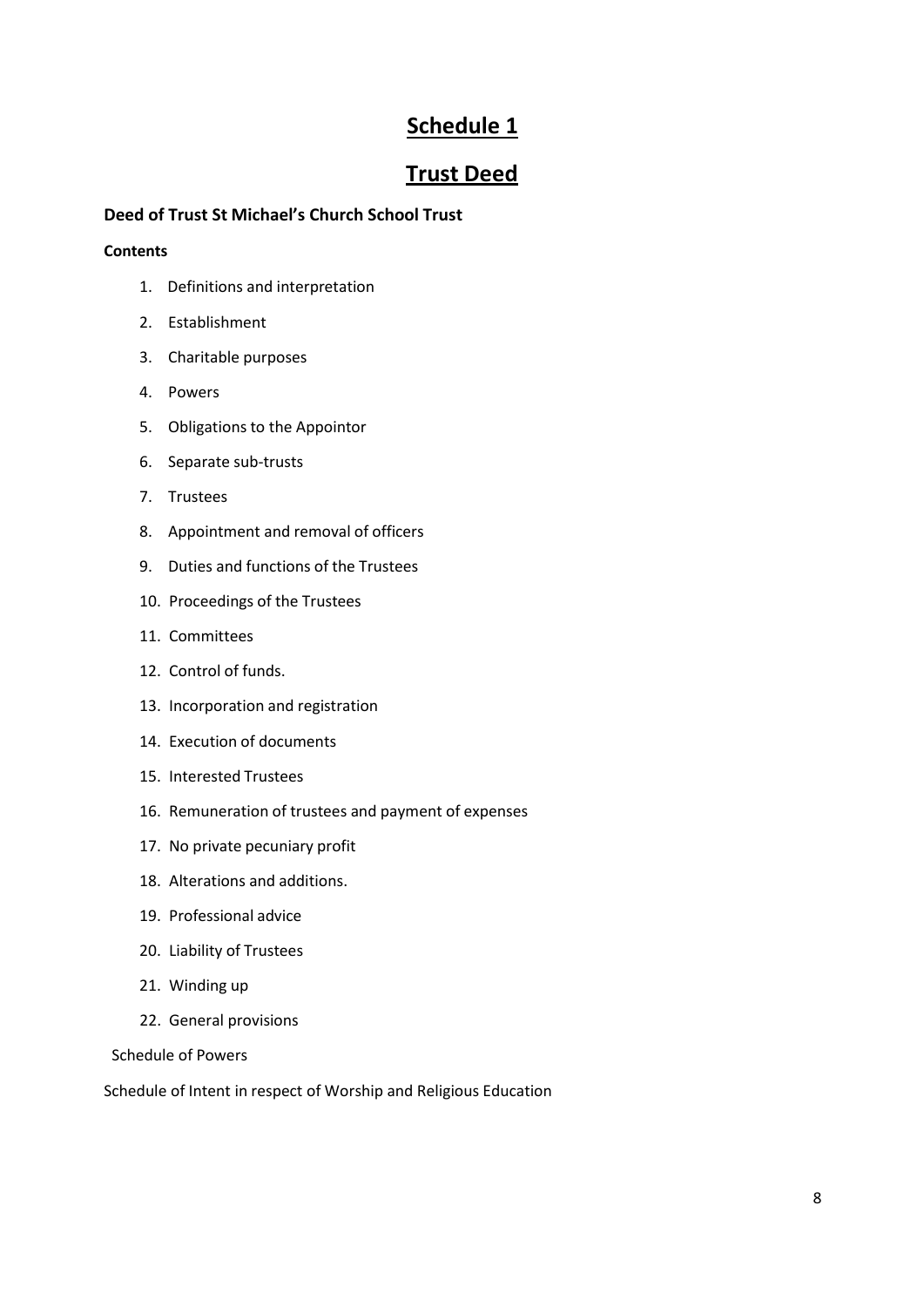#### **Trust Deed**

#### **Parties:**

- 1. The Vicar and Church Wardens as agents for the Vestry ("**Settlor**")
- 2. [insert names of trustees to be appointed pursuant to clause 7.1] ("Trustees")

#### **Introduction:**

- A. The Settlors wish to establish a trust for the Purposes.
- B. The Trustees have agreed to become the trustees of the Trust upon the terms and subject to the powers and discretions set out in this Trust Deed.
- C. The Settlor has paid to the Trustees and the Trustees hold the sum of \$10.00 upon the terms and with and subject to the powers and discretions set out in this Trust Deed.
- D. It is anticipated that further money, property and investments may from time to time be acquired by the Trustees for the Purposes.

#### **This deed records:**

#### **1. Definitions and Interpretation**

#### **1.1 Definitions**

The following definitions apply in this deed:

**Act** means the Trusts Act 2019.

**Anglican Character** means Christian character inspired by the teachings of the Anglican Church. The School has a long and continuing heritage as the church school for the Parish which is New Zealand's oldest Anglo-Catholic parish. It is expected that the character of the School will reflect worship, Christian teaching and ministry within the Catholic tradition of the Anglican Church.

**Anglican Church** means the Anglican Church in Aotearoa, New Zealand and Polynesia.

**Annual Report** means the annual report provided by the Trustees in accordance with clause 5.1.

**Appointor** means the Vestry of the Parish.

**Balance Date** means 31 December, or any other date adopted from time to time by the Trustees, as the end of the Trust's Financial Year.

**Bishop** means the bishop of the Diocese.

**Board** means the board of trustees incorporated under Part 2 of the Charitable Trusts Act 1957.

**Chaplain** means the chaplain of the School.

**Church Property Trustees** means the Church Property Trustees constituted a body politic and corporate by s2 of the Church Property Trust Ordinance 1854(C) and continued by s5(3) of the Anglican (Diocese of Christchurch) Church Property Trust Act 2003.

**Church Wardens** means the church wardens from time to time of the Parish.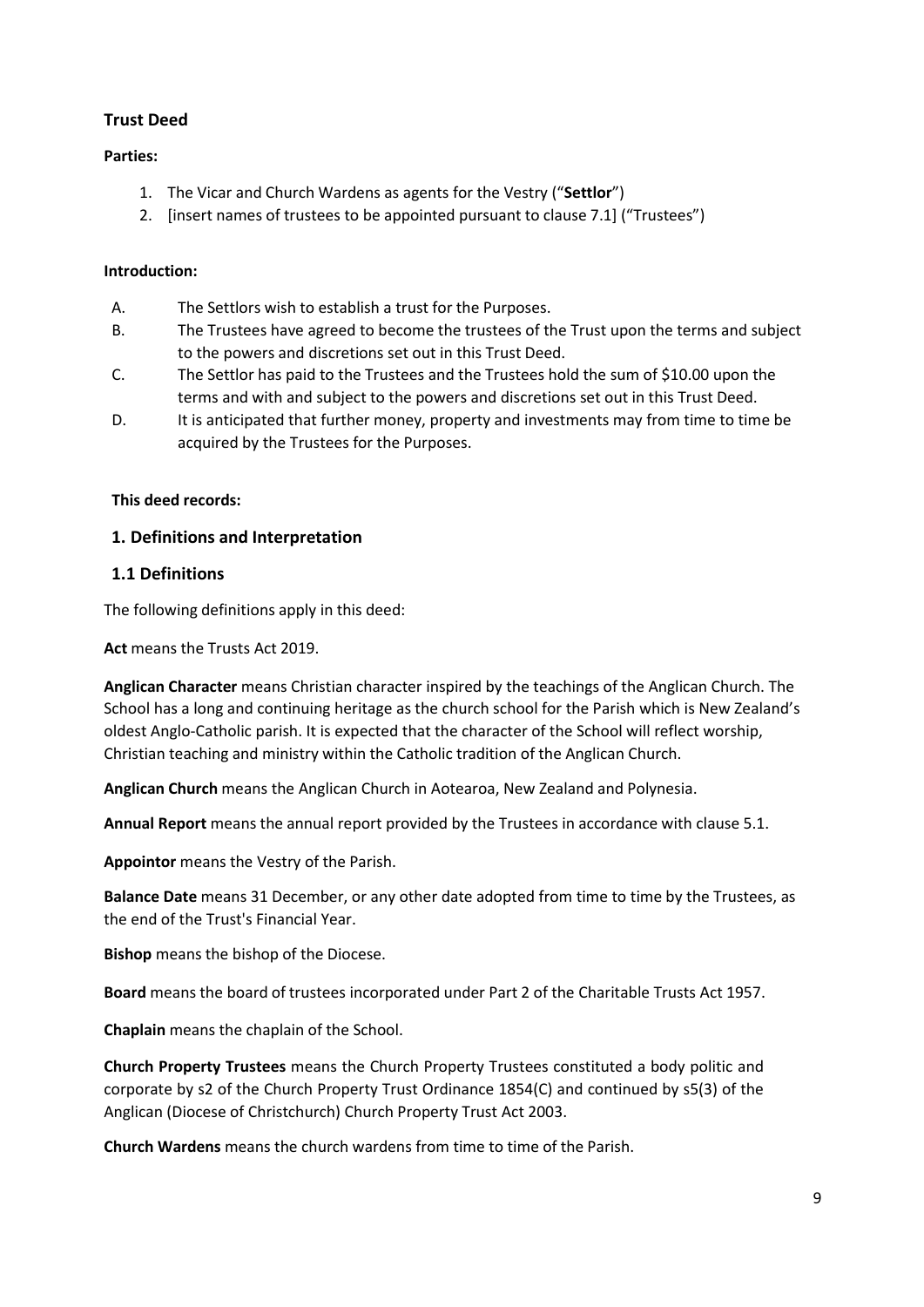**Diocese** means the Anglican Diocese of Christchurch in the Anglican Church.

**Extraordinary Vacancy** has the meaning set out in clause 7.3.

**Financial Year** means any year or other accounting period ending on the Balance Date.

**Formal Association of Parents** means an association of parents of Pupils recognised by the Board and the Vestry as such an association. For the time being this association is the St Michael's Church School Parent, Teacher, Friend Association (PTFA).

**Meetings** means meetings in person and via other means specified in clause 10.9.

**Parent** means a person who is a parent or legal guardian of a Pupil and, where the term is used in clauses applying to the Board, means a person who at the time of their appointment is a parent or legal guardian of a Pupil.

**Parish** means the Parish of Christchurch St Michael's, also known as the Parish of St Michael and All

Angels Christchurch, in the Diocese.

**Principal** means the principal of the School.

**Pupils** means the pupils of the School and **Pupil** means any one of them.

**Purposes** means the charitable purposes of the Trust as set out in clause 3.2.

**Replacement Trustee** has the meaning set out in clause 7.3.

**School** means the St Michael's Church School at 249 Durham Street, Christchurch, New Zealand.

**Specified period** has the meaning as set out in clause 7.5.

**Standing Committee** means the executive committee of Synod elected to provide governance to the Diocese and to function as Synod out of session.

**Synod** means the Synod of the Diocese.

**Term** has the meaning set out in clause 7.2.

**Trust Fund** means any real and personal property owned or held by the Trustees on the trusts of this deed from time to time including such further money or property as may from time to time be added by way of capital or income to be held by the Trustees upon the trusts, for the charitable purposes and with the powers as set out in this deed.

**Trust** means the charitable trust established by this deed.

**Trustees** means the trustee or trustees of the Trust for the time being, whether original, additional or substituted and **Trustee** means any one of them.

**Vestry** means the vestry of the Parish.

**Vicar** means the vicar of the Parish and includes any priest appointed by the Bishop as Priest-in-Charge of the Parish during a vacancy between Vicars or when the Vicar is absent from the Parish for an extended period of time.

**Warden** means the warden of the School, being the Bishop.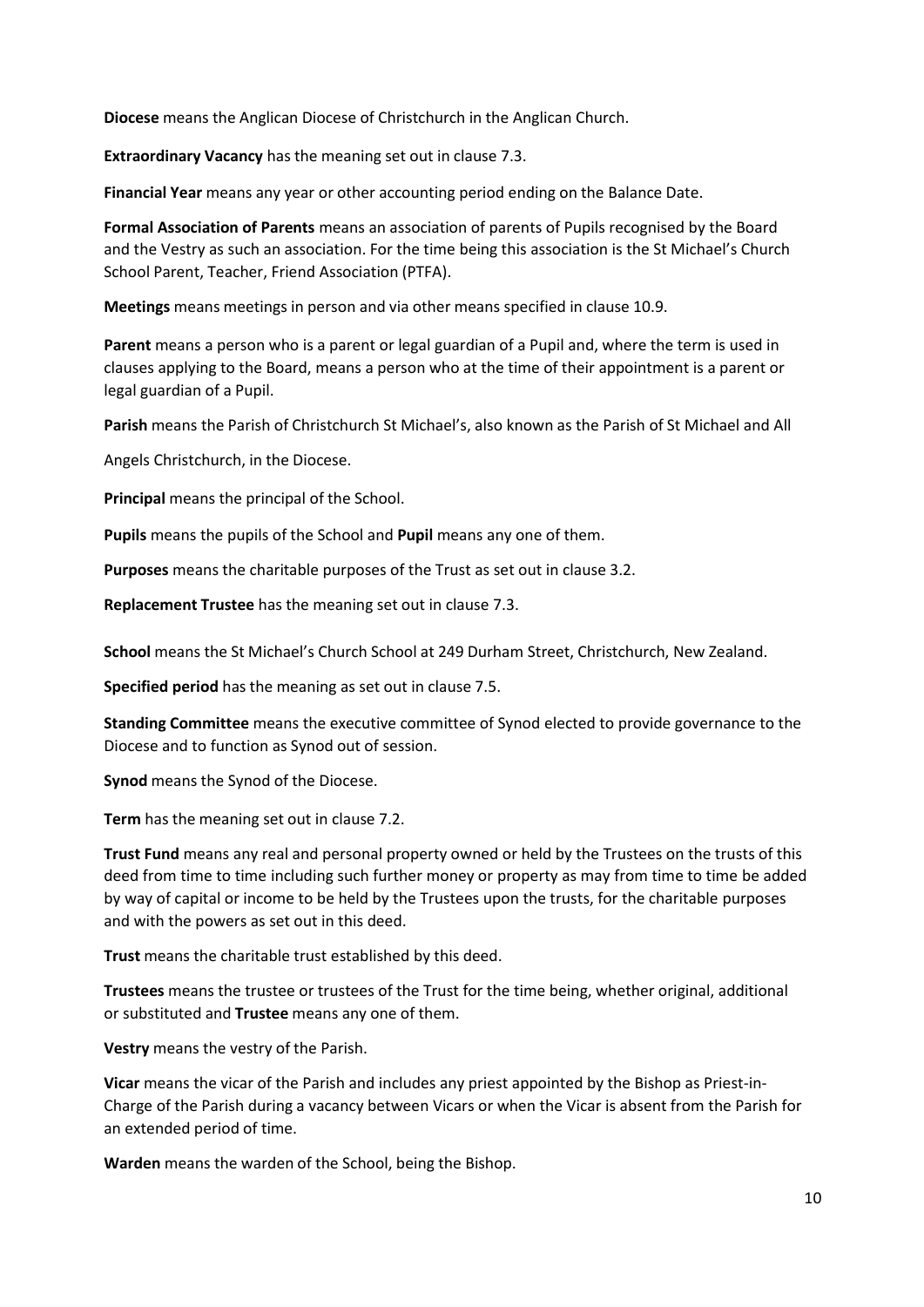#### **1.2 Interpretation**

The following rules of interpretation apply in this deed:

(a) The definitions specified in the St Michael's Church School Statute (2021) shall apply to this trust deed unless the context requires another meaning.

(b) References to persons include natural persons, companies, and any other body corporates (wherever incorporated) and unincorporated bodies (wherever formed).

(c) References to this deed means this deed, including its introduction and schedules, as amended and/or replaced from time to time.

(d) References to clauses and schedules will be construed as references to clauses and schedules in this deed.

(e) References to a paragraph in a schedule is to a paragraph of that schedule.

(f) Headings and subheadings have been inserted for convenience only and will not affect the interpretation of this deed.

(g) References to the words including, include or similar words do not imply any limitation and are deemed to have the words without limitation following them.

(h) References to a statute or statutory provision means a New Zealand statute or statutory provision as amended, consolidated and/or replaced from time to time.

(i) References to written or in writing shall include all modes of presenting or reproducing words, figures and symbols in a visible form (including via email).

#### **2. Establishment**

#### **2.1 Trustees**

The Trustees agree to act as trustees of the Trust on the terms set out in this deed.

#### **2.2 Trust Fund**

The Trust shall comprise the Trust Fund which shall be held on trust by the Trustees and shall be managed and administered on the terms set out in this deed.

#### **2.3 Term**

The Trust shall continue until terminated under clause 21.

#### **2.4 Name of Trust**

The Trust shall be known as the St Michael's Church School Trust or such other name as the Trustees may determine by resolution from time to time.

#### **2.5 Name of the School**

The Parish owns the name St Michael's Church School, and the Parish grants use of that name to the Trust while the School remains open on the Durham Street site. If the School closes or moves from the Durham Street site the Parish shall be entitled to withdraw the Trust's right to use the name for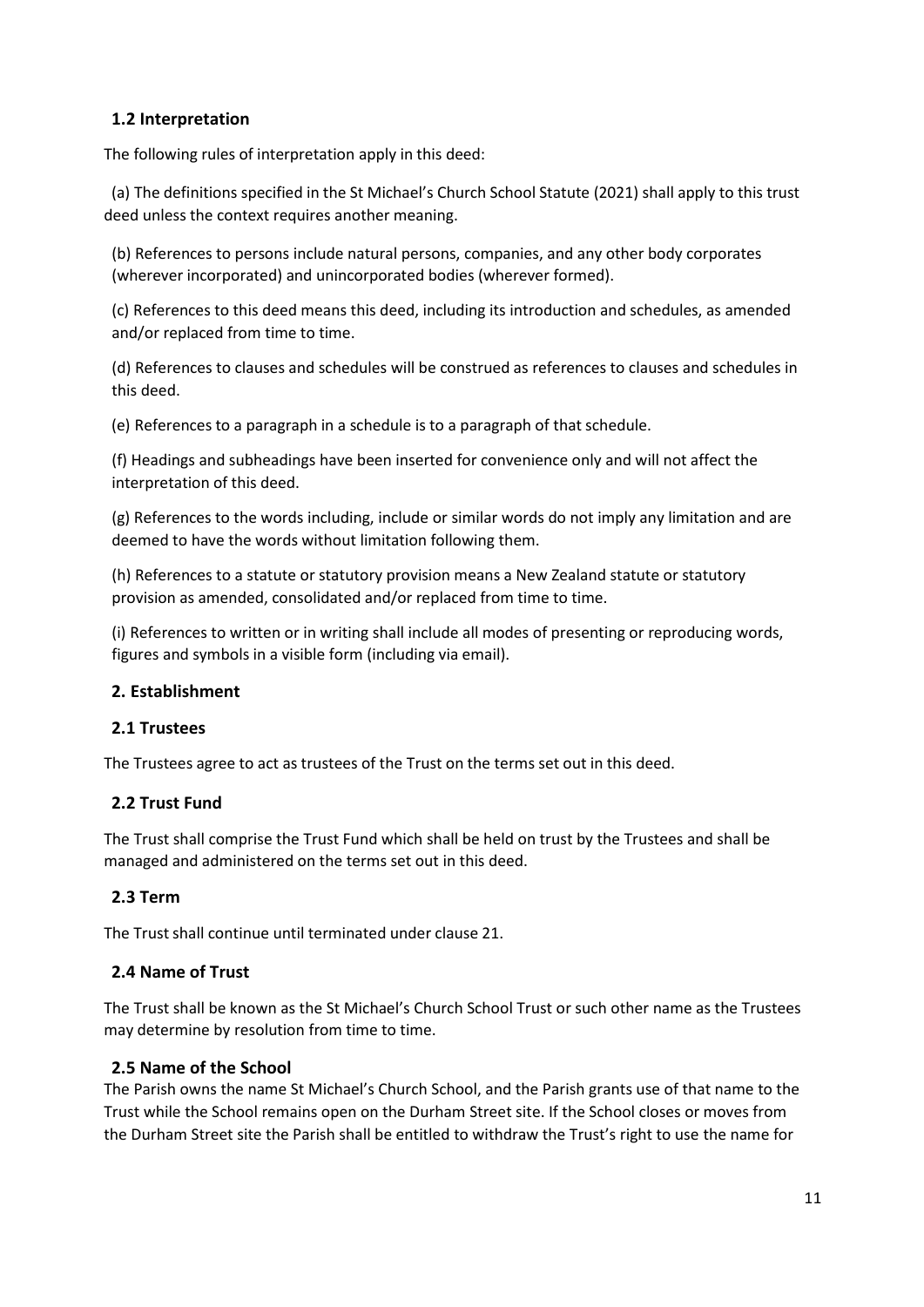the School and if it does so, the Trust must immediately change the name of the School to exclude any reference to St Michael's Church

#### **2.6 Office**

The office of the Trust and the Trustees shall be at such place as the Trustees from time to time decide.

#### **3. Charitable Purposes**

#### **3.1 Establishment of School**

The Trust has been established for the purposes of governing the School's operational needs and educating its Pupils in the Anglican Character and implementing the principles of worship and religious education set out in the Schedule of Intent in respect of Worship and Religious Education.

#### **3.2 Charitable Purposes**

The charitable Purposes of the Trust is the advancement of primary school education in the Anglican Character through the School.

#### **3.3 Limitation**

The charitable Purposes of the Trust may not extend to any matter or thing which is not charitable within the meaning of the Income Tax Act 2007 or the Charities Act 2005 or not carried out within New Zealand.

#### **4. Powers**

#### **4.1 General Powers**

The Board may exercise the following powers in order to carry out its charitable purposes:

- (a) all the powers necessary to manage the Trust Fund and the Trust, including, in relation to the Trust Fund, the widest powers of an absolute owner of the Trust Fund, to the intent the Trustees powers will not be limited or restricted by any principle of construction or rule of law or statutory power or provision, except to the extent that it isobligatory; and
- (b) all the powers necessary to carry out the Purposes, including powers incidental to those in paragraph 4.1(a) and the powers contained in the Act.

#### **4.2 Powers not subsidiary or ancillary**

None of the powers or authorities conferred on the Trustees by clause 4.1 or otherwise will be deemed subsidiary or ancillary to any other power or authority and the Trustees may exercise any of those powers and authorities independently of any other power or authority.

#### **4.3 Specific Powers**

In addition to the general powers referred to in clause 4.1 and those implied by the general law of New Zealand or contained in the Act, the Board shall have the specific powers set out in the Schedule of Powers.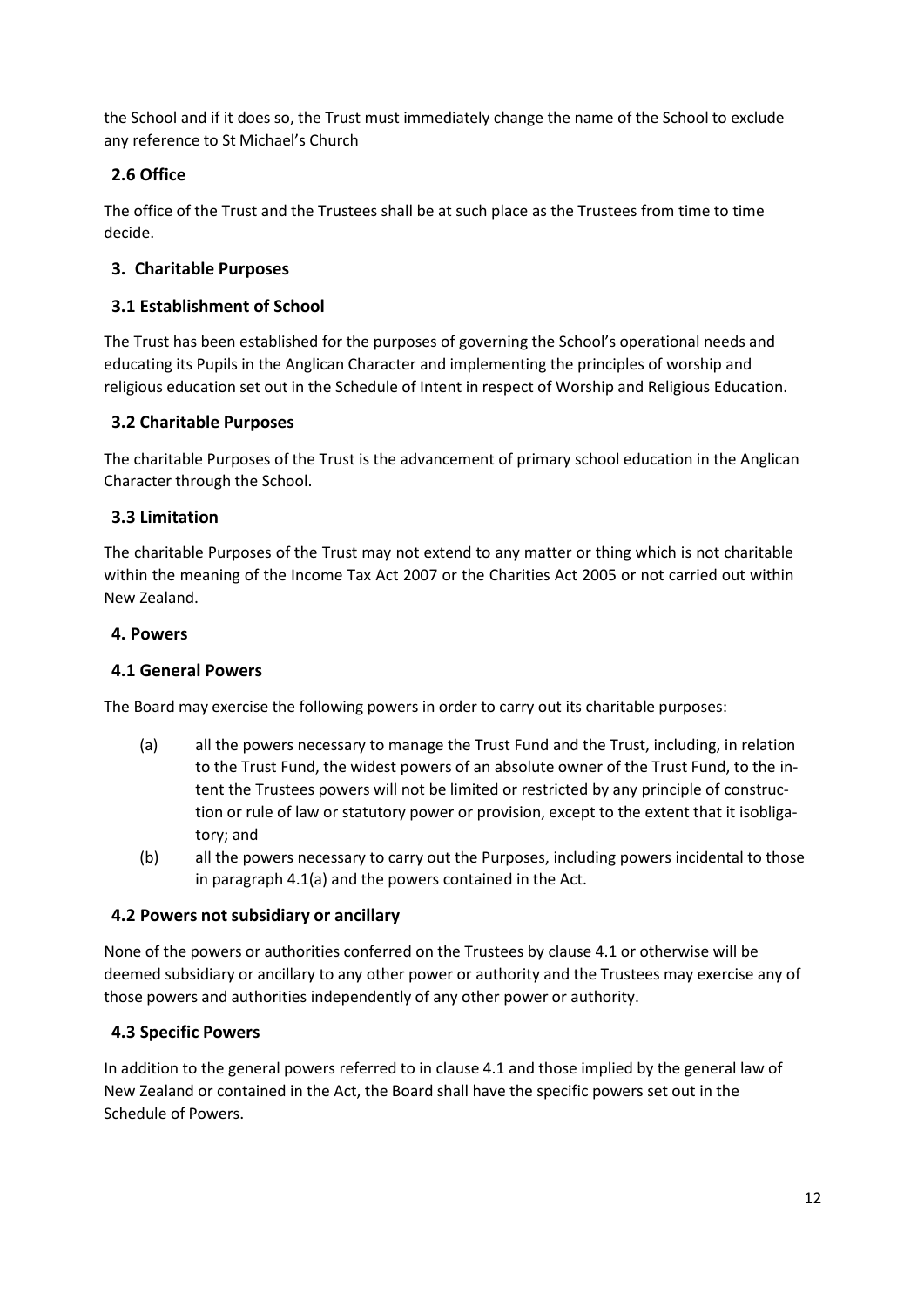#### **5. Obligations to the Appointor**

#### **5.1 Annual Report**

The Trustees will within 180 days after each Balance Date provide to the Vestry an Annual Report. The Annual Report shall be in a form consistent with the requirements of the Charities Act 2005 and also include such other information as the Vestry may reasonably require.

#### **5.2 Meetings**

The Trustees will communicate or meet with the Vestry for the purpose of progressing the interests of the School and Parish.

#### **6. Separate Sub-trusts**

#### **6.1 Discrete Funds**

The Trustees may establish discrete funds within the Trust dedicated to one or more of the Purposes.

#### **6.2 Special Sub-trust**

The Trustees may accept gifts of any real or personal property to be held as a discrete fund to be applied to one or more of the Purposes subject to any terms and conditions attached to such gift by the donor, provided that such terms and conditions are not inconsistent with the charitable nature of the Trust.

#### **6.3 Administration Costs**

The Trustees may decide whether the costs of administration for any discrete fund established under either clause 6.1 or 6.2 shall be met either out of such fund or out of the Trust Fund.

#### **7. Trustees**

#### **7.1 Number and Appointment of Trustees**

(a) The power of appointment of Trustees is vested in the Appointor.

(b) The number of Trustees shall be not fewer than five (5) and not more than eight (8) and shall comprise:

i. The Vicar as an ex officio Trustee with voting rights; except, on application to the Bishop, an alternative to the Vicar may be appointed for a Term specified in writing by the Bishop.

ii. A minimum of one (1) parent

iii. Trustees who shall be appointed by the Appointor on recommendation from the Board pursuant to any provisions contained in the Schedule of Powers

(c) No employee of the Board may be appointed as a Trustee.

(d) The Board may consult a Formal Association of Parents when determining whom to recommend to the Appointor for appointment.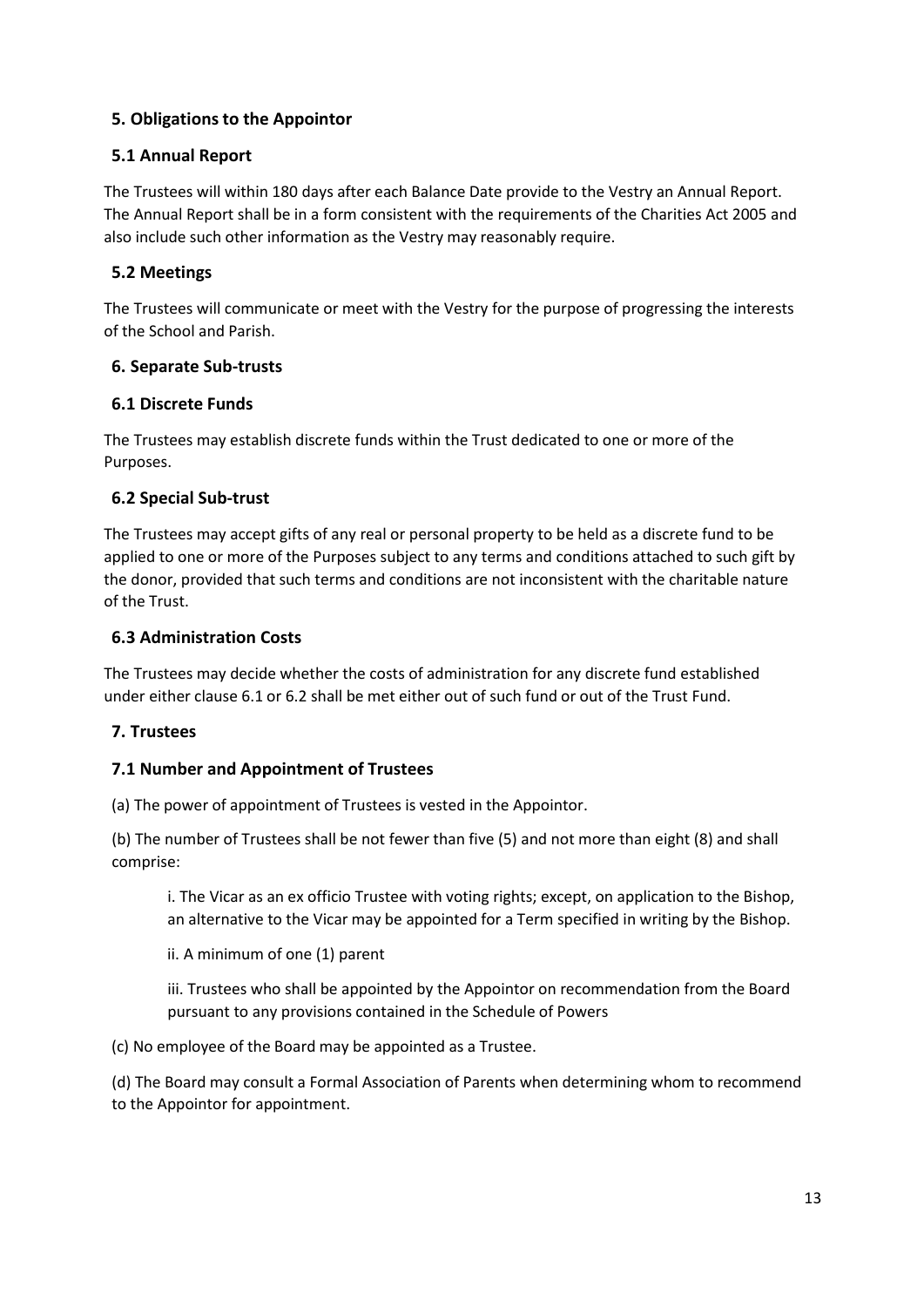(e) The Appointor will normally appoint Trustees such that not fewer than 50% of the Trustees are members of the Anglican Church, or members of another Christian denomination recognised (from time to time) by the Standing Committee.

(f) If at any time the requirements of clause 7.1(b) are not met, anything done by the continuing Trustees in accordance with this deed pending the appointment of a new Trustee or Trustees shall be as valid as if the requirements of that clause had been met.

#### **7.2 Term of Appointment**

(a) Subject to clause 7.2(d), all Trustees, other than the Vicar as an ex officio Trustee, shall hold the office of Trustee for a term of three (3) years (the Term).

(b) Trustees may not hold office for more than two consecutive Terms.

(c) Notwithstanding the above, under exceptional circumstances, a Trustee may be appointed for a further period at the recommendation of the Board and with agreement of the Appointor.

(d) Notwithstanding the above, when the Board is incorporated, the Appointor may appoint Trustees for one (1) or two (2) or three (3) years in order to avoid the terms of all Trustees concluding at the same time.

#### **7.3 Extraordinary Vacancies**

(a) In the event that any Trustee ceases to hold his or her office during that Trustee's Term (an Extraordinary Vacancy), then the Appointor may appoint a Replacement Trustee in accordance with clause 7.1(b) (Replacement Trustee).

(b) Despite clause 7.2, the term of office of any Replacement Trustee appointed under clause 7.3(a) as a result of an Extraordinary Vacancy will expire on the date that the Term of the predecessor of the Replacement Trustee would have expired if the Extraordinary Vacancy had not occurred.

#### **7.4 Removal of Trustees by Appointor**

(a) The power of removal of Trustees is vested in the Appointor.

- (b) A Trustee shall cease to hold office if the Trustee:
	- (i) is removed from office by the Appointor, giving written notice of such removal to the relevant Trustee outlining the reasons for the removal, provided this power of removal does not apply to any Trustee appointed pursuant to clause 7.1(b)(i).
	- (ii) resigns as Trustee by giving written notice to the Trustees or the secretary of the Trust.
	- (iii) is declared bankrupt.
	- (iv)has his or her property affairs managed under the Protection of Personal and Property Rights Act 1988 upon the grounds of lack of competency to manage those affairs.
	- (v) is a "patient" as defined in s2 of the Mental Health (Compulsory Assessment and Treatment) Act 1992.
	- (vi) refuses to act in service and delivery of the Purposes.
	- (vii) dies while holding office.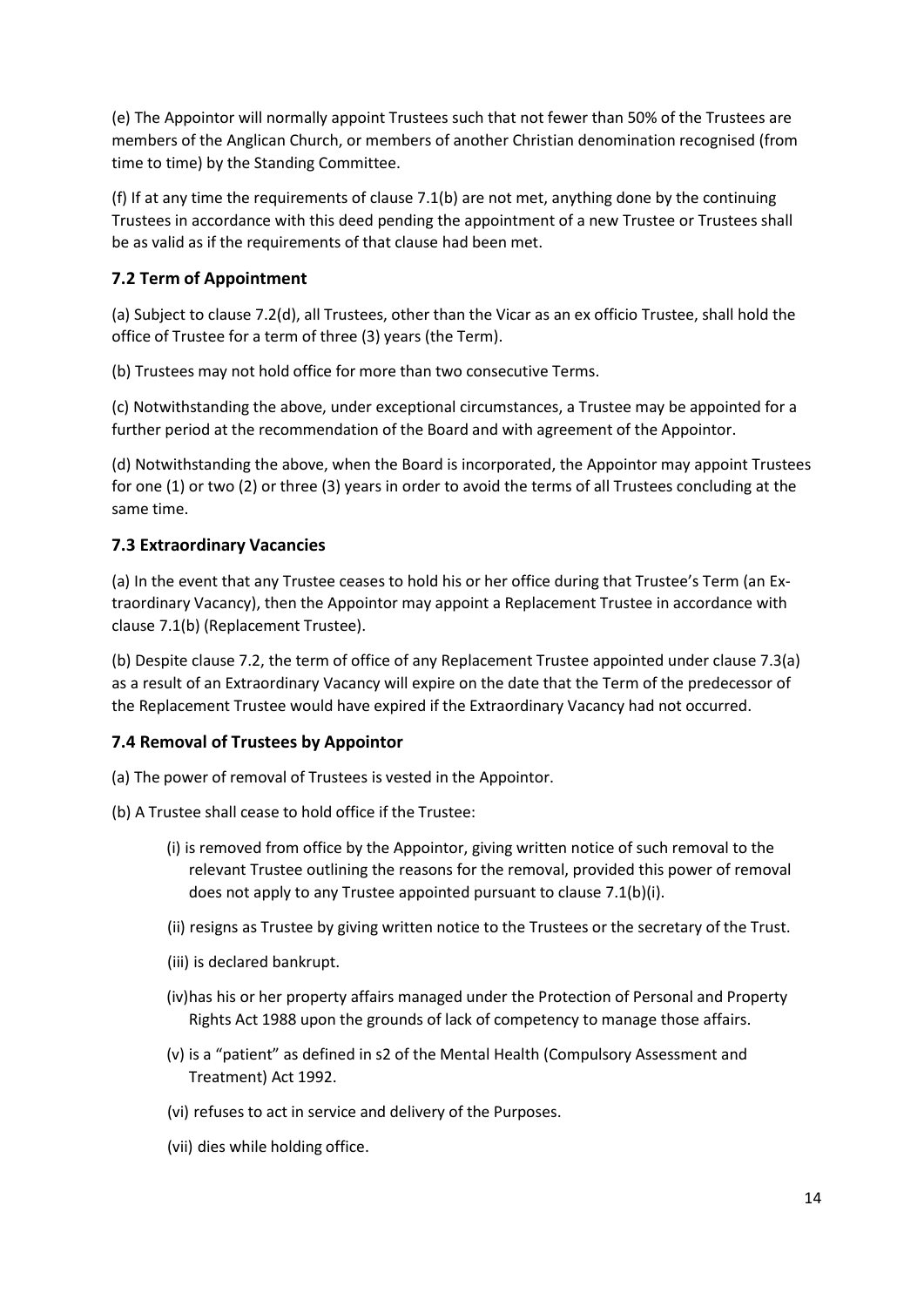(viii) becomes disqualified to be an officer of a charity in accordance with section 16 of the Charities Act 2005.

(ix) fails to attend three (3) consecutive meetings of the Trustees without being granted written leave of absence by the Trustees; or

(x) is absent from New Zealand for twelve (12) or more consecutive calendar months without being granted written leave of absence by the Trustees.

#### **7.5 Power of Intervention by the Bishop**

Despite anything in this Trust Deed to the contrary, if the Bishop (in his or her absolute discretion) determines in consultation with the Chancellor of the Diocese that it is necessary to intervene in

relation to the performance of any of the Trustees' obligations, then the Bishop may:

(a) remove any one or more, or all, of the appointed Trustees with immediate effect; and

(b) appoint any number of Trustees to replace those dismissed pursuant to clause 7.5(a),

provided that if the exercise of the Bishop's powers under this clause 7.5 would result in the requirements of clause 7.1(b) not being met, then the Bishop must, when exercising those powers, specify in writing a reasonable period of time during which the requirements of clause 7.1(b) would not apply (the Specified Period). The requirements of clause 7.1(b) will apply immediately upon the expiry of the Specified Period, or on such earlier date elected by the Bishop.

(c) and shall inform in writing to the Trust the reason(s) for removing one or more of the Trustees.

#### **7.6 Records**

The Trustees shall record in the minute book of the Trust every appointment, reappointment, removal, or cessation of office of any Trustee and shall ensure that any statutory requirements as to the vesting of the Trust Fund in the Trustees and the notification of the change of Trustees are satisfied.

#### **7.7 Qualification and Declaration of Trustees**

(a) Despite anything to the contrary in this clause 7, not fewer than 50% of the Trustees would normally be members of the Anglican Church, or members of another Christian denomination recognised (from time to time) by the Standing Committee.

(b) Upon becoming a Trustee of the Trust, each Trustee must declare in writing that he or she submits to the Constitution and authority of the Anglican Church. This declaration shall be recordedin the minute book.

#### **7.8 Validity of Proceedings**

Where, for any reason, a Trustee is not properly appointed, re-appointed or is disqualified from holding office, anything done by that Trustee (or by a meeting at which the Trustee was present as a Trustee) before becoming aware of the irregularity, shall be as valid as if that Trustee had been duly appointed, re-appointed or had not been disqualified (as the case may be).

#### **7.9 The Principal**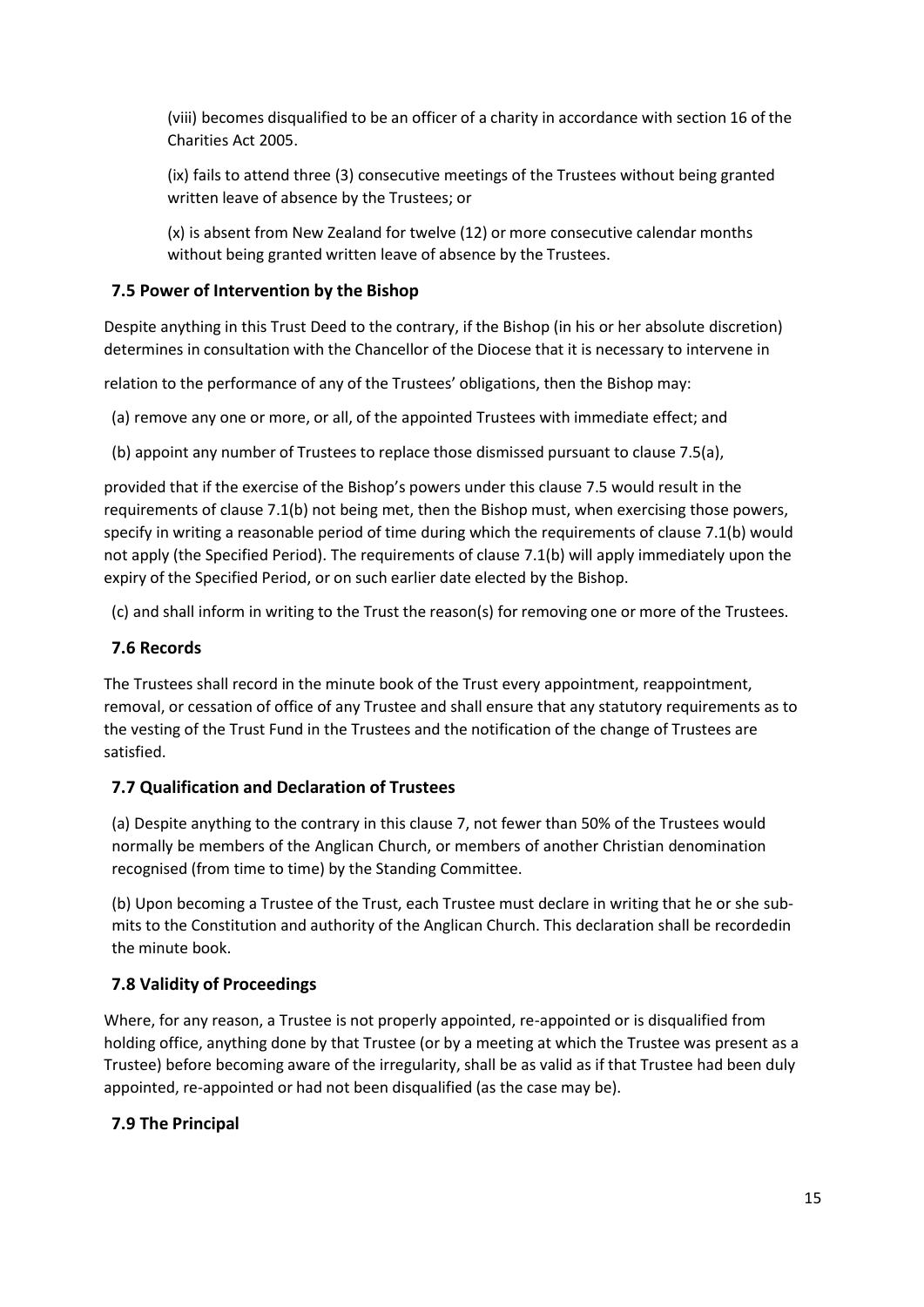The Principal shall normally attend meetings of the Board except where the Trustees choose to meet exclusively as the Trustees.

#### **7.10 Chairperson and Deputy Chairperson**

The Trustees will Bi-annually elect a chairperson and deputy chairperson from among the Trustees.

#### **8. Appointment and Removal of Officers**

#### **8.1 Appointment**

(a) The Trustees may appoint any officers of the Trust, such as secretary and treasurer, on such terms as the Trustees think fit.

(b) The Trustees may appoint, via nomination or election, chairs of committees formed under clause 11.1.

(c) Officers of the Trust will be appointed on an annual basis for a term of one year.

#### **8.2 Removal**

The Trustees may remove and replace any officer. If an officer is a Trustee, that Trustee shall automatically cease to hold office as an officer upon ceasing to be a Trustee, unless the Trustees determine otherwise.

#### **9. Duties and Functions of the Trustees**

#### **9.1 Transparency**

The Trustees shall conduct the business and activities of the Trust in an open and transparent manner.

#### **9.2 Perpetual Trust**

The Trustees expressly declare that it is their intention that the Trust shall be a perpetual trust but that the Trustees shall have power to:

(a) deal with the income derived from the Trust Fund in accordance with clause 9.3; and

(b) pay, apply, or appropriate such portion of the capital of the Trust Fund towards the attainment of the Purposes as the Trustees consider prudent taking into account the above intention,

provided that nothing in this clause shall restrict the powers of the Trustees pursuant to clause 21.

#### **9.3 Income**

The Trustees shall stand possessed of the income derived from the Trust Fund upon the following trusts:

(a) to pay or apply the same or any part of that income for or towards the Purposes, including meeting all operational costs of running the School.

(b) to appropriate for any of the Purposes the whole or any part of the income arising from the Trust Fund whether or not the same shall have been received by the Trustees.

(c) to make or retain out of, or charge against income, in any Financial Year any payments, reserves or any provision of a capital nature for any of the Purposes or incidental to the exercise of any of the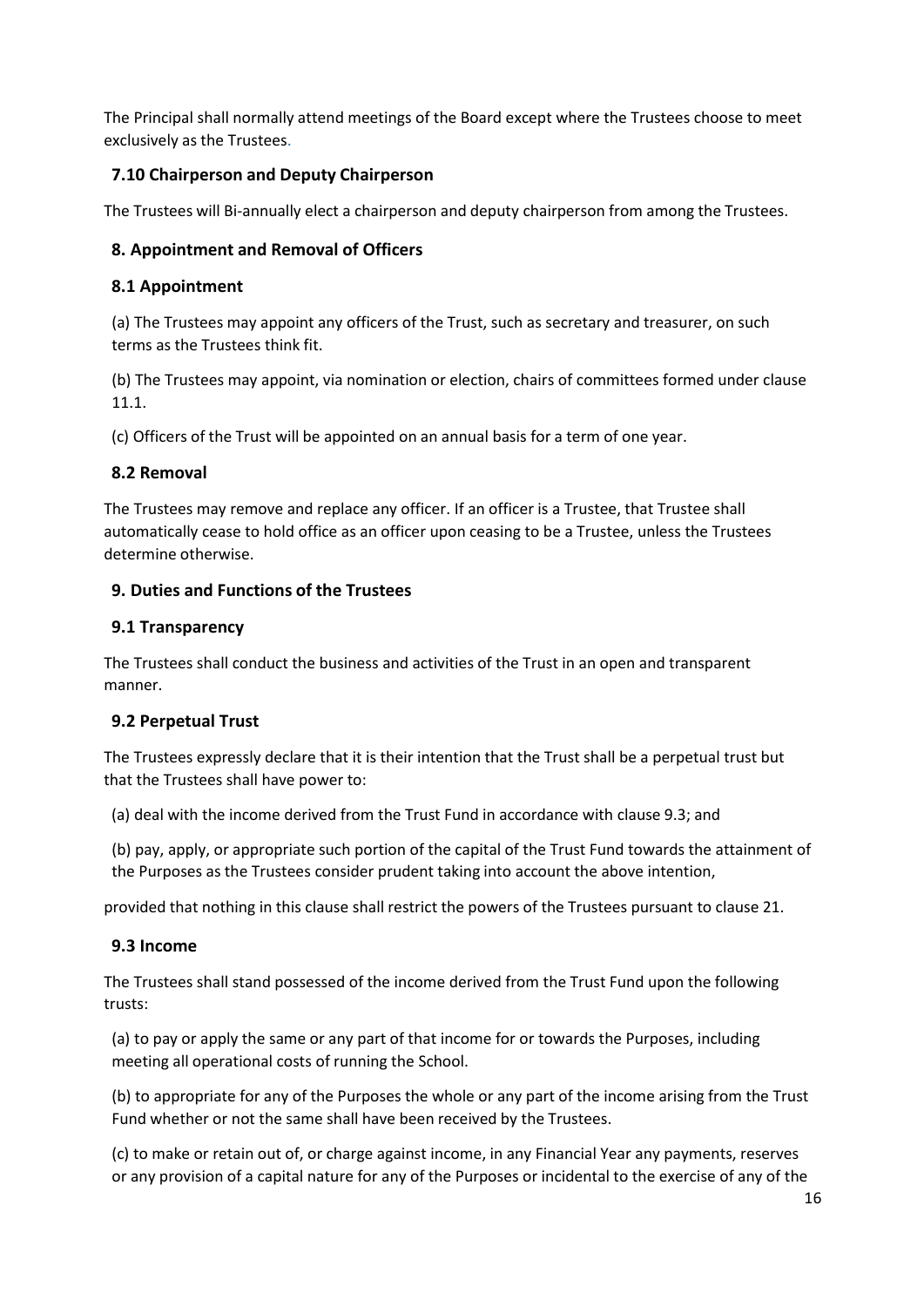powers, authorities or discretions conferred on the Trustees by this deed in respect of the Trust Fund.

(d) to accumulate the whole or any part of the income derived by the Trust by investing the same and any resulting income there from, to the intent that the Trustees may elect either:

(i) to resort to any accumulated surplus for the same purposes and subject to the same trusts and powers as set out in this deed as for income; or

(ii) to add any accumulated surplus as an accretion to the Trust Fund to be held by the Trustees upon the same trusts and with the powers declared in this deed in respect of the capital ofthe Trust Fund.

#### **10. Proceedings of the Trustees**

#### **10.1 Ordinary Meetings**

(a) The Trustees shall meet as regularly as they consider necessary for the efficient and proper conduct of the Trust's affairs, but in any event at least four (4) times in each Financial Year.

(b) Approximately four months after the end of each Financial Year, a meeting of the Trustees shall be called to receive and consider the Annual Report and financial statements of the Trust.

#### **10.2 Special Meetings**

(a) A special meeting may be called at any time by two (2) or more Trustees.

(b) The purpose and subject matter of that special meeting must be clearly outlined to all Trustees.

#### **10.3 Warden**

The Warden may attend any meeting of the Trustees and, if he or she does attend any such meeting, the Warden may choose to exercise the right to assume the role of chairperson for the duration of the meeting and has the right to vote

#### **10.4 Confidentiality**

All meetings of the Trustees shall be confidential. No members of the public or the wider School community or officers of the Appointor may attend a meeting without the prior consent of the Chair.

#### **10.5 Notice of Meetings**

(a) Written notice of the date, time and place of each meeting of the Trustees shall be hand delivered, posted, sent by email or other agreed electronic means to each Trustee and the Wardenat least seven (7) days before the date of the meeting.

(b) In the case of a special meeting, the notice may be fewer than seven (7) days, but no less than one (1) day, if the reason for the meeting is urgent, but it must still state the purpose and subject matter of the meeting.

(c) The secretary or another person acting under the Trustees' direction or, in the case of a special meeting, acting under the direction of those Trustees calling the meeting, shall give notice of the meeting.

(d) No notice shall be required for adjourned meetings.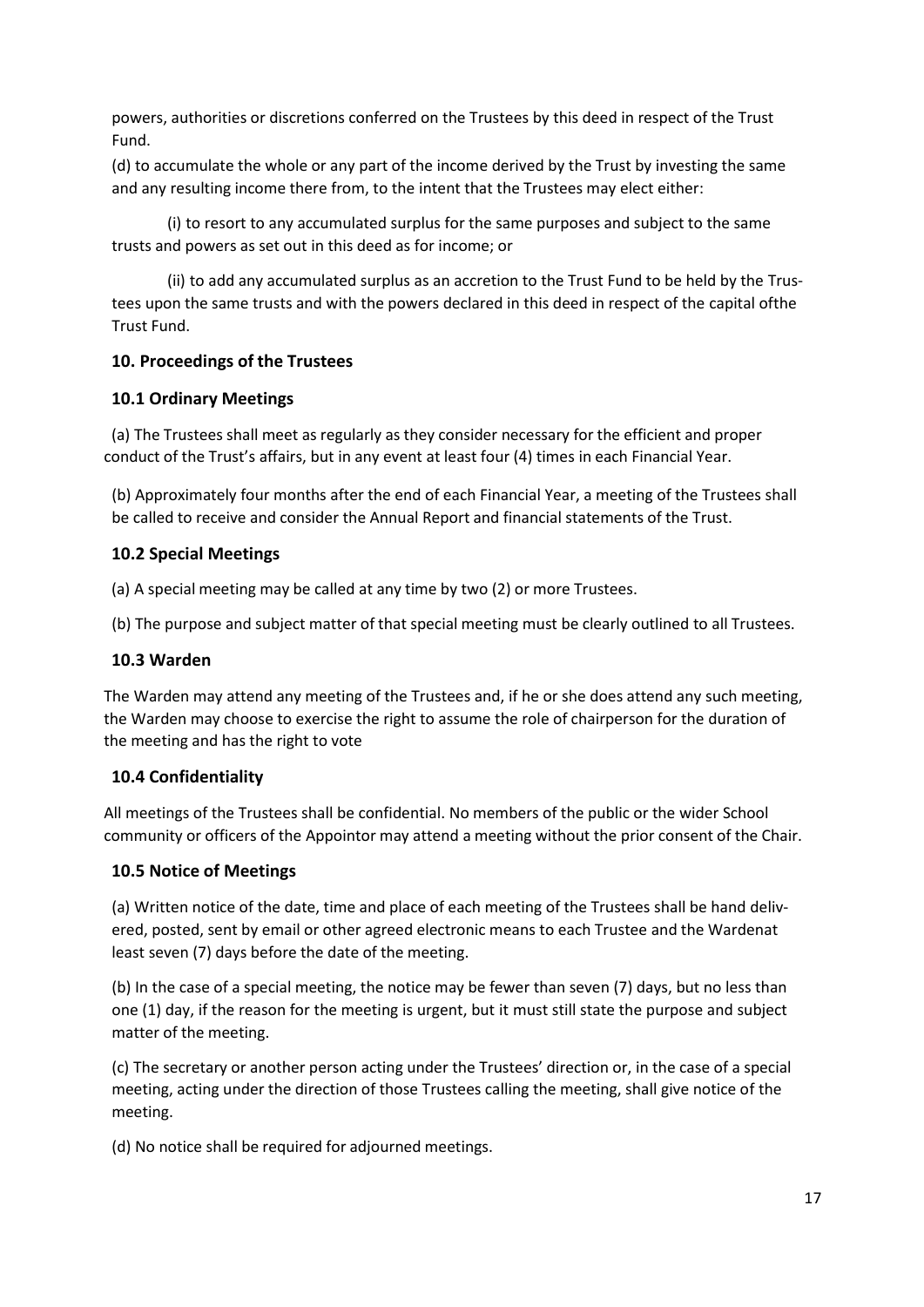(e) The requirements for notice under clause 10.5(a) and (b) may be waived if all those Trustees who are for the time being in New Zealand give their consent to waive notice.

#### **10.6 Quorum and Adjournment**

(a) A quorum for meetings of the Trustees shall be a majority of Trustees and no business shall be transacted unless a quorum is present.

(b) If a quorum is not present within 30 minutes after the time appointed for any meeting, the meeting shall be adjourned to the same time and day of the following week and if no quorum is present at that meeting, the Trustees who are present shall constitute a quorum.

#### **10.7 Resolutions**

(a) Except as provided otherwise in this deed, a resolution is validly made when it is passed at a duly convened and conducted meeting of the Trustees by a majority of the Trustees then in office and present and voting at that meeting.

(b) The Chairperson will have a casting vote.

(c) Voting shall be by show of hands or oral indication unless a ballot is directed by the chairperson or required by any two (2) of the Trustees present at the meeting.

(d) A resolution in writing signed by all the Trustees shall be valid as if it had been passed at a meeting of the Trustees duly convened and conducted. Any such resolution may consist of several documents in like form each signed by one or more of the Trustees.

(e) A resolution may be made by email circulation or other accepted electronic means providing that the resolution is agreed to according to rules the Board shall establish for the making of resolutions by email or other electronic circulation.

(f) Any such resolutions once passed should appear in the agenda papers for noting at the next meeting

#### **10.8 Records**

(a) A proper written record of all decisions and business transacted at every meeting of the Trustees shall be kept in accordance with legislation.

(b) Any minute of a meeting of the Trustees which is purported to be signed by the chairperson of the next meeting shall be evidence of those proceedings.

(c) Where minutes of a meeting of the Trustees have been made in accordance with this clause 10.8 then, until the contrary is proved, the meeting shall be deemed to be properly convened and conducted.

#### **10.9 Telephone and Video Conferencing**

Any meeting referred to in this deed may be conducted and attended by telephone conference, video conference or any similar means of electronic, audio or audio-visual communication. All participants in a meeting via such means shall be deemed to be present in person at the meeting and shall be entitled to be counted in the quorum and to vote.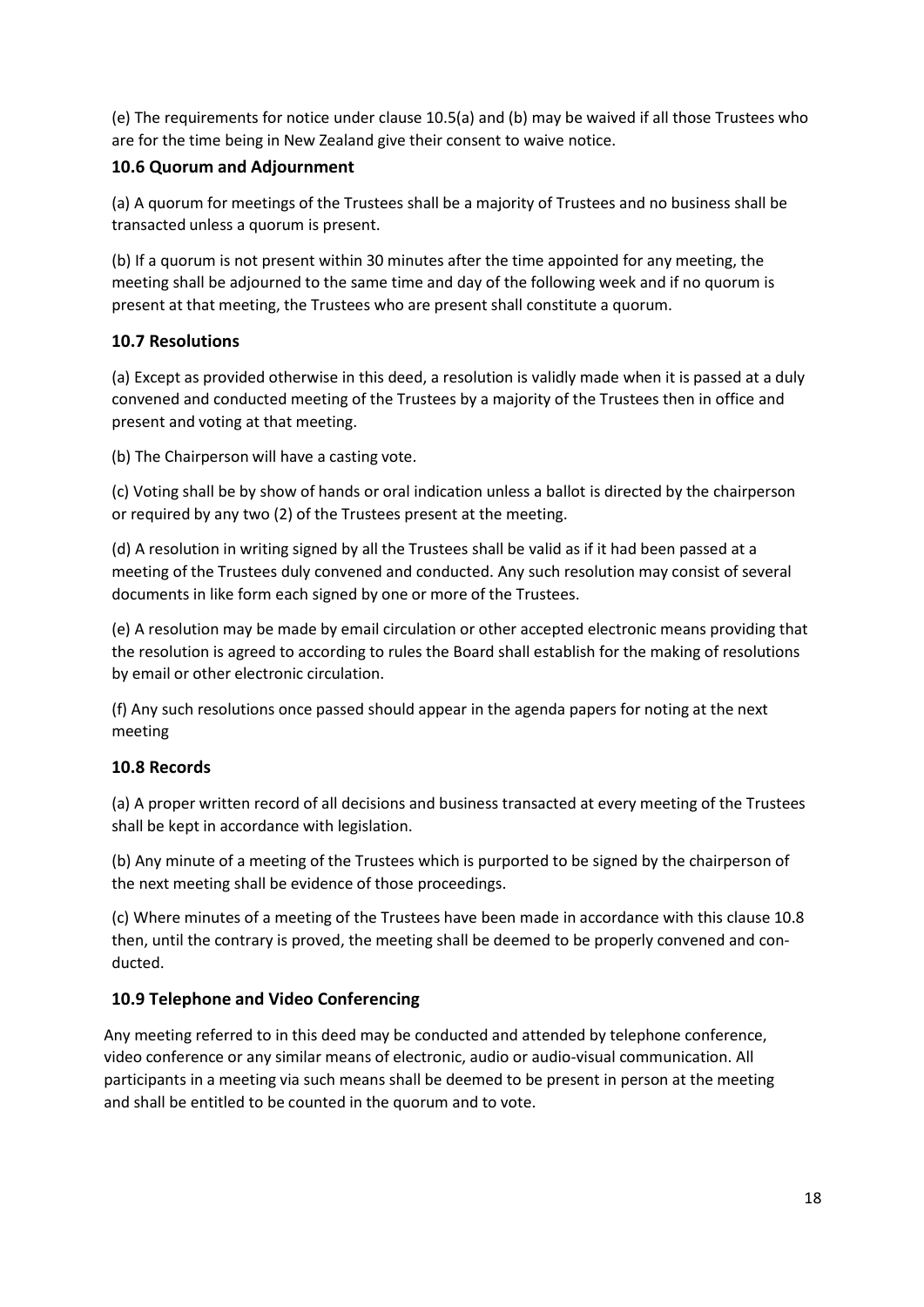#### **11. Committees**

#### **11.1 Committees**

(a) The Trustees may appoint any committee as they think fit for carrying out the Purposes and may delegate any of the Trustees' powers to any such committee, ensuring at least one Trustee is a member of that committee.

(b) Any such committee may co-opt any other person, whether a Trustee or not, to be a member of that committee.

(c) Subject to this deed and any directions that the Trustees might give, each committee may regulate its own procedures but will always report back to the Trustees.

#### **12. Control of Funds**

#### **12.1 Trust Fund bank account**

All money received by or on behalf of the Trust shall be paid promptly to the Trust's bank account.

#### **12.2 Receipts of Gifts**

The secretary, treasurer or other officer of the Trust shall have the power to receive and give receipts for all legacies, donations, subscriptions or other moneys bequeathed, made or given to theTrust and every such receipt shall be an effective discharge for the money or other money stated to have been received.

#### **12.3 Receipts for Payments**

The receipt of the secretary, treasurer or other person appearing to the Trustees to be authorised to give receipts on behalf of the recipient of any payment made under this deed shall be a complete discharge to the Trustees for that payment.

#### **13. Incorporation and Registration**

- (a) The Trustees shall, as soon as practicable after this deed is executed seek:
	- (i) incorporation in accordance with the provisions of the Charitable Trusts Act 1957; and
	- (ii) registration under the Charities Act 2005.
- (b) When the Trustees incorporate the Trust in accordance with the Charitable Trusts Act 1957, the name of the Board shall be St Michael's Church School Trust Board.

#### **14. Execution of Documents**

#### **14.1 Charitable Trusts Act 1957**

As a result of the Trustees' incorporation as a board under the Charitable Trusts Act 1957:

(a) documents to be executed by the Trustees which are required by law to be by deed shall be executed under its common seal and attested by any two (2) of the Trustees. The common seal must not be affixed to any document unless the Trustees have already authorised its use on that document; and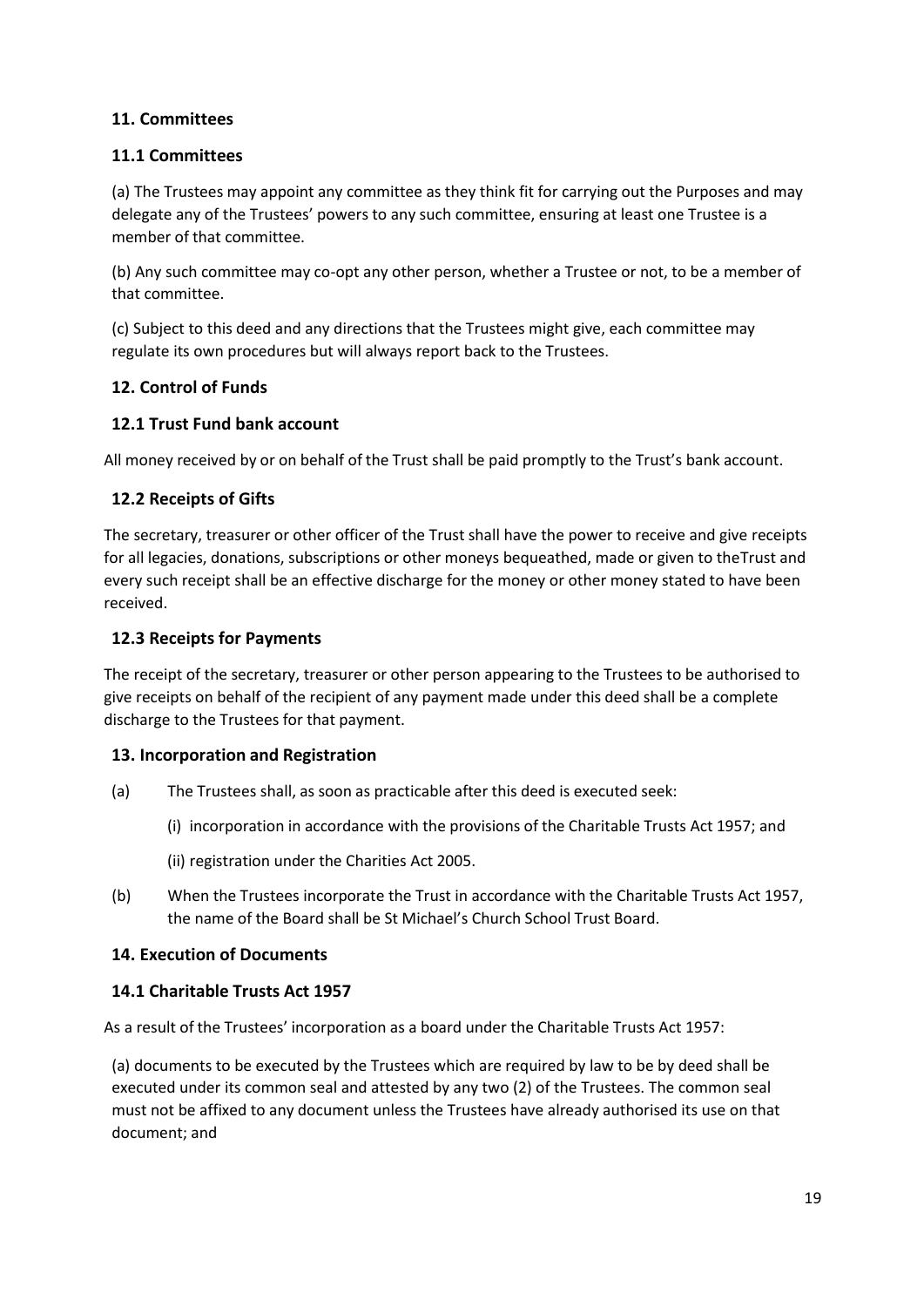(b) any other documents to be executed by the Trustees shall be signed by any two (2) of the Trustees.

#### **15. Interested Trustees**

#### **15.1 No Vote**

(a) No Trustee shall vote or take part in deliberations on any transaction, except for the setting of School fees, in which he or she has any personal or pecuniary interest or in which any company or other body in which the Trustee has a personal or financial interest itself has any pecuniary interest.

(b) However, that Trustee may:

(i) attend a meeting of the Trustees and be counted as part of the quorum.

(ii) sign a document relating to the transaction on behalf of the Trust; and

(iii) do anything else as a Trustee in relation to the transaction, as if he or she were not interested in the transaction.

#### **15.2 Disclosure of Interest**

(a) Any Trustee should declare any perceived conflict of interest at the commencement of the meeting or at any time subsequently where they become aware of a potential conflict of interest

(b) That disclosure shall include all relevant detail needed to result in a full and fair disclosure.

(c) A disclosure of interest by a Trustee must be recorded in the minute book of the Trust.

(d) Depending on the nature of the conflict of interest it does not necessarily preclude that Trustee being involved in discussion of the relevant matter, but normally the trustee would not vote on the matter should it come to a vote or resolution and must comply with 16.2 (b) below.

#### **16. Remuneration of Trustees and Payment of Expenses**

#### **16.1 No remuneration for trusteeship**

None of the Trustees shall be paid any remuneration for time spent as a Trustee but shall be entitled to such expenses incurred in that capacity as the Trustees may from time to time authorise or ratify by resolution. The intent is that no Trustee shall derive pecuniary gain from his or her office as a Trustee, or from any act done in the capacity of a Trustee but may be paid expenses if the Trustees so resolve.

#### **16.2 Professional Fees**

(a) Subject to clause 16.2(b), any Trustee shall be entitled to be paid all usual professional, business and trade charges for business transacted, time expended and all acts done by him or her or any employee or partner of his or hers in connection with the trusts of this deed, other than acting as a Trustee.

(b) No Trustee receiving any remuneration referred to in clause 16.2(a) shall take part in any deliberations or proceedings relating to the payment or otherwise of that remuneration nor shall that Trustee in any way determine or materially influence directly or indirectly the nature or amountof that payment or the circumstances in which it is to be paid. Any such remuneration must be approved in writing by the Trustees.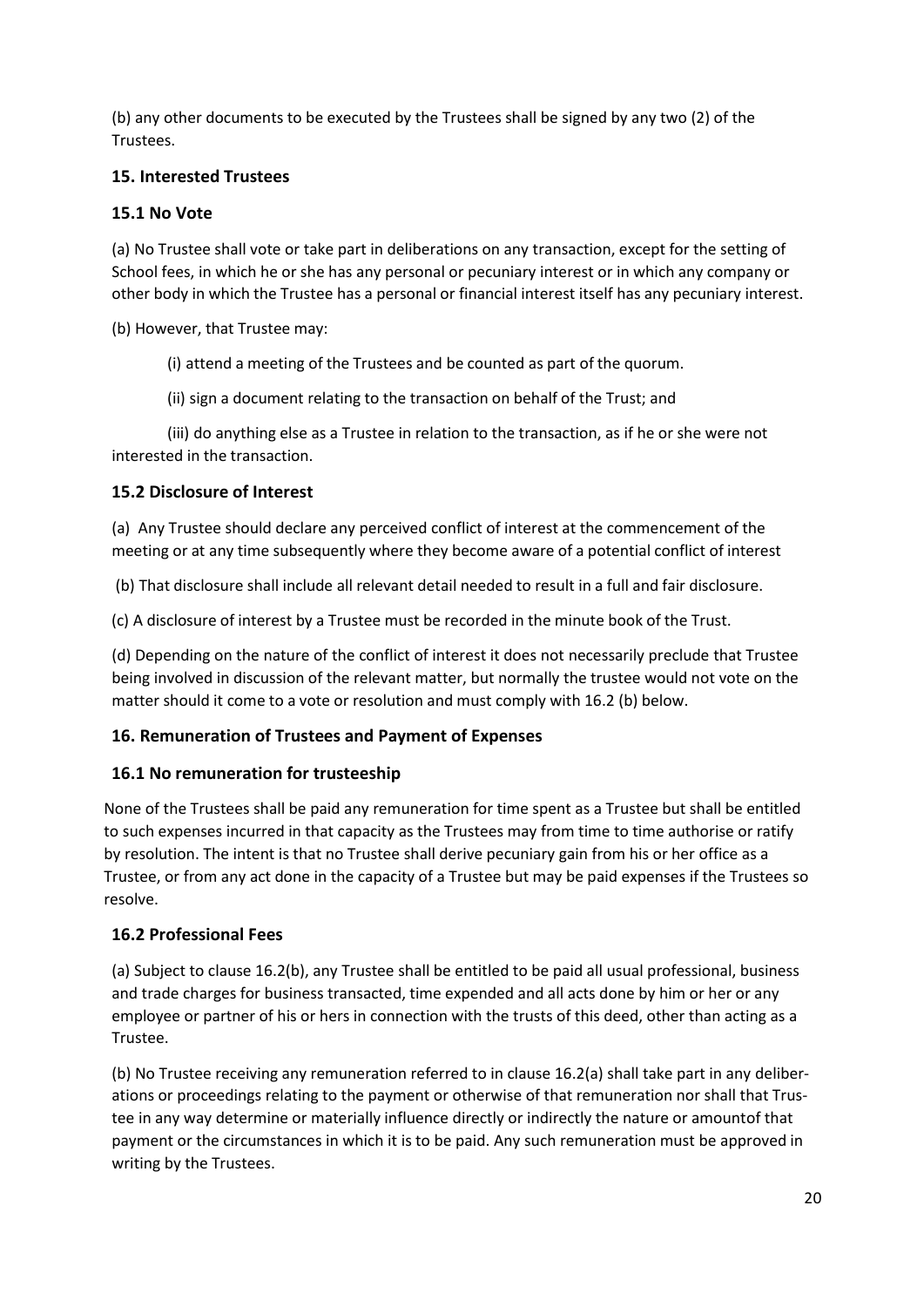#### **17. No Private Pecuniary Profit**

Nothing expressed or implied in this deed shall permit the activities of the Trust or any business carried on by or on behalf of or for the benefit of the Trust to be carried on for the private pecuniary profit of any individual.

#### **18. Alterations and additions**

#### **18.1 Voting**

Subject to clause 18.2, the Trustees may resolve to amend any provisions of this deed. Any resolution to effect an alteration or addition must be passed by unanimous resolution of the Trustees with the approval of the Appointor

#### **18.2 Limitation on Amendments**

(a) No amendment may be made to this deed in any respect which would have the effect of causing the Trust to cease to be a charitable trust or to amend the Purposes to include any objective which is not a charitable objective or one to be achieved outside New Zealand or to prejudice the efficacy of clauses 15, 17,18 or 21.

(b) No amendments may be made to the following areas of this deed without the consent of the Warden:

- 1. Mission Statement,
- 2. Definition of Anglican Character,
- 3. Schedule of Intent in relation to Worship and Religious Education,
- 4. The role of the Bishop,
- 5. The role of the Appointor,
- 6. The role of the Vicar
- 7. The role of the Warden.
- 8. Schedule of Powers

#### **18.3 Income Tax Act and Charities Act**

Notwithstanding anything set out in clauses 18.1 or 18.2, the Appointor and the Trustees shall amend this deed to comply with the Income Tax Act 2007 or the Charities Act 2005 or their respective amendments.

#### **19. Professional Advice**

#### **19.1 Legal Advice**

The Trustees may obtain and act upon the opinion or advice of a practising barrister or solicitor of the High Court of New Zealand upon any matter concerning:

- (a) the interpretation of this deed, any other document, or any law; or
- (b) any rights, powers, liabilities or obligations of any Trustee; or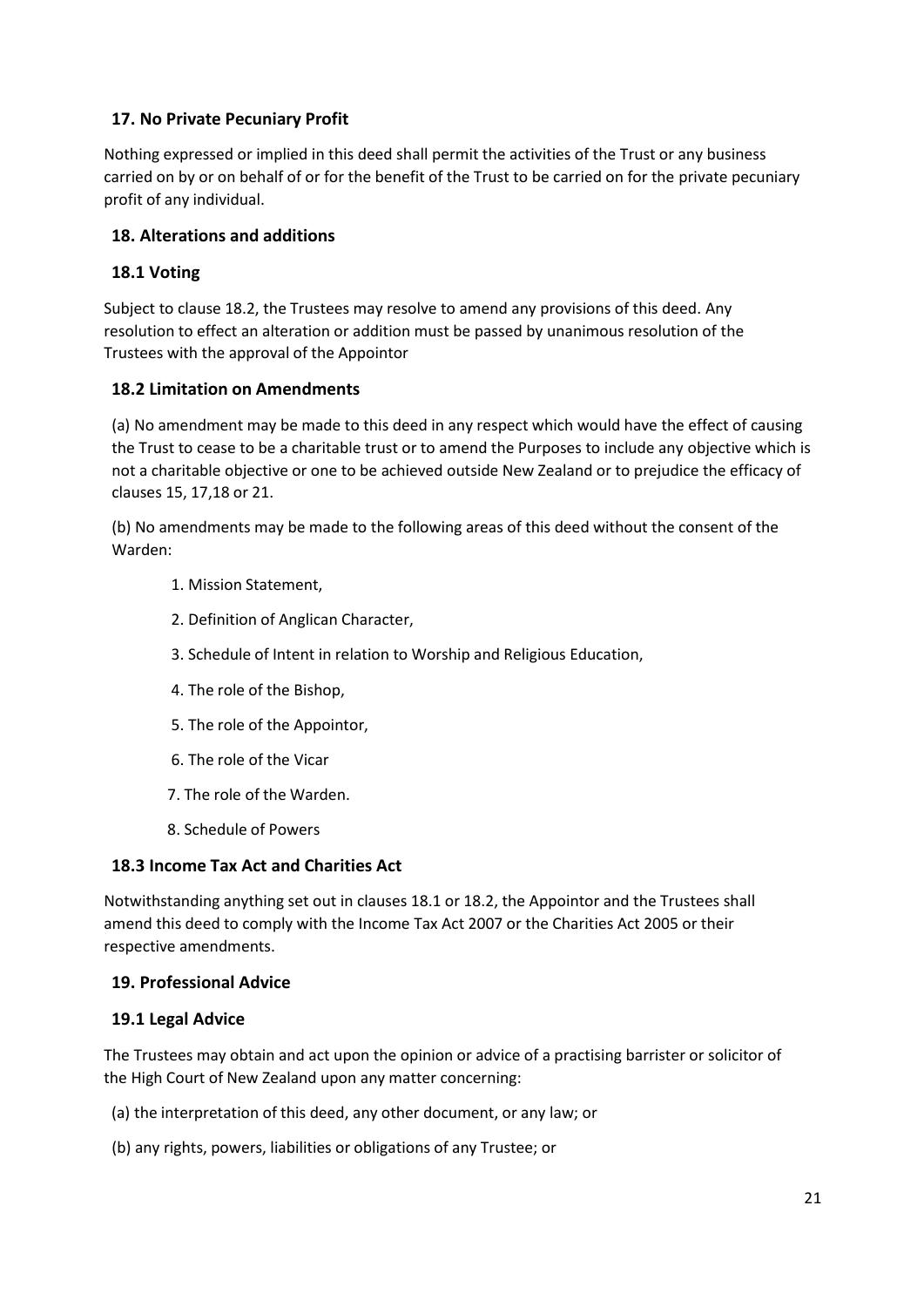(c) the administration of this Trust.

The Trustees will not be liable to any person for any act or omission of them in accordance with that opinion or advice. This clause does not prevent the Trustees from making an application to the court. For the avoidance of doubt, the Trustees shall be entitled to be indemnified out of the Trust Fund against all costs, expenses, claims and liabilities in respect of their actions (or failure or refusal to take action) in accordance with that opinion or advice.

#### **20. Liability of Trustees**

#### **20.1 Duties**

The Trustees will:

(a) comply with the mandatory duties of trustees as specified in Sections 23-27 inclusive of the Act; and

(b) comply with the default duties as specified in Sections 29-38 inclusive of the Act, except to the extent that the same have been modified or excluded in this deed

#### **20.2 Individual Liability**

Individual Trustees or former Trustees have no liability for losses of any kind to the Trust Fund however they are caused, except to the extent that they are wholly or mainly caused by the Trustee's or former Trustee's:

(a) own dishonesty or lack of good faith; or

(b) wilful commission or omission of any act known by that Trustee or former Trustee to be a breach of trust; or

(c) gross negligence.

#### **20.3 Proceedings**

No Trustee shall be bound to take any proceedings against a co-Trustee or former Trustee for any breach or alleged breach of trust by that co-Trustee or former Trustee.

#### **20.4 Indemnity**

Each Trustee or former Trustees is entitled to be indemnified out of the Trust Fund against all actions, proceedings, claims, damages, losses, demands, calls, liabilities, costs (including legal costs) and expenses (together called "liabilities") suffered or incurred by that Trustee or former Trustee in connection with the Trust, except to the extent that those liabilities are due to that Trustee's or

former Trustee's:

(a) dishonesty or lack of good faith; or

(b) wilful commission or omission of any act known by that Trustee or former Trustee to be a breach of trust; or

(c) gross negligence.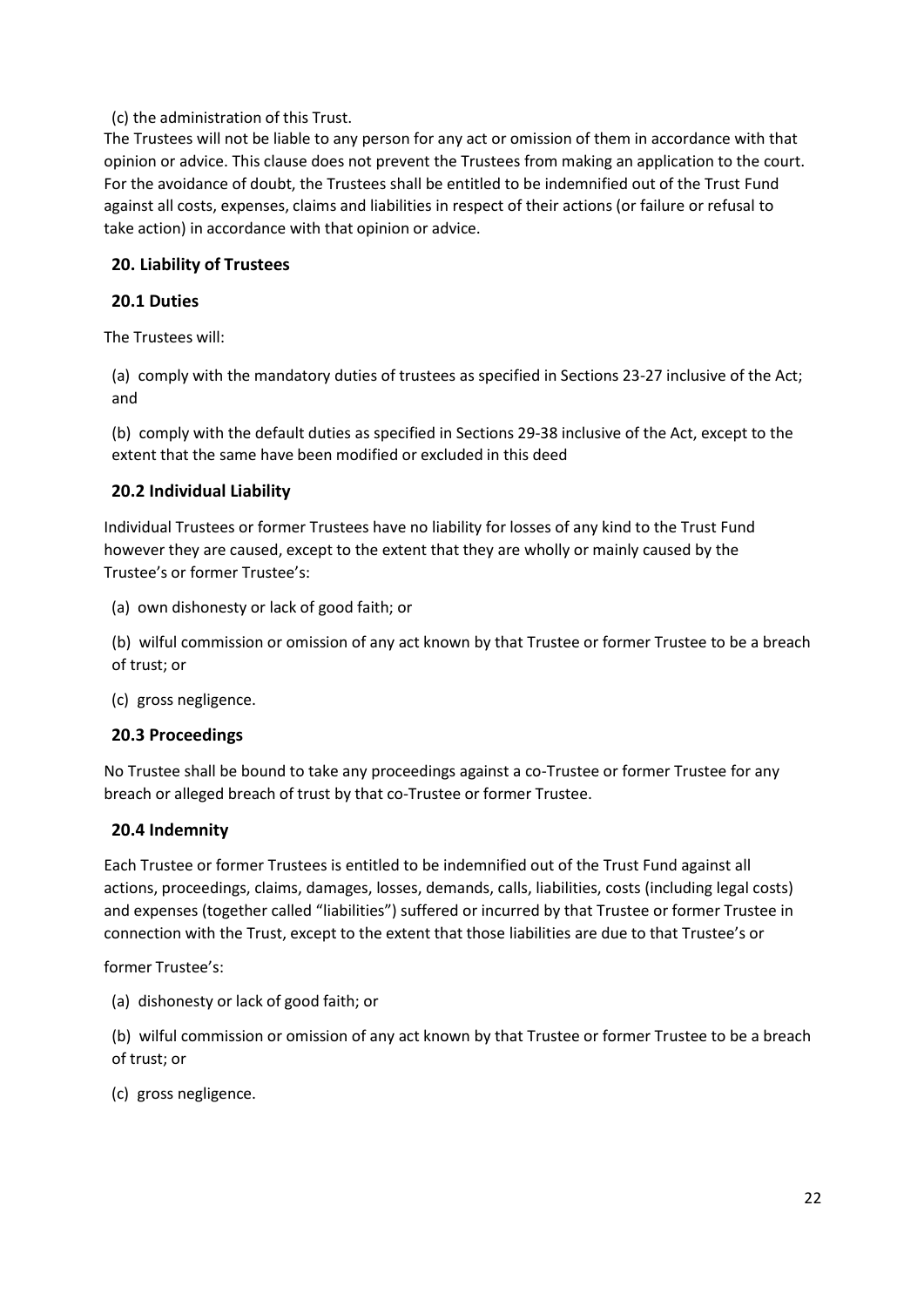#### **21. Winding Up**

#### **21.1 Decision to Wind Up**

The Trustees may wind up the Trust if, in their opinion, and in prior consultation with the Vestry, it becomes impossible, impracticable or inexpedient to carry out the Purposes.

#### **21.2 Transfer of Trust Fund**

(a) In the event of the Trust being wound up and after all liabilities of the Trust have been discharged, the Trustees shall transfer all remaining funds and assets comprising the Trust Fund in the following sequence to:

(i) The Parish; or if the Parish ceases to exist to

(ii) another Anglican school in Christchurch which is exclusively charitable and which has Purposes similar to those of the Trust; or

(iii) another Anglican school in New Zealand which is exclusively charitable if no sufficiently similar charitable organisation can, in the opinion of the Trustees in their absolution discretion, be identified in accordance with clause 21.2(a)(i) or (ii).

(b) If the Trustees are unable to make such decisions the Trust Fund shall be disposed of in accordance with the directions of the High Court under section 27 of the Charitable Trusts Act 1957.

#### **22. General Provisions**

#### **22.1 Governing Law**

The Trust shall be governed by and construed in accordance with the laws of New Zealand.

#### **22.2 Acknowledgement**

- The Settlor acknowledges that, before this deed was signed, the Settlor:
	- was told about the duties of Trustees under the Act, and, in particular, the "default duties" in Sections 29 to 38.
	- was told the extent to which the default duties have been modified under this deed; and
	- (iii) is aware of the meaning and effect of these modifications and exclusions.
- The Settlor understands that, while the Act is in force, nothing in this deed can release Trustees from liability for a Trustee's dishonesty, wilful misconduct or gross negligence.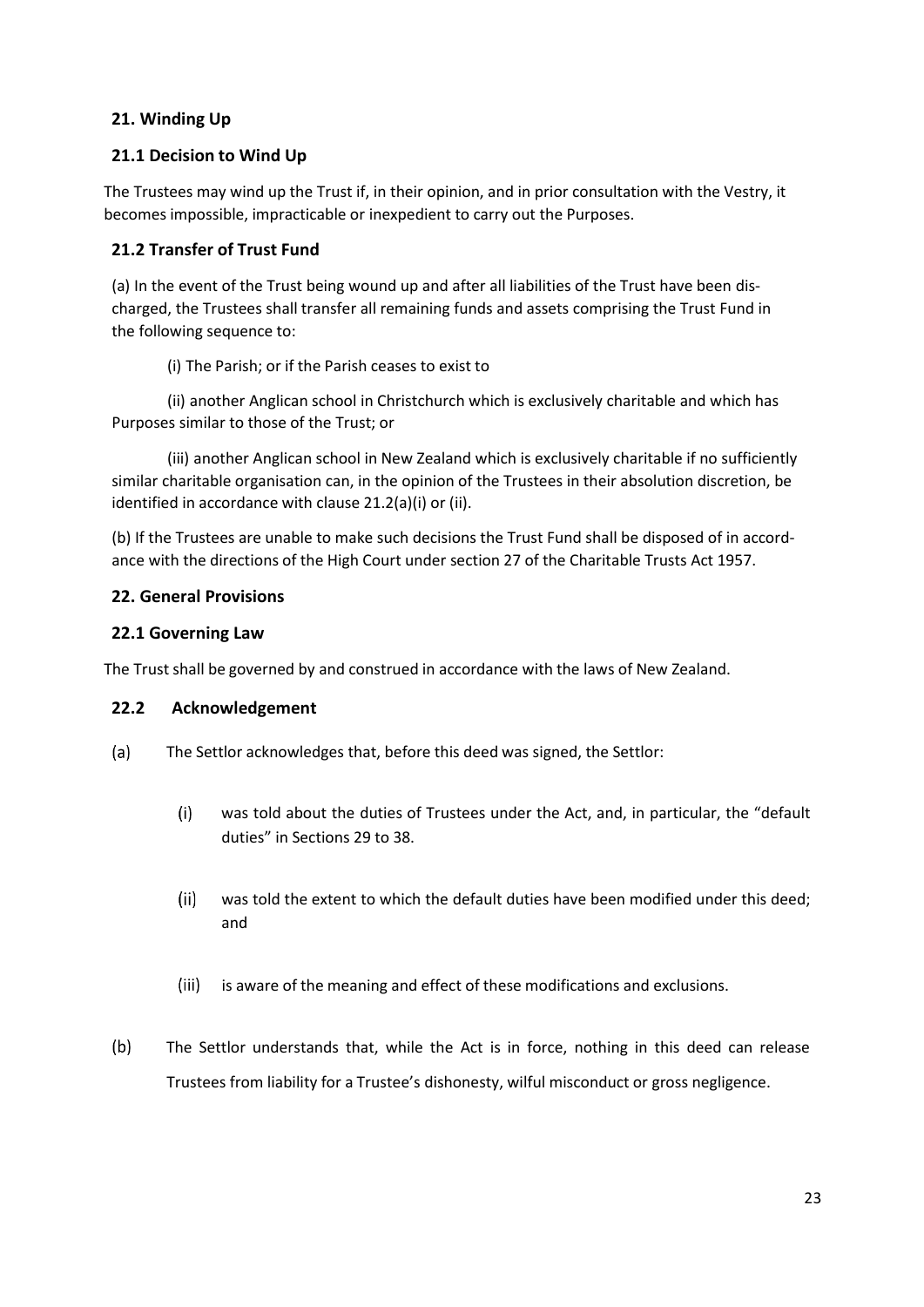# Schedule of Powers

#### Specific Powers

The Trustees have the following specific powers to further the Purposes. None of these powers shall otherwise be deemed subsidiary or ancillary to any other power or authority and the Trustees shall be entitled to exercise all or any of the said powers and authorities independently of any other or others of them:

#### 1. Governance of the School

To govern the School, including the power from time to time (and without limiting the application of this clause) to:

- a. use the Trust Fund as the Board thinks necessary or proper in payment of the costs and expenses of the Trust, including the employment of professional advisors, agents, officers and employees as appears necessary or expedient.
- b. engage and dismiss the Principal, provided that:
	- (i) the Vicar must form part of any quorum of Trustees exercising the power to appoint the Principal; and
	- (ii) the Trustees must ensure that the proposed Principal is willing to uphold the Anglican Character of the School (in order to further the Purposes); and
	- (iii) the Warden is consulted by the Trustees prior to the appointment of the Principal.
- c. delegate authority to the Principal to enrol Pupils.
- d. fix fees and other payments payable by or in respect of all or any Pupils.
- e. appoint a chaplain in consultation with the Bishop and the Principal if the Parish is unable to provide Chaplaincy to the School. This person must be ordained and a member of the Anglican Church sympathetic to the Anglo-Catholic traditions and faith unless otherwise agreed by the Warden. It would be expected that any chaplain would work closely with the Vicar of the Parish.
- f. Identify skills needed among the Trustees and when vacancies arise make recommendations for appointment to the Appointor.
- g. review from time to time the Anglican Character of the School and the statement of worship and religious education contained in the Schedule of Intent in respect of Worship and Religious Education in consultation with the Appointor, Vicar and the Warden, and to recommend changes to the definition of Anglican Character and/or the statement of worship and religious education under this Trust Deed for amendment in accordance with clause 18 of the Trust Deed.
- 2. Raising funds

To raise money for any of the Purposes, including by soliciting, receiving, and enlisting financial or other aid from individuals and organisations, including gifts and bequests from individuals and organisations, and to conduct fundraising activities.

#### 3. Investments

To invest the Trust Fund and the income from it on such terms as the Trustees decide and to vary such investments from time to time. The Trustees may retain any investments for as long as the Trustees think proper. The duties in sections 29 and 30 of the Act do not apply to the Trustees. However, if one or more of the Trustees is or are engaged in a profession, employment or business which is or includes acting as a trustee or investing money on behalf of others, then that Trustee or those Trustees (as the case may be) shall be required to exercise the care, diligence, and skill that a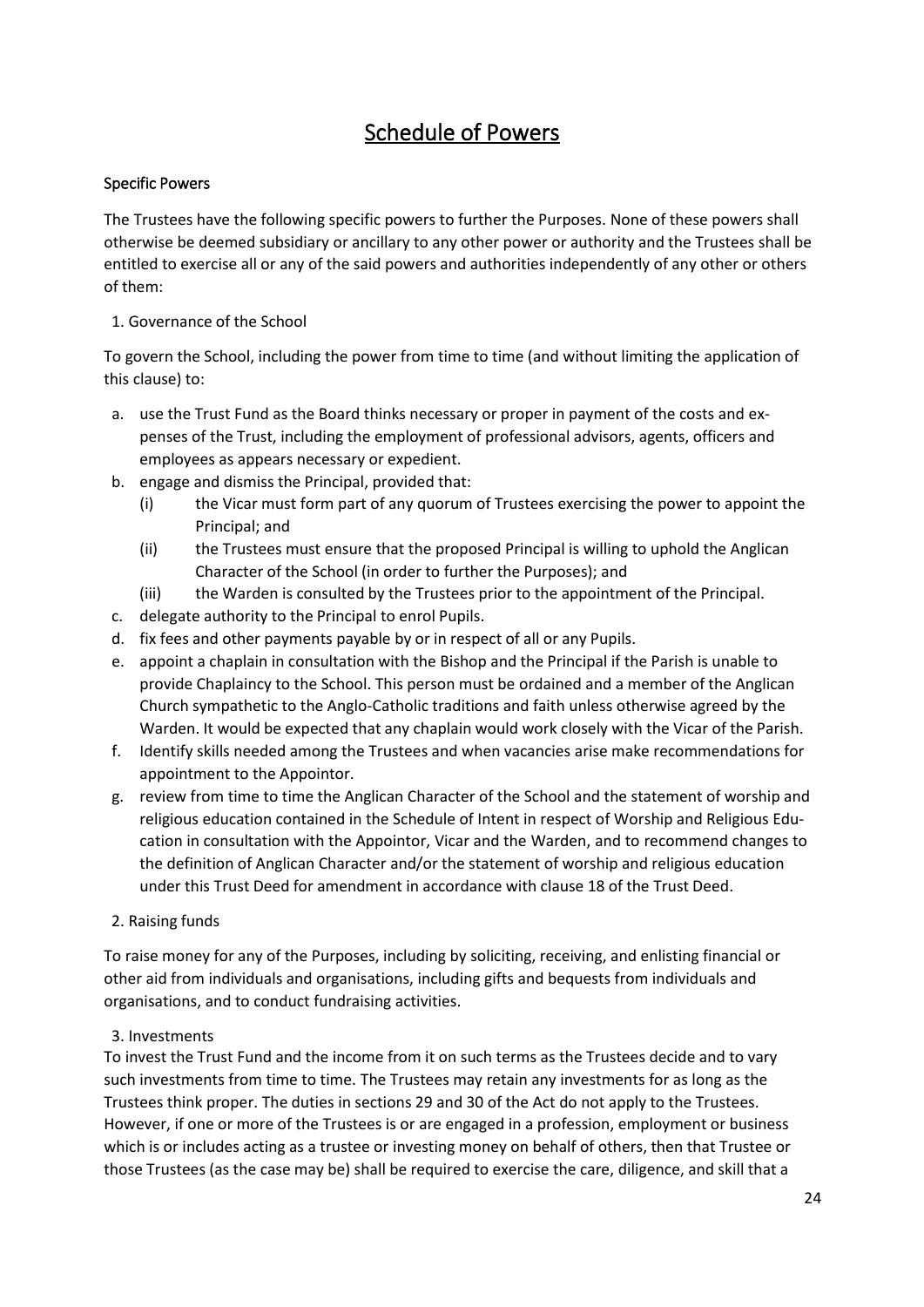prudent person of business would exercise in managing the affairs of others. The Trustees may hold any part of the Trust Fund uninvested and in any currency for as long as the Trustees think fit.

#### 4. Discharge all obligations

To discharge all obligations, financial or otherwise in respect of any contract, lease, memorandum or other agreement whatsoever entered into with the Parish, Church Property Trustees, or any third party.

#### 5. Property

#### 5.1 School Buildings and Facilities

To procure the School to meet all obligations regarding the use and care of the buildings and other facilities of the Parish which are used by the School as outlined within this Trust Deed, any contract, lease, memorandum or other agreement whatsoever between the Trustees on behalf of the School and either Church Property Trustees or the Parish Trust on behalf of the Parish.

#### 5.2 The School

To maintain and develop, in collaboration with the Parish Trust, the property in which the School resides provided however any requirement for expansion of the School on the Durham Street site or other site will require the consent of Vestry.

#### 5.3. Purchasing property

To purchase or otherwise acquire any property and to agree to any covenants or other interests to be registered against the title to any real property not owned by Church Property Trustees on behalfof the Parish.

#### 5.4. Selling property

To sell, exchange or otherwise dispose of any property owned by the Trust on such terms as the Trustees decide, including power to allow such part of the purchase price as the Trustees think fit to remain on loan with or without security or to be payable by instalments.

#### 5.5. Granting or obtaining options

To grant or obtain an option to purchase, sell, lease, or exchange any property.

#### 5.6. Postponing sale

To postpone the sale, calling in and conversion of any property (even if it is of a wasting, speculative, terminable, or reversionary nature) not owned by Church Property Trustees on behalf of the Parish.

#### 5.7. Leasing property

To lease, take on lease or renew, vary, or surrender any lease of any property not owned by Church Property Trustees on behalf of the Parish on such terms as the Trustees decide.

#### 5.8. Insuring property

To insure against any risk for their full insurable value any property:

a. not owned by Church Property Trustees on behalf of the Parish.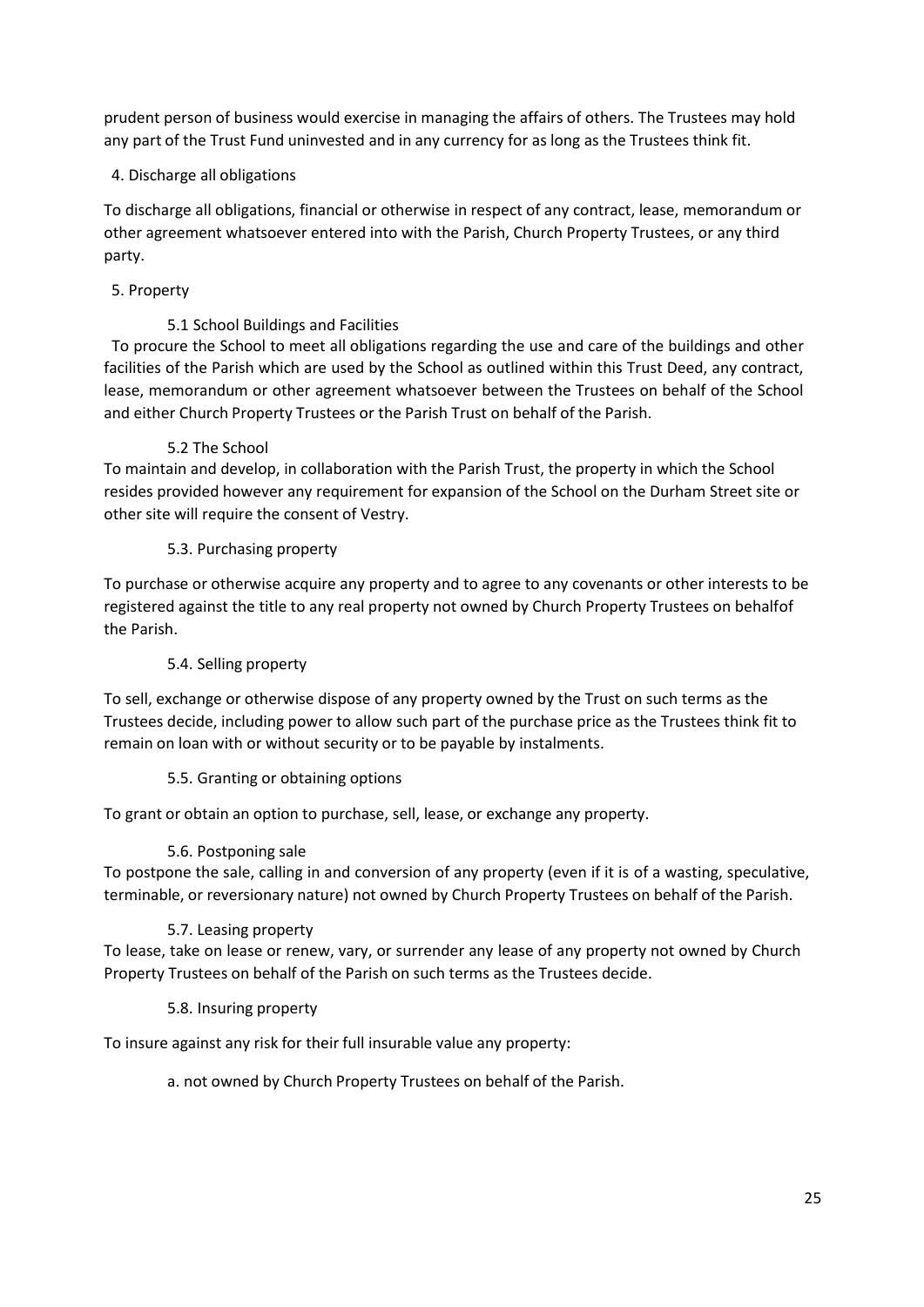b. any property owned by Church Property Trustees on behalf of the Parish for which this Trust or the School is responsible to provide the insurance.

#### 5.9. Subdividing property

To subdivide any real property not owned by Church Property Trustees on behalf of the Parish.

#### 5.10. Maintaining property

To maintain, manage and improve property owned or leased by the School, that is not beneficially owned by Church Property Trustees on behalf of the Parish.

#### 5.11. Developing property

To develop any real property owned by the School or leased by the School, that is not beneficially owned by Church Property Trustees on behalf of the Parish, and to do all things which the Trust consider necessary or desirable for the proper completion of the development.

#### 6. Capital, income, and blended funds

To determine whether any money is to be considered as capital or income, and which expenses should be paid out of capital and out of income respectively, and to apportion blended funds. Each determination or apportionment shall be final and binding.

7. Depreciation or replacement funds

To set up and maintain any depreciation or replacement funds for any purpose the Trustees think fit, and in this regard to determine in their discretion:

a. the amount of income to be credited from time to time to any of those funds; and

b. whether those funds are income or capital.

#### 8. Operating bank accounts

To open any bank accounts in any name(s) either on the Trust's behalf or jointly with another, and to overdraw any such account with or without giving security. The Trustees may also make arrangements with any bank for any one or more of the following persons to operate any of the Trust's accounts at that bank:

a. the Trustees; and

b. any delegate(s) named in writing by the Trustees.

9. Borrowing money

To borrow money providing any mortgages are raised on property owned by the Trust.

10. Lending money

To lend money to any person on such terms as the Trustees decide and whether with or without security or interest.

#### 11. Granting security

To grant security over any property owned by the School (whether or not the liabilities or obligations secured are joint, several, or joint and several).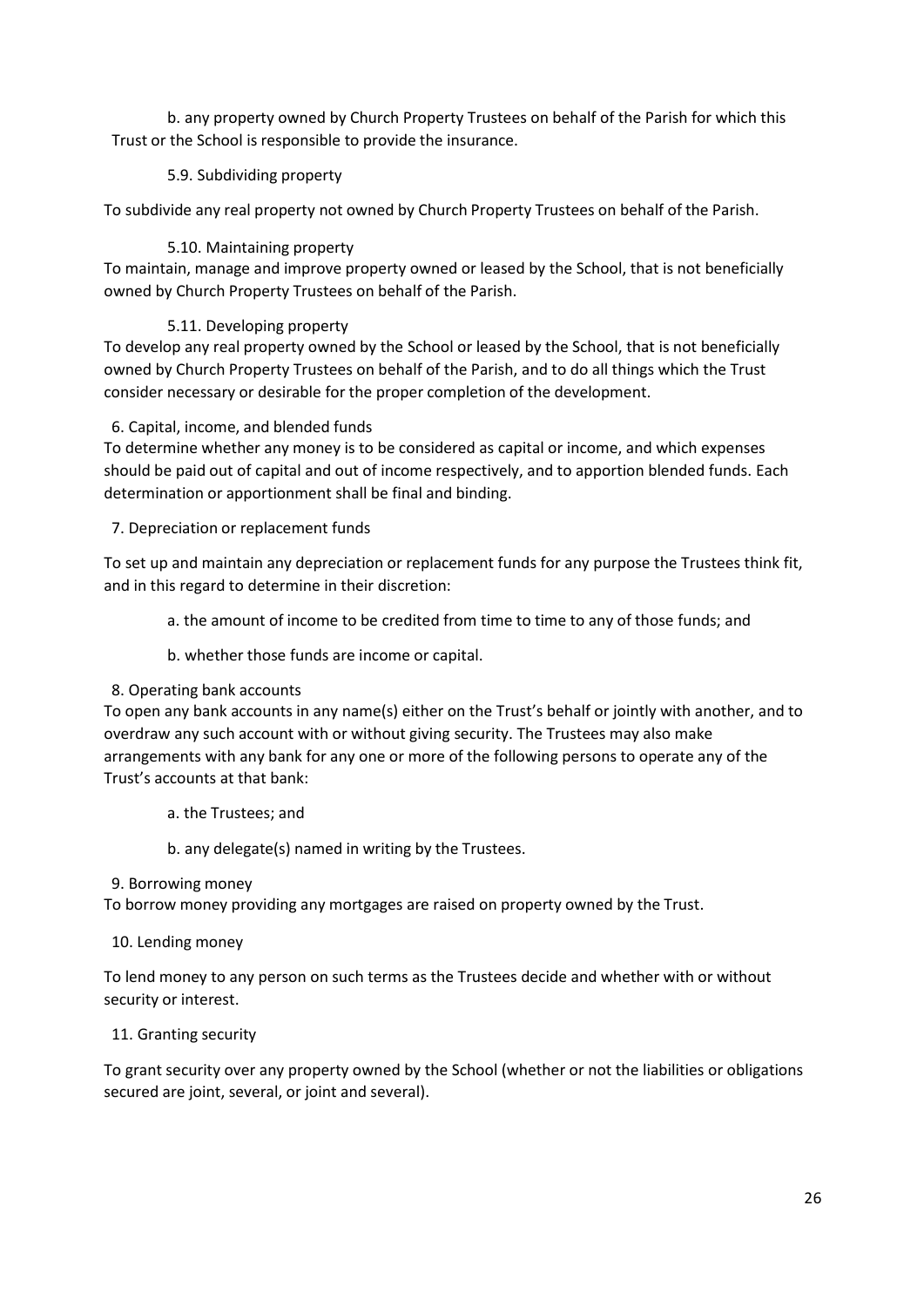12. Granting guarantee or indemnity

To grant any guarantee or indemnity that the Trustees consider is for the benefit of the Trust.

13. Waiving debts

To waive any debts due to the Trust, either absolutely or on such terms as the Trustees think fit.

14. Actions in relation to debts, securities, guarantees or indemnities

To renew, confirm or vary any debt, security, guarantee, or indemnity.

15. Compromise of claim

To agree to any compromise of claim for or against the Trust.

#### 16. Creditor meetings

To vote at any meeting of creditors of any debtor of the Trust.

#### 17. Carrying on a business

- 17.1 To acquire, begin, or carry on any type of business, either alone or in partnership with any person or persons for such time as the Trustees think fit and, if it does so, then:
	- (a) The Trustees may employ managers, agents, contractors, and employees in that business.
	- (b) The Trustees may wind up or agree to wind up that business or otherwise withdraw from that business.
	- (c) The Trustees will not be liable for any loss caused by carrying on the business.
	- (d) The Trustees will meet any business losses for any accounting period out of the income and capital of the Trust Fund in such proportions as the Trustees think fit.

#### 18. Promoting a corporation

- 18.1 To promote and form a corporation anywhere in the world for any purpose, ensuring that it is aligned with Christian practice, ethical considerations and environmentally responsible.
- 18.2 To agree on any terms in the winding up, reconstruction or amalgamation of any corporation in which the Trustees hold shares.
- 19. Holding shares in a corporation.
- 19.1 To subscribe for or otherwise acquire shares in a corporation (even though the Trustees may incur liability for future calls on the shares).
- 19.2 To exercise the Trustees' rights (as director, member, or otherwise) in respect of the corporation under the corporation's constitution or the law whether or not the corporationmay do or cause to be done an act which the Trustees cannot do personally; and
- 19.3 To generally act in relation to the corporation in whatever manner the Trustees think fit.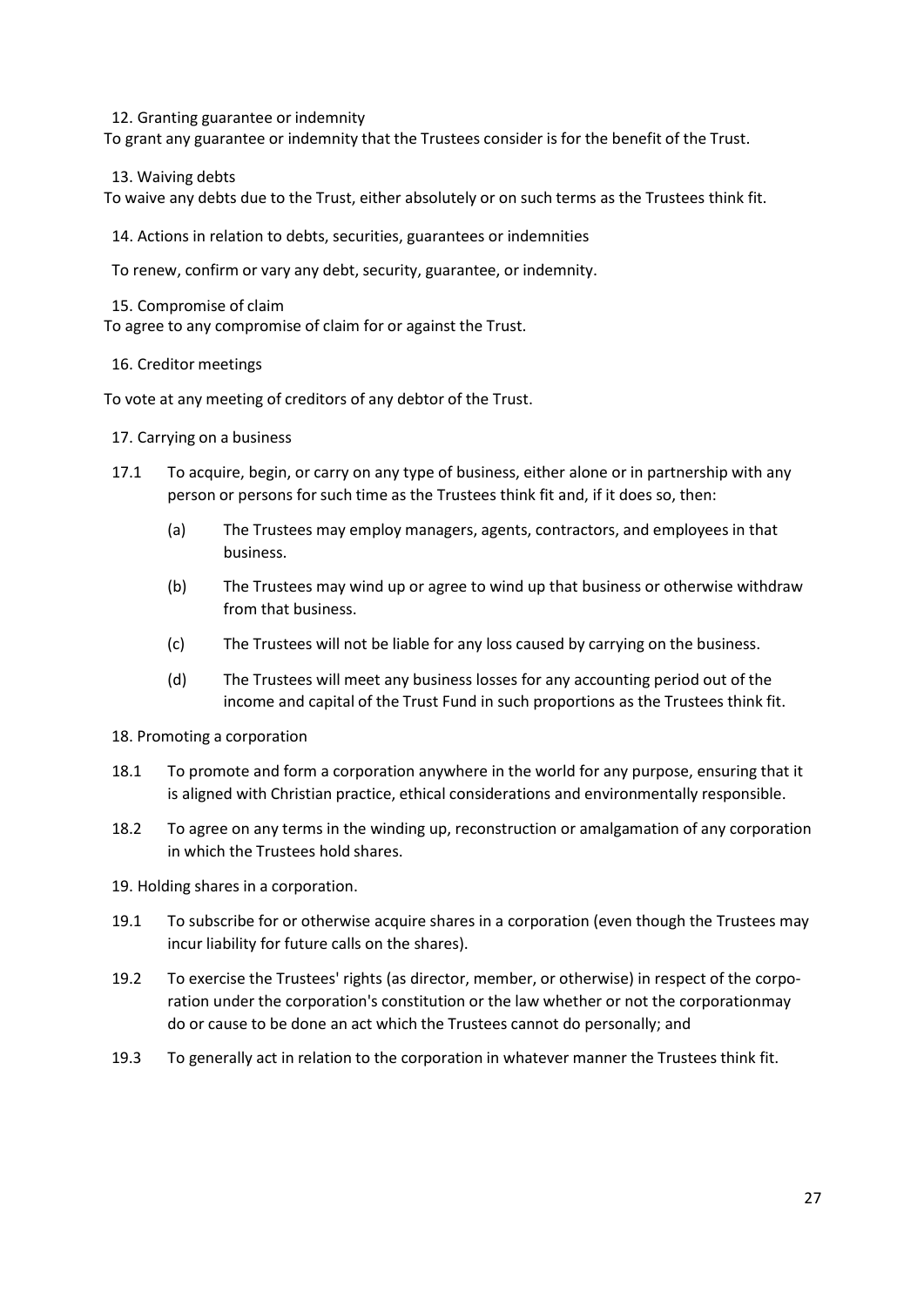# Schedule of Intent in respect of Worship and Religious Education

The Parish of St Michael and All Angels and St Michael's Church School have a long history with the Anglo-Catholic faith. Part of the expression of this faith is the regular participationin the Eucharist or Mass. There is a desire by all that the Parish and School continue to foster the spiritual growth of all Pupils of St Michael's Church School.

- 1. The School is to be a community of worship, learning and ministry, within the Catholic tradition of Anglicanism, in which the Christian faith as proclaimed in andthrough the Anglican Church in Aotearoa, New Zealand and Polynesia may be nurtured.
- 2. The School will provide an environment in which true Christian values are sought andfostered, and taken into account in decisions, actions and methods.
- 3. The Vicar shall guide the religious teaching and spiritual care given in the School, under such provisions as shall be agreed with the Principal. This work may, however,be undertaken by others with the Vicar's approval and/or through a chaplain licensed to the Vicar by the Bishop of Christchurch, as shall be agreed with the Principal.
- 4. The Vicar or Chaplain will undertake, or delegate to an appropriate member of the School or Parish community, school Mass weekly or otherwise at the vicar's discretion and on other special occasions at a mutually agreeable time during or after school hours, during term time, as negotiated with the Principal.
- 5. It is expected that the School community and the parish community will join in worship at least once a term; for example, for Mothering Sunday, Founders' Day andthe School Carol service.
- 6. Members of the School community may lead any chapel service at the discretion ofthe Vicar or Chaplain.

**Moved:** Ms Jane Evans **Seconded:** Mr Michael Graveston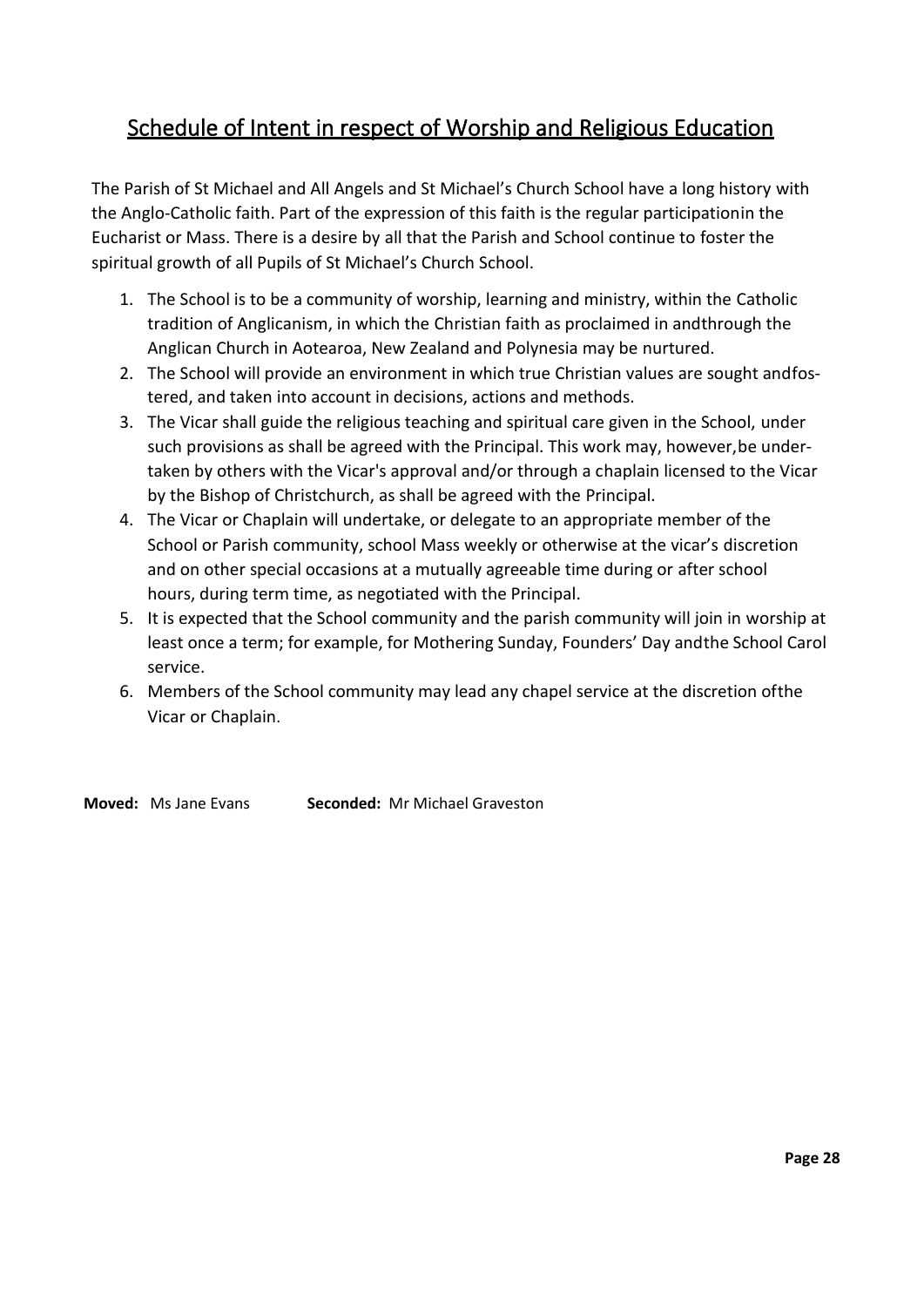# <span id="page-28-0"></span>BILL 4: THE SYNOD OF THE DIOCESE OF CHRISTCHURCH BILL 2021

#### **1. Title**

That the title of this statute will be **The Synod of the Diocese of Christchurch Statute 2021.**

#### **2. Commencement**

This Statute comes into force at the close of the session of Synod at which it is passed.

#### **Part 1 - Preliminary matters**

#### **3. Purpose**

The purpose of this Statute is to:

- (a) repeal and replace the Diocesan Synod Statute 2003 (as amended); and
- (b) provide, pursuant to Part E, Clause 5 of the Constitution/Te Pouhere of the Anglican Church in Aotearoa, New Zealand and Polynesia for the Synod to be the overall representative governing body in the Diocese of Christchurch; and
- (c) set out the membership, and method of choosing the membership of the Synod in accordance with the provisions of part E, Clause 5 of the Constitution/Te Pouhere of the Anglican Church in Aotearoa, New Zealand and Polynesia and Title B, Canon II; and
- (d) provide for meetings of the Synod; and
- (e) provide for and set out the processes, responsibilities, and powers of the Standing Committee of the Synod.

#### **4. Representative governing body**

- (1) There shall continue in existence the Synod of the Diocese of Christchurch.
- (2) In accordance with Part E, Clause 5 of the Constitution/Te Pouhere of the Anglican Church in Aotearoa, New Zealand and Polynesia the Synod of the Diocese of Christchurch is the overall representative governing body of the Diocese of Christchurch.

#### **Part 2 - Membership of Synod**

#### **5. Membership**

- (1) The following are members with speaking and voting Rights:
- a. The Bishop.
- b. Clergy in the Diocese holding a Bishop's Licence including one clergy person in each Local Shared Ministry Parish who is appointed under clause 13 of the Local Shared Ministry Statute 1999.
- c. One lay person elected by each Parish and Ministry Unit with an average Sunday attendance of less than 100.
- d. Two lay person elected by each Parish and Ministry Unit with an average Sunday attendance of 100 or more.
- e. All members of Standing Committee who are not otherwise members of the Synod.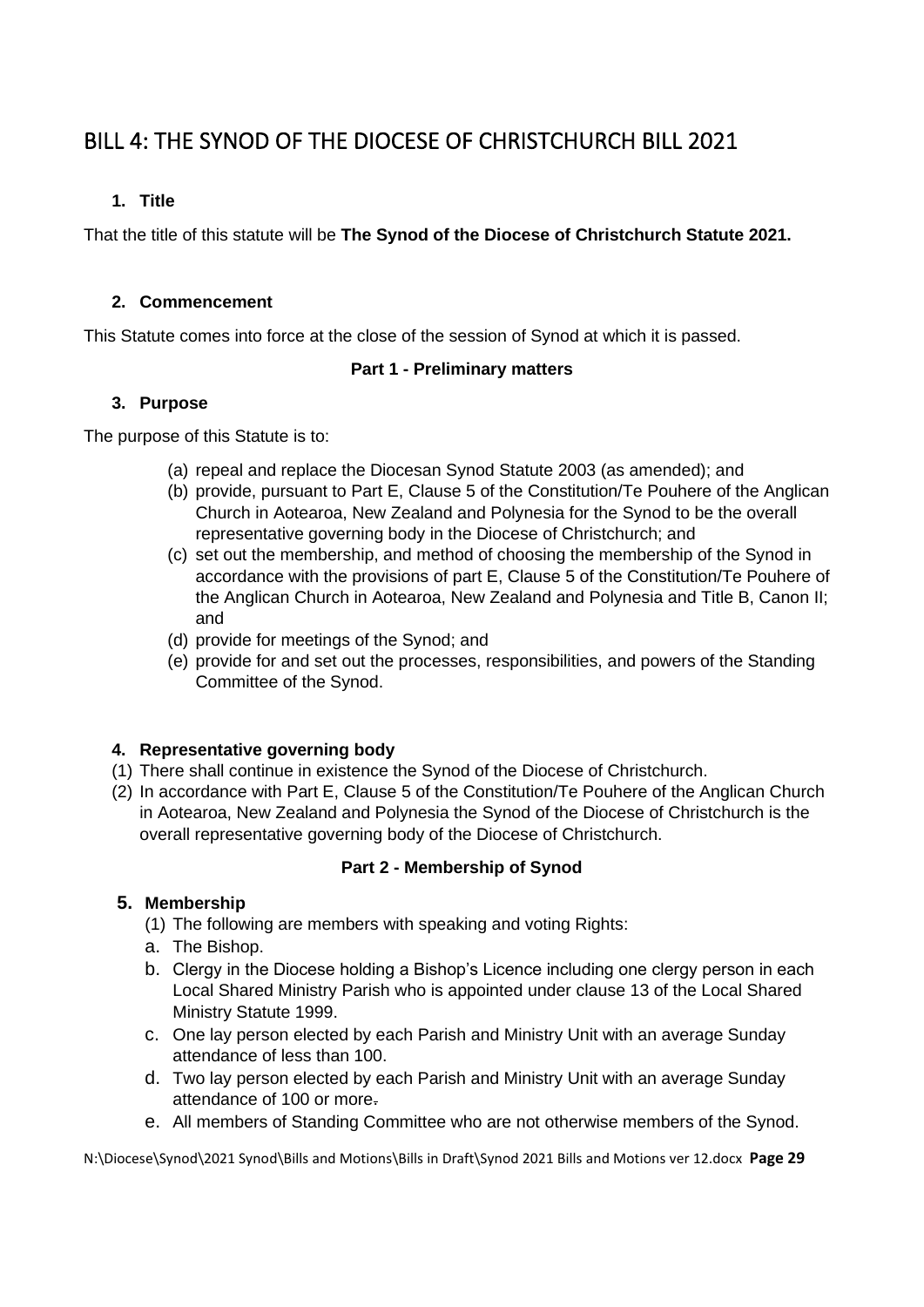- f. The Chancellor and the Vice Chancellor whose votes on matters before Synod will always be recorded as abstentions.
- g. All members of the Diocesan Ministry Team holding a Bishop's Licence.
- h. The Director of Theology House.
- i. Diocesan Youth Representatives.
- j. Two members of the Association of Anglican Women, who are not otherwise members of Synod, chosen in accordance with the rules of that organisation.
- k. Two persons, who are not otherwise members of Synod, chosen by the Anglican Care Trust Board to be its representatives.
- l. Two members of the Church Property Trustees, who are not otherwise members of Synod, chosen by that organisation.
- m. Two members of the Order of the Community of the Sacred Name, who are not otherwise members of Synod, chosen by that organisation who will be members of the order of laity.
- n. One representative from each Anglican school in the Diocese appointed by their governing body or, for integrated schools, their board of proprietors. The representative may be a board member, staff member, or student aged 16 or over who is not otherwise a member of Synod.
- o. Any ordained minister or lay member of any other Christian Church recognised by resolution of the General Synod/Te Hinota Whānui and duly appointed to serve in, or to represent, a Co-operating Parish or Co-operative Venture shall have a seat in the House of Clergy or House of Laity, as is appropriate, in the Synod with the right to vote except when the Synod is acting under the following provisions:
	- I. Part B, Clause 6(b) (relating to Formularies);
	- II. Part E, Clauses 10 & 11 (nominating a Bishop);
	- III. Part G, Clause 3 (amending the Constitution/Te Pouhere of the Anglican Church in Aotearoa, New Zealand and Polynesia);
	- IV. in respect to any proposal or matter pursuant to the Church of England Empowering Act 1928.
- (2) The following will be members, but with speaking rights only:
	- a. All clergy in the Diocese with permission to officiate.
	- b. The Diocesan Manager.
	- c. All senior executives of the Diocese, Church Property Trustees, and Anglican Care.
	- d. Parish Youth Representatives.

#### **6. Election of Lay Representatives to the Diocesan Synod**

- (1) These provisions apply to Lay Representatives as defined in clause 5.1(c) of this Statute.
- (2) Ministry Units, except for Christ Church Cathedral, will elect their Lay Representatives at the Annual General Meeting before the first session of a Synod with the cycle beginning in 2021 and then occurring triennially.
- (3) The Cathedral Chapter will appoint the Lay Representatives for Christ Church Cathedral before the first session of a Synod with the next such with the cycle beginning in 2021 and then occurring triennially.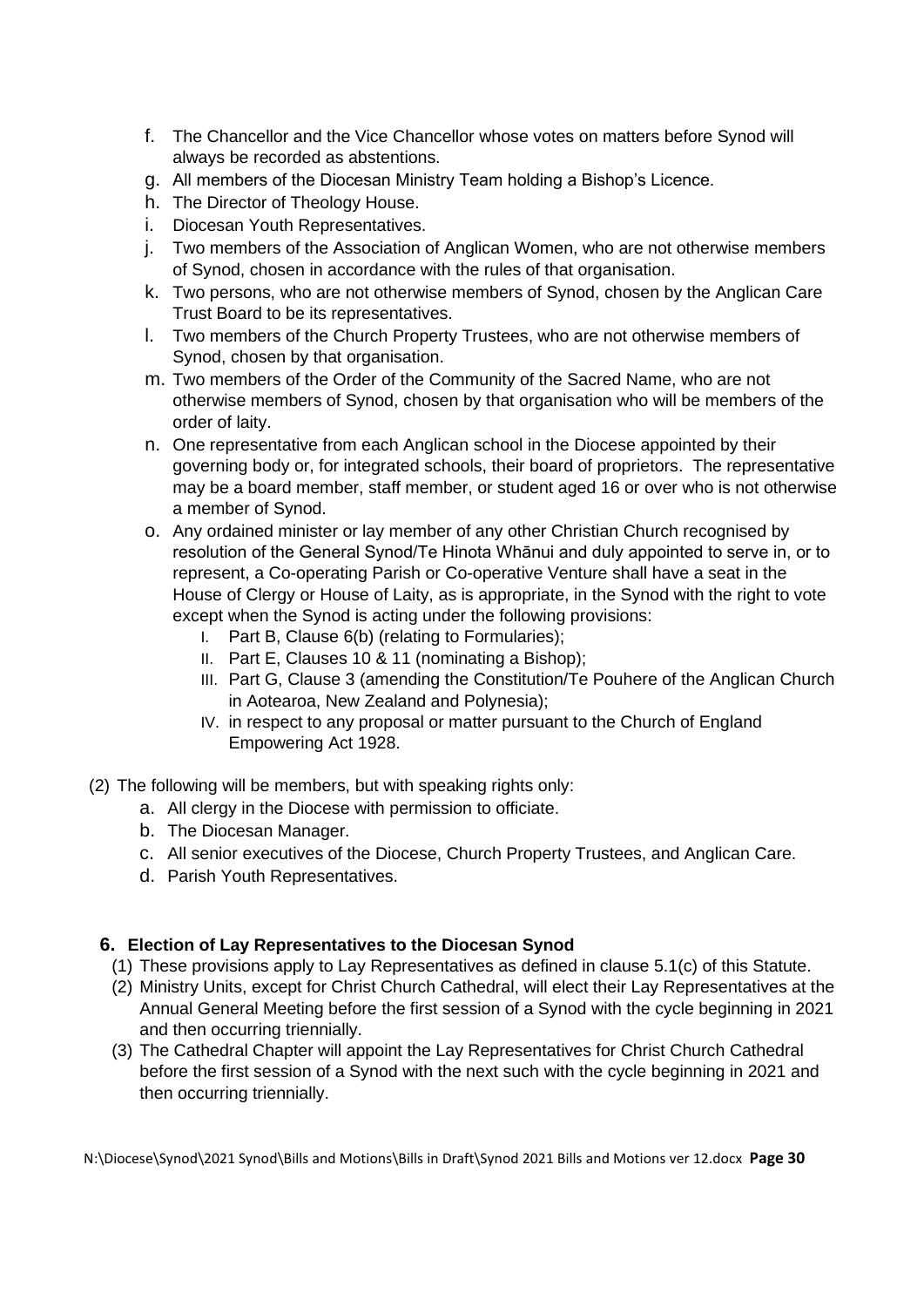- (4) The term of office of elected Lay Representatives will commence on the opening of the first session of Synod following their election and end:
	- a. on the commencement of the term of any duly elected successor
	- b. on the date nominated in any notice of resignation addressed to and received by the Diocesan Manager;
	- c. on their death;
	- d. on their being subject to compulsory assessment or treatment under the provisions of the Mental Health (Compulsory Assessment and Treatment) Act 1992;
	- e. on their bankruptcy; or
	- f. on their no longer being members of the Anglican Church of Aotearoa, New Zealand and Polynesia in this Diocese.
	- g. no longer residing in the Diocese.
	- h. on the dissolution of the parish.
- (5) Where a Lay Representative vacates office pursuant to sub clauses (4)(b) to (f) then the following provisions will apply:
	- a. the Diocesan Manager must be notified of the event leading to the vacation of office;
	- b. the Diocesan Manager will then declare the seat vacant and direct a special election to elect a replacement (except in the case of Lay Representatives for the Cathedral where the Chapter will be directed to appoint a replacement) unless it is less than 30 days until the commencement of a session of the Synod in which case no such election or appointment may take place until after that session;
	- c. the replacement Lay Representative elected or appointed will hold office for the remainder of the term in accordance with clause (4).
- (6) The following provisions apply for the election of Lay Representatives at general meetings of Ministry Units:
	- a. the notice convening the general meeting at which the election will occur, which must be given at least 10 working days' prior, must include the election as part of the business of its agenda and call for nominations;
	- b. nominations must be provided to the chair of the meeting in writing prior to the commencement of the meeting;
	- c. nominations must be in writing, proposed and seconded by two persons qualified to vote at the meeting, and must be accepted by the candidate in writing;
	- d. where there are fewer nominations than the number of Lay Representatives to be elected then any person nominated will be declared elected and the remainder of the election adjourned to a further special meeting of the Parish held in accordance with this clause;
	- e. where there are more nominations than the number of Lay Representatives to be elected the election will occur by secret ballot in writing with the highest polling candidate(s) elected;
	- f. where an election is inconclusive due to a tie further ballots will be taken until there is an election;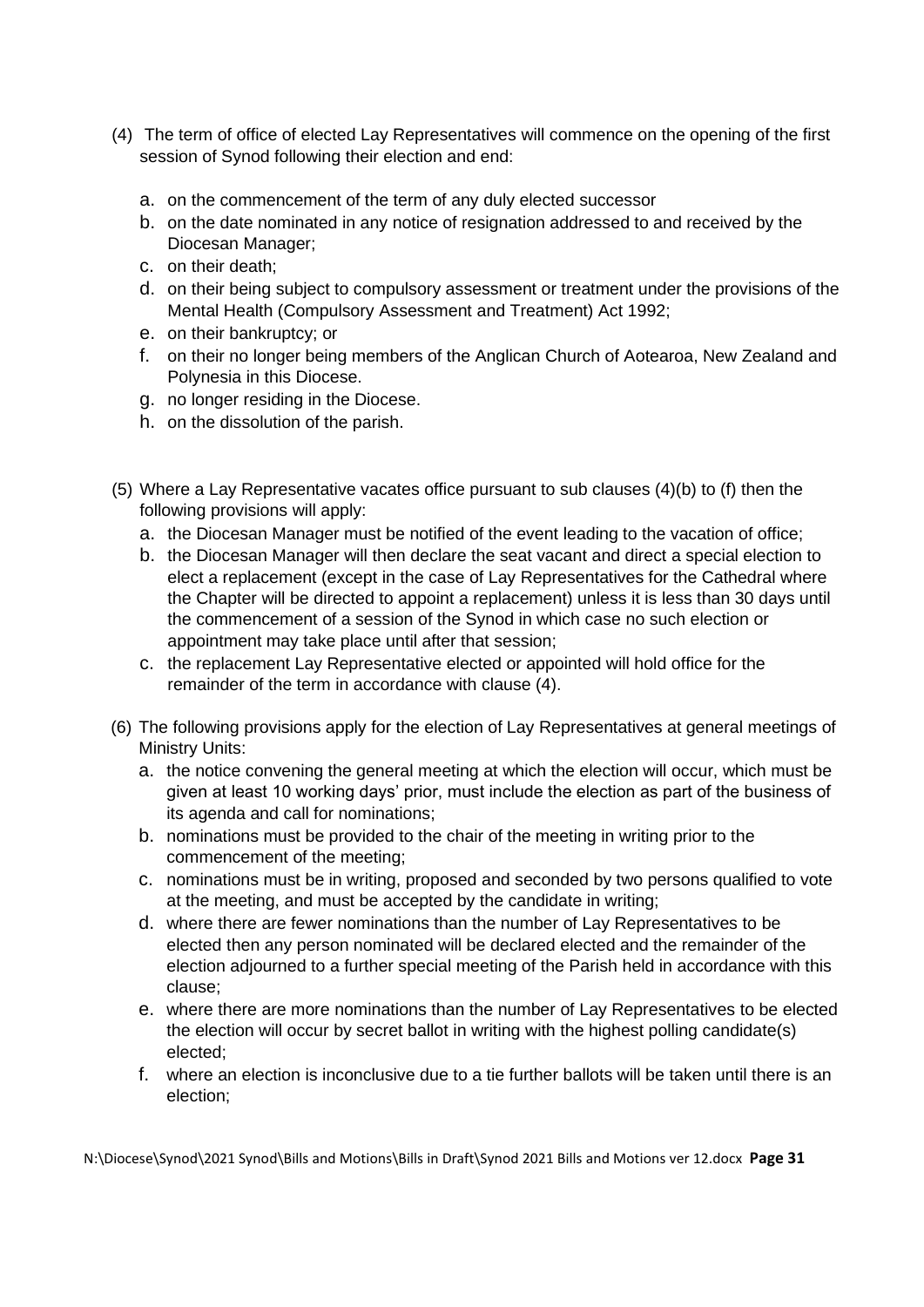- g. the outcome of the election will be reported to the Diocesan Manager in writing as part of the annual returns provided by the Parish;
- h. where the chair of the meeting is also a candidate for election then the Vicar/Priest-in-Charge will chair the election and act as returning officer.
- (7) No person may be elected as a Lay Representative unless they meet the qualifications set out in section 16 of the Charities Act 2005.
- (8) In the case that a Parish ceases to exist as a separate parish, or in the event the number of Lay Representatives for a parish is reduced, any Lay Representative already holding office will continue to do so for the remaining sessions of the current Synod.
- (9) The provisions of clause 6(4) apply mutatis mutandis to all other members of Synod.

#### **7. Alternates**

Where a Lay Representative or any member of Synod at clause 5(1)(i) to (n) is unable to attend any given session of Synod then the vestry or governing body may appoint an alternate of the same order to that session.

#### **8. Challenge to election/appointment of members**

- (1) Any registered member of any Parish and any member of any organisation entitled to elect or appoint members to the Synod in accordance with clause 4 of this Statute may object to the validity of any election or appointment.
- (2) Any objection must be made in writing to the Bishop with a copy to the Diocesan Manager.
- (3) On receipt of any such objection the Bishop will provide a copy of the objection to the Chancellor and request a ruling from the Chancellor on the validity of the election or appointment in accordance with the Chancellor and Legal Advisers Statute 2018.

#### **Part 3 – Sessions of Synod**

#### **9. Requirement for annual meetings**

- (1)The Diocesan Synod shall meet at the summons of the Bishop at the time and place identified in the summons provided that there must be a meeting of the Diocesan Synod at least once in every calendar year.
- (2)All meetings should be held in physical community when possible, but in the event that is not possible, the Bishop may assemble Synod virtually using computer/phone technology. In this circumstance Synod may make decisions by voting virtually using appropriate protocols to ensure adequate security and integrity of the voting system.

#### **10.Requirement for meetings and decisions**

- (1) No meeting of the Synod will be duly constituted unless the Bishop, one-quarter of the clergy members eligible to vote and one-quarter of the lay members eligible to vote are present.
- (2) Every act and decision of the Synod shall be assented to by the Bishop and by a majority of clergy and by a majority of lay members of Synod present and entitled to vote.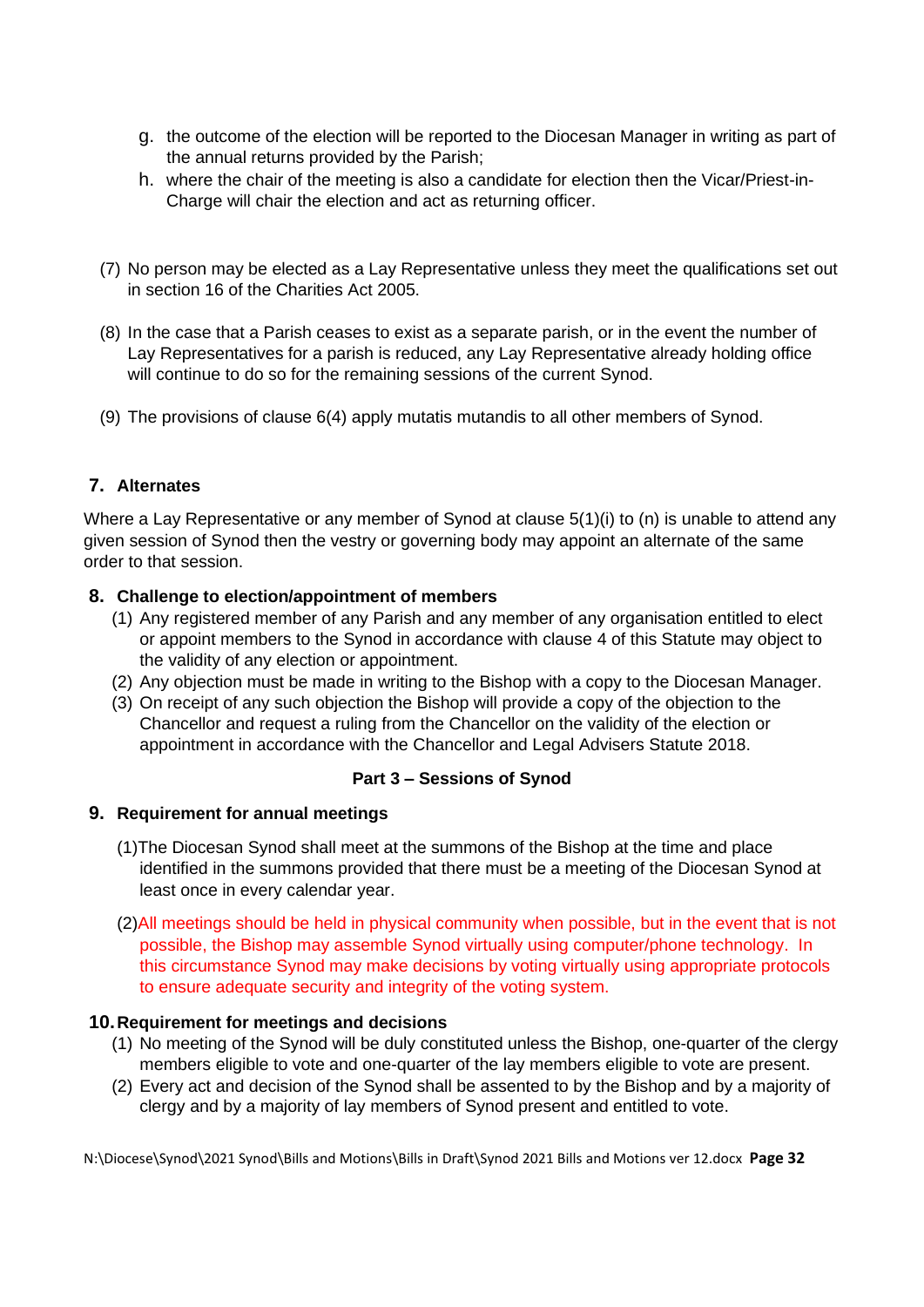#### **Part 4 – Standing Committee**

#### **11.Standing Committee**

There will continue to be a Standing Committee of the Synod, which shall function as "Synod out of Session".

#### **12.Purpose of the Standing Committee**

- (1) The purpose of Standing Committee is, through the grace of God, to:
- a. act as the governing representative of the Diocese under the leadership of the Bishop;
- b. develop and enable the vision and strategy of the Diocese;
- c. uphold and support the Bishop;
- d. consider and report on any matter referred to it by the Bishop;
- e. ensure the Diocese functions on the basis of the covenants expressed in the Constitution/Te Pouhere of the Anglican Church in Aotearoa, New Zealand and Polynesia by regularly meeting with the Amorangi Whaiti of the Hui Amorangi and actively considering matters affecting the provision of Ministry, proclamation of the Gospel and the sharing of resources and facilities;
- f. ensure the preparation of business for presentation to Synod;
- g. recommend a budget or budgets for the operation of the Diocese of Christchurch to Synod for approval;
- h. provide guidance to the Diocese through policy development;
- i. exercise such of the powers of the Synod conferred on Synod by part E, Clause 7 of the Constitution/Te Pouhere of the Anglican Church in Aotearoa, New Zealand and Polynesia as are delegated to it;
- j. review annually the appointment of the three members on the Anglican Diocesan Ministry Support Centre Governance Board at the first meeting following the ordinary session of Synod;
- k. supervise and support the Diocesan Manager and other staff; and
- l. discharge any functions entrusted to it by the Canons of the General Synod/Te Hinota Whānui or any Statute, regulation or resolution of Synod.

#### **13.Powers of Standing Committee**

- (1) To fulfil its purpose, Standing Committee will have all the powers of Synod when in session except the power to pass, repeal, or amend Statutes or deal with other matters that Synod can only deal with in the form of a Bill.
- (2) For the avoidance of doubt, Standing Committee's powers include:
	- a. issuing, amending, and repealing guidelines to assist in regulating aspects of Diocesan life;
	- b. delegating decisions, functions, or tasks to other persons; and
	- c. filling vacancies, when Synod is not in session, in any committee, board, commission or any body of trustees appointed by Synod.

#### **14.Membership of Standing Committee**

- (1) The membership of Standing Committee shall be:
	- a. the Bishop who will chair Standing Committee;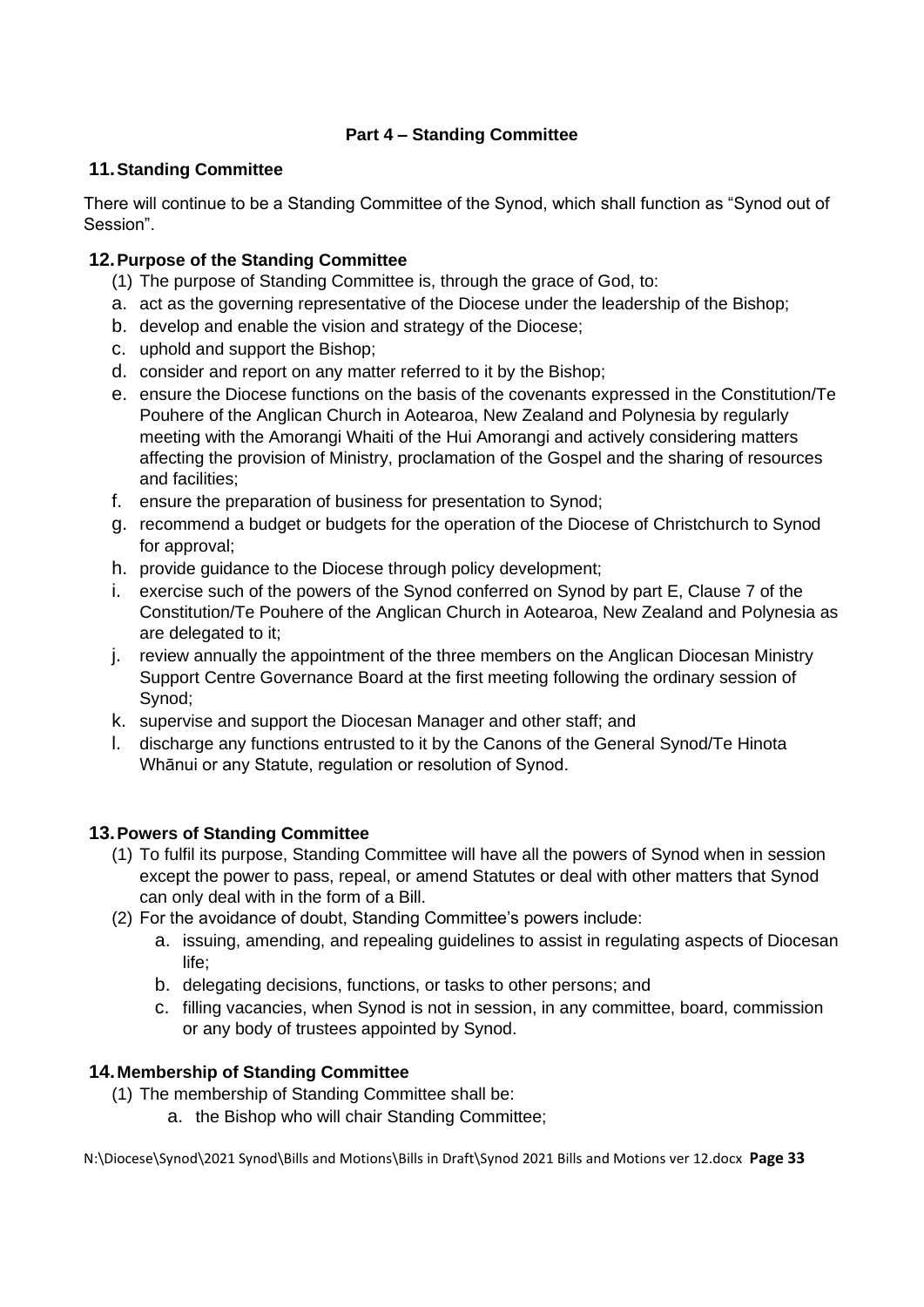- b. four clerical voting members of Synod elected in accordance with this Statute;
- c. four lay voting members of Synod elected in accordance with this Statute; and
- d. the Diocesan Manager who has speaking rights only.

#### **15.Term of office**

- (1) The term of office for elected members of Standing Committee will be three years.
- (2) No elected member may serve more than two consecutive terms except in exceptional circumstances resolved by Synod.
- (3) The term of office of elected members will commence at the close of the session of Synod at which they were elected.
- (4) The term of office of members will end:
	- a. for elected members on the commencement of the term of any duly elected successor;
	- b. on the date nominated in any notice of resignation addressed to and received by the Diocesan Office Manager;
	- c. on their death;
	- d. on their being subject to compulsory assessment or treatment under the provisions of the Mental Health (Compulsory Assessment and Treatment) Act 1992;
	- e. on their bankruptcy; or
	- f. on their no longer residing in the Diocese.
- (5) When the office of any elected member becomes vacant pursuant to clauses 15(4)(b) to (f) and 16(2)(c), Standing Committee may appoint any eligible voting member of the Synod to fill the vacancy for the remainder of the term with clerical members voting for clerical vacancies and lay members voting for lay vacancies.

#### **16. Election of members**

- (1) There will be an annual election for the elected members of Standing Committee which shall take place at the ordinary session of Synod that year.
- (2) Elections will take place as follows:
- a. nominations must be provided to the Diocesan Manager in writing by 9am on the day the elections are scheduled to be held;
- b. nominations must be in writing, proposed and seconded by two voting members of the same order as the nominee, and must be accepted by the candidate in writing;
- c. where there are fewer nominations than the number of members to be elected then any person nominated will be declared elected and Standing Committee may treat any remaining position(s) as vacant and appoint an eligible voting member of the Synod to fill the vacancy in accordance with clause 15(5);
- d. where there are more nominations than the number of members to be elected, the election will occur by secret ballot in writing with the highest polling candidate(s) elected with voting clergy members voting for clergy members of Standing Committee and voting lay members voting for lay members of Standing Committee;
- e. the elections will otherwise take place in accordance with the provisions of the Standing Orders of the Synod of the Diocese of Christchurch.

#### **17.Meetings and decisions**

(1) Standing Committee will meet at times and places directed by the Bishop, provided always that, should any three members of Standing Committee request in writing a meeting, then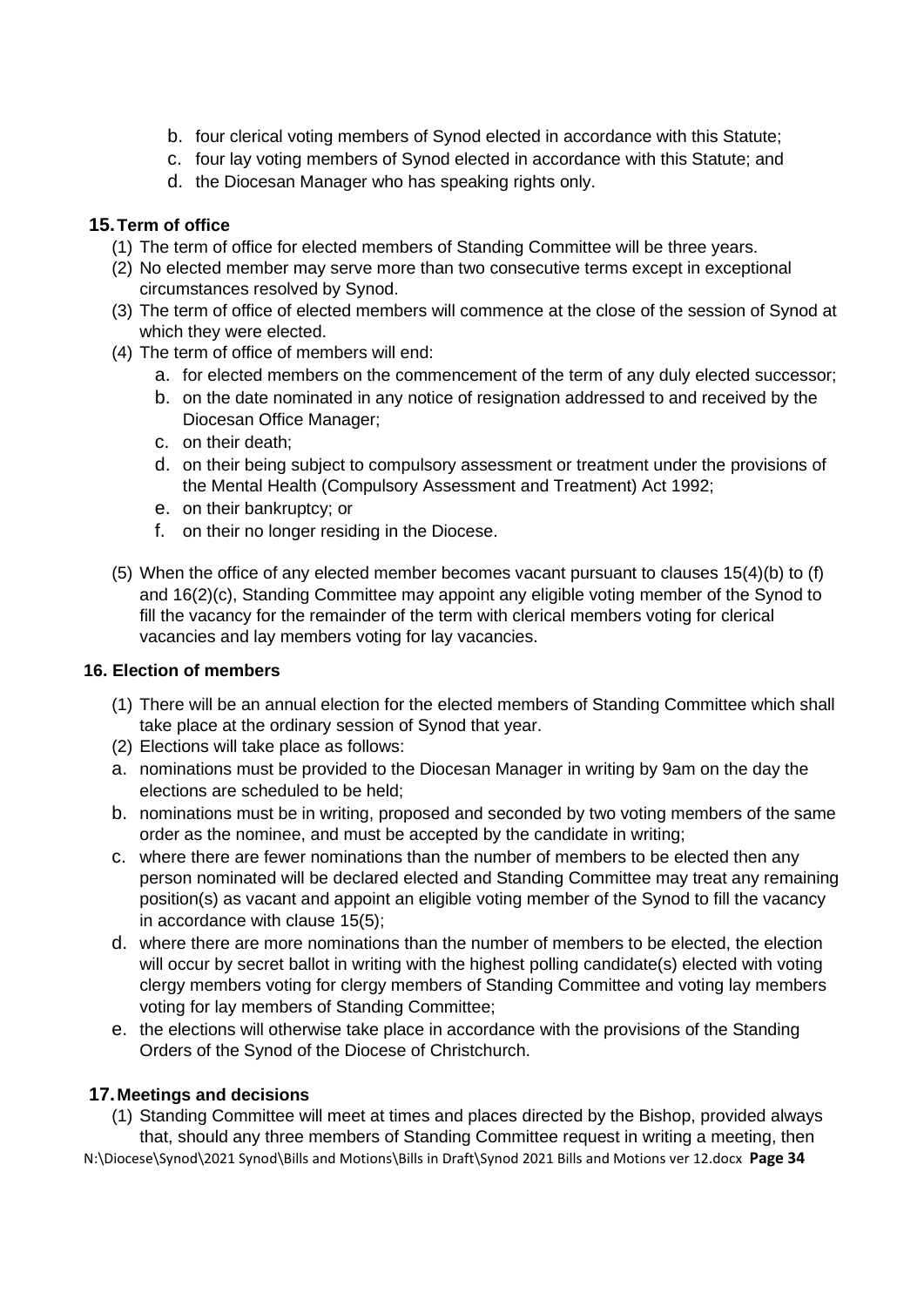the Bishop shall direct a meeting to take place within 20 working days' of receipt of such a request.

- (2) Meetings may take place physically or virtually through any appropriate virtual meeting facility.
- (3) No meeting of Standing Committee may take place without 10 working days' notice unless all members of Standing Committee agree otherwise.
- (4) The quorum for a meeting of Standing Committee will be the Bishop together with two clerical and two lay members present.
- (5) Every act or decision of Standing Committee shall be assented to by the Bishop and by a majority of clerical members and by a majority of lay members present at the duly constituted meeting.
- (6) Standing Committee may make decisions by circular resolution by e-mail.

#### **Part 5 – Transition and repeal**

#### **18.Repeal**

The Diocesan Synod Statute 2008 is repealed.

#### **19.Transition**

All members of Standing Committee elected under the Diocesan Synod Statute 2008 will remain in office and serve out the remainder of their term as if elected under this Diocesan Synod Statute 2021.

#### **Moved: Rev'd Tony Kippax [\(a.kippax@icloud.com\)](mailto:a.kippax@icloud.com)**

#### **Seconded: Mrs Kirsty May (kirstymaybarrister@gmail.com )**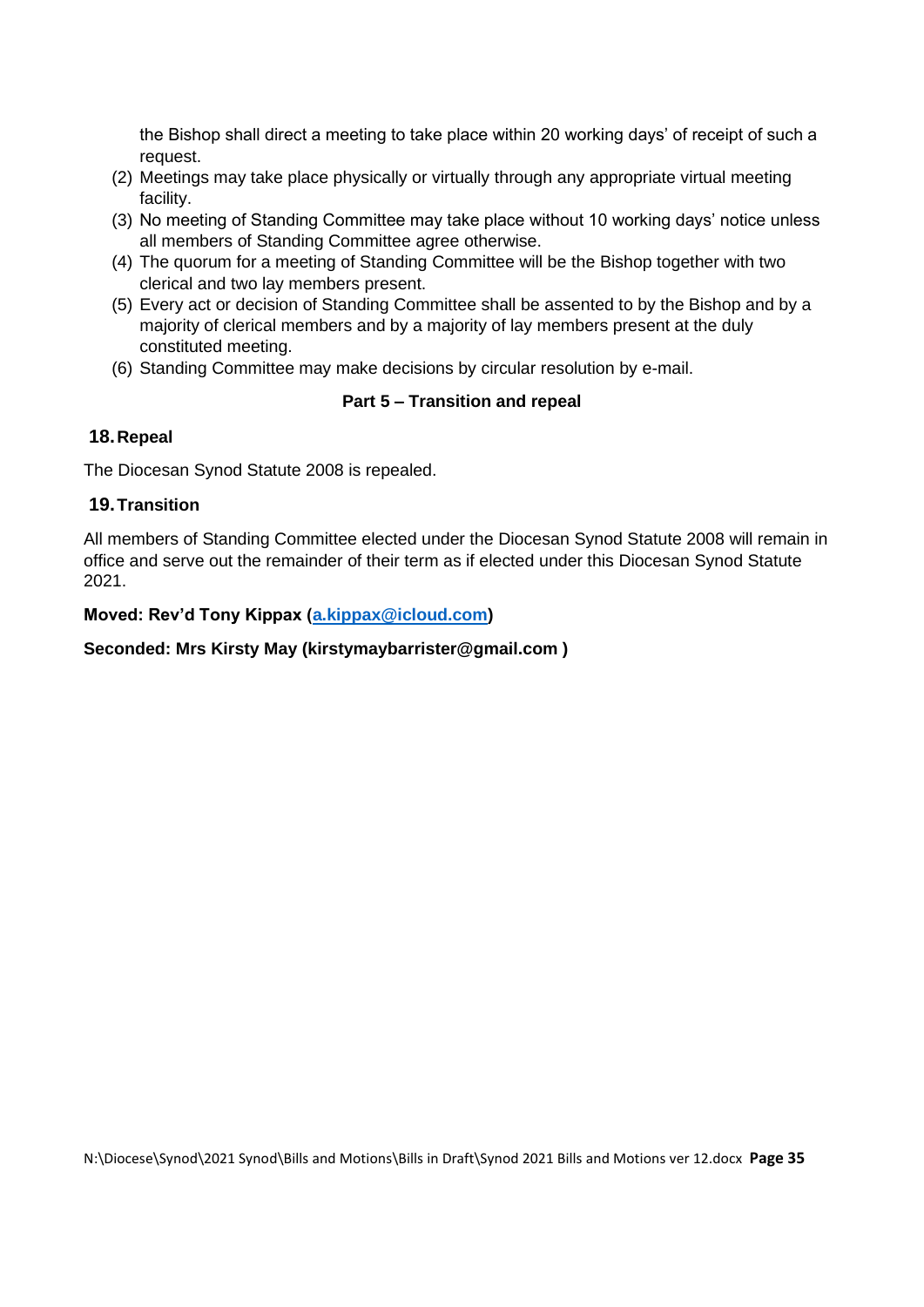# <span id="page-35-0"></span>BILL 6: THE COMPLAINTS PROCEDURE OF THE DIOCESE OF CHRISTCHURCH STATUTE AMENDMENT BILL 2021

**Whereas,** General Synod/Te Hīnota Whānui in 2000 passed Statute 608 repealing the Title D of discipline and substituting a new title D of 'Of Maintenance of Standards of Ministry for Bishops, Ministers and Office Bearers'; and

**Whereas,** General Synod/Te Hīnota Whānui in 2020 passed a Bill to repeal parts of Title D, amend parts of Title D, and replace parts of Title D, 2020; and

**Whereas,** General Synod/Te Hīnota Whānui in 2020 agreed to delay the implementation of parts of that Statute until late in 2020, pending the appointment of the Ministry Standards Commission and its Registrar; and

**Whereas,** the Diocese Of Christchurch Synod In 2020, pending the appointment of the Ministry Standards Commission and its Registrar, passed The Complaints Procedures of the Diocese of Christchurch Statute to provide the process to be followed by the Diocese of Christchurch, when complaints of unsatisfactory conduct are referred to the Bishop of the Diocese of Christchurch, as Licensing Bishop, for resolution under Title D Canon III of the Canons of this Church; and

**Whereas,** The Complaints Procedures of the Diocese of Christchurch Statute provided for the ongoing need for the Diocesan Monitoring Committee, a Diocesan Monitor, and provision to appoint supporters to people making complaints under Title D; and

**Whereas,** the Ministry Standards Commission and its Registrar have now been appointed, and as such there is no longer a need for the Diocesan Monitoring Committee, nor is there the likelihood that it will be the Diocese's role to appoint supporters to people making complaints, but that there is a need to retain the role of Diocesan Monitor.

#### **The Synod of the Diocese of Christchurch enacts as follows:**

#### 1. **Title**

The title of this Statute is **The Complaints Procedures of the Diocese of Christchurch Amendment Statute 2021**

#### 2. **Commencement**

This Statute comes into force at the close of the session of Synod at which it is passed.

3. **Purpose**

The purpose of this Statute is to amend The Complaints Procedures of the Diocese of Christchurch Statute 2020 to remove the provisions for a Monitoring Committee and the appointment of Support Persons.

- **4. Delete** from Part One 3(i) and adjust subsequent numbering.
- 5. **Delete** all of Part Two Monitoring Committee and adjust subsequent numbering.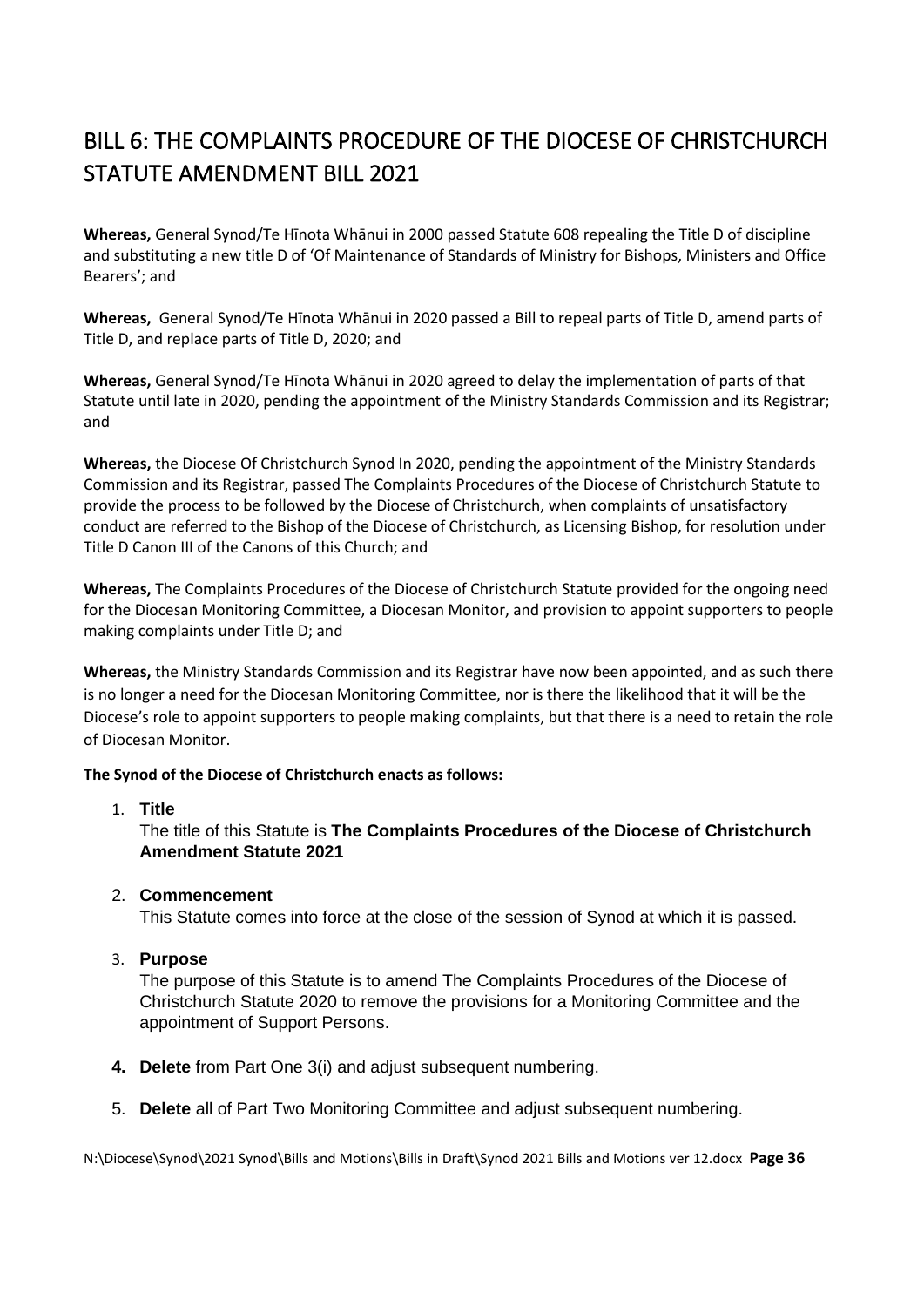- 6. **Delete** from Part Three, under Appointment of Monitor, Clause (1), the words "on the recommendation of the Monitoring Committee and "
- 7. **Delete** from Clause 10(1) d. the words "Monitoring Committee and".
- 8. **Delete** all of Clauses 10(1) g and h.
- 9. **Insert** a new Clause 10(1) g to read *"undertake mediation when called on by the Bishop in order to resolve conflict. In this role the Monitor may be described by the Bishop as the Bishop's Advisor for Reconciliation".*
- 10. **Delete** all of Clause 10(2)
- 11. **Insert** a new Clause 11(1)d to read "*have appropriate skills to undertake mediation between people in conflict."*
- 12. **Delete** all of PART FOUR SUPPORT PERSONS and adjust subsequent numbering.
- 13. **Insert** a new heading PART SIX OTHER BUSINESS with appropriate numbering.,
- 14. **Insert** under PART SIX, with appropriate numbering, the following clauses:

*The Bishop may refer any other business to the Monitor as the Bishop sees fit including, but not limited to asking the Monitor to act as Bishop's Advisor for Reconciliation in situations of conflict which have not yielded a formal complaint, but which are of concern to the Bishop.*

*The Bishop may appoint Advisors for the purpose of the Bishop or the Monitor being advised on any matter under consideration in respect of ethics, handling of complaints, or mediation of conflict.*

**Moved: Rev'd Dr. Thomas Brauer (vicar@sumred.org.nz)**

**Seconded: Ms Moka Ritchie (moka.ritchie@drsl.co.nz)**

.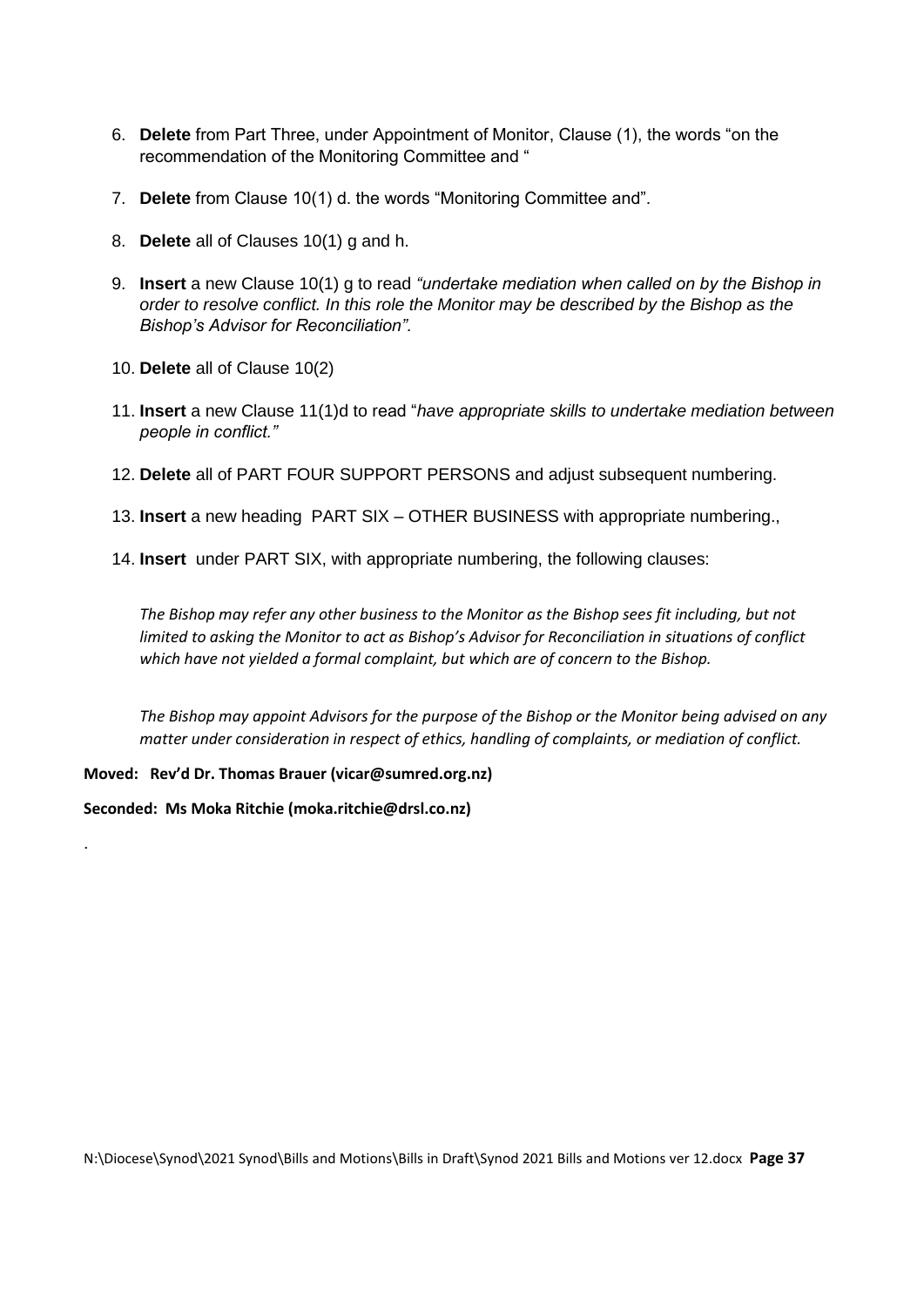# <span id="page-37-0"></span>BILL 7: THE DIOCESAN MINISTRY UNITS BILL 2021

#### **1. Title**

That the title of this statute will be **The Diocesan Ministry Units Statute 2021**.

#### **2. Commencement**

This Statute comes into force at the close of the session of Synod at which it is passed.

#### **Part 1 - Preliminary matters**

#### **3. Purpose**

The purpose of this Statute is to repeal and replace the Diocesan Local Ministry and Mission Units Statute 1994 (as amended) in order to:

- (a) better clarify the types of ministry units in the Diocese;
- (b) introduce greater flexibility into provisions for ministry units in the Diocese; and
- (c) simplify the administration for ministry units in the Diocese as far as possible.

#### **4. Types of ministry units**

The Diocese will have four types of ministry units:

- (a) Parishes which are the worshipping communities established on a geographic basis;
- (b) Chaplaincies where chaplains are licensed by the Bishop to institutions and organisations such as seafarers, schools, universities, university halls of residence, hospitals, the Police, and the Armed Forces;
- (c) Co-operating ventures where there is an agreement with other Christian churches to form a co-operating ministry unit; and
- (d) Mission Units which are forms of ministry units established by the Standing Committee in accordance with this Statute for the purpose of advancing the mission of the Diocese.

#### **5. Purpose of ministry units**

The purpose of each ministry unit is to:

- (a) promote the worship of God, the Holy Trinity;
- (b) proclaim the good news of the Kingdom of God;
- (c) teach, baptise, nurture and disciple believers in the Christian faith within the Anglican tradition;
- (d) respond to human need by loving service;
- (e) seek to transform the unjust structures in society;
- (f) strive to safeguard the integrity of creation and to sustain and renew the life of the earth; and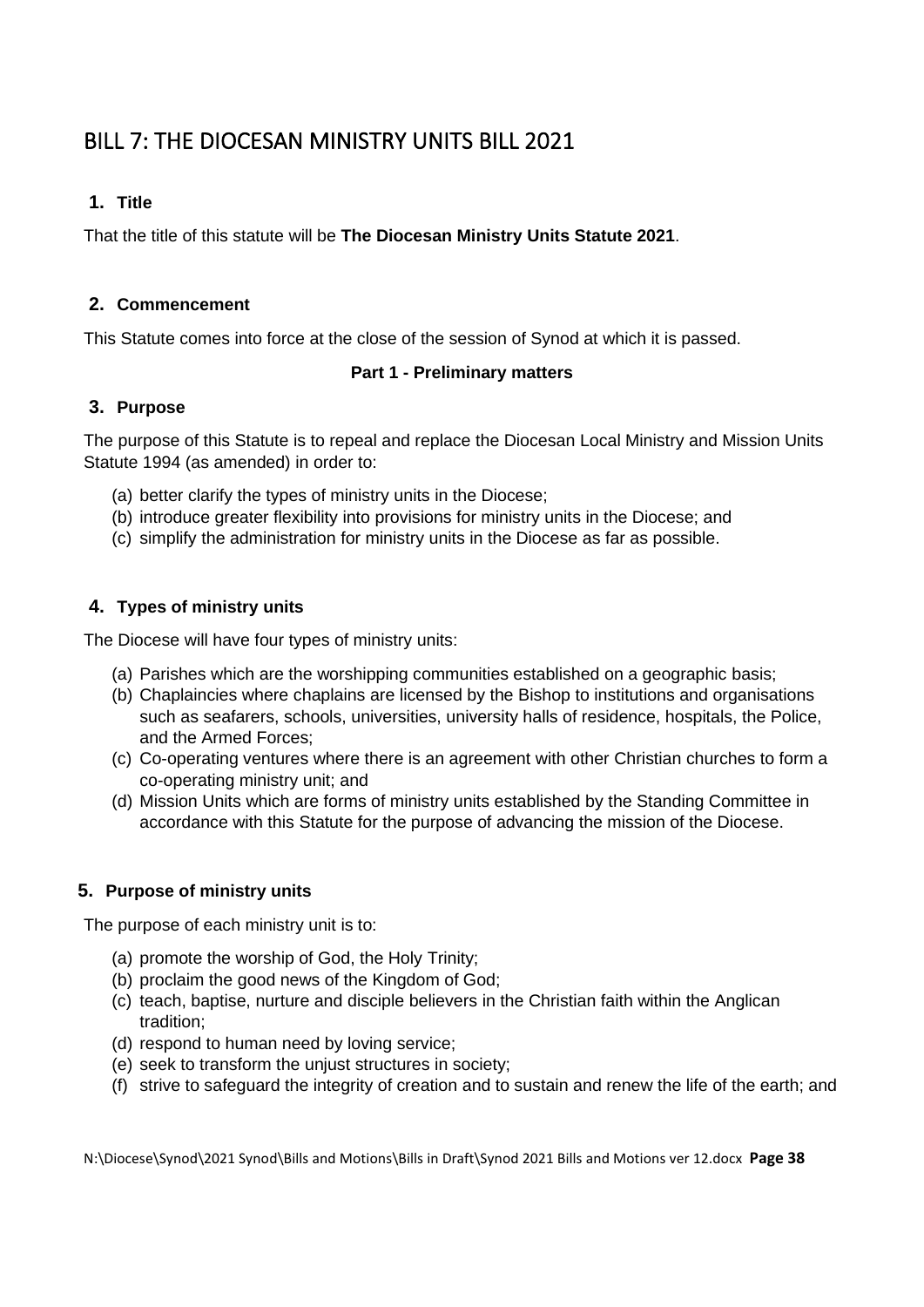(g) function, in accordance with Part E Clause 2 of the Constitution/Te Pouhere, on the basis of the covenant expressed in the constitution and in partnership with Te Pihopatanga o Aotearoa and the Diocese of Polynesia and their constituent parts.

#### **6. Ministry unit accounts**

- (a) Ministry units are required to keep annual accounts, in compliance with the Charities Act 2005 requirements, which must be submitted to the Diocese before the end of June after the financial year end.
- (b) Ministry units are required to comply with the Charites Act 2005 in terms of audit and review requirements. Where there is no legal requirement for an audit or a review, the parish Wardens and Vestry may still choose to have a review or audit utilising a suitably qualified person or the Diocese can request a review or audit to be undertaken.

#### **Part 2 – Parishes**

*Sub-part 1 – creation, boundary adjustment, amalgamation, and dissolution* 

#### **7. Creation of Parishes**

- (1) New parishes are created by a resolution of Synod put forward on the recommendation of the Standing Committee.
- (2) Any resolution for the creation of a new parish must:
	- a. provide a date when the parish will come into existence;
	- b. define the boundaries of the new parish;
	- c. set out the adjustments to the boundaries of existing parishes;
	- d. propose a name for the parish;
	- e. confirm there are suitable buildings and facilities available for the parish to properly function; and
	- f. confirm that the new parish will be in a position to pay for the stipend and related costs of sufficient clergy to minister in the parish.
- (3) After the date set for the creation of a new parish, the following will occur:
	- a. the Bishop will appoint a Bishop's Warden;
	- b. the Bishop's Warden will convene a meeting of parishioners for the purposes of electing a People's Warden and a Vestry in accordance with this Statute;
	- c. after a Vicar has been appointed to the parish then a Vicar's Warden will be appointed and the Bishop's Warden will cease to hold office.

#### **8. Boundary adjustment**

- (1) The boundaries of parishes may be adjusted by resolution of Synod proposed by the Standing Committee.
- (2) Any resolution proposing adjusting the boundaries of parishes presented to Synod shall be accompanied by a report on the results of a consultation with the relevant Archdeacon(s) and the affected parishes.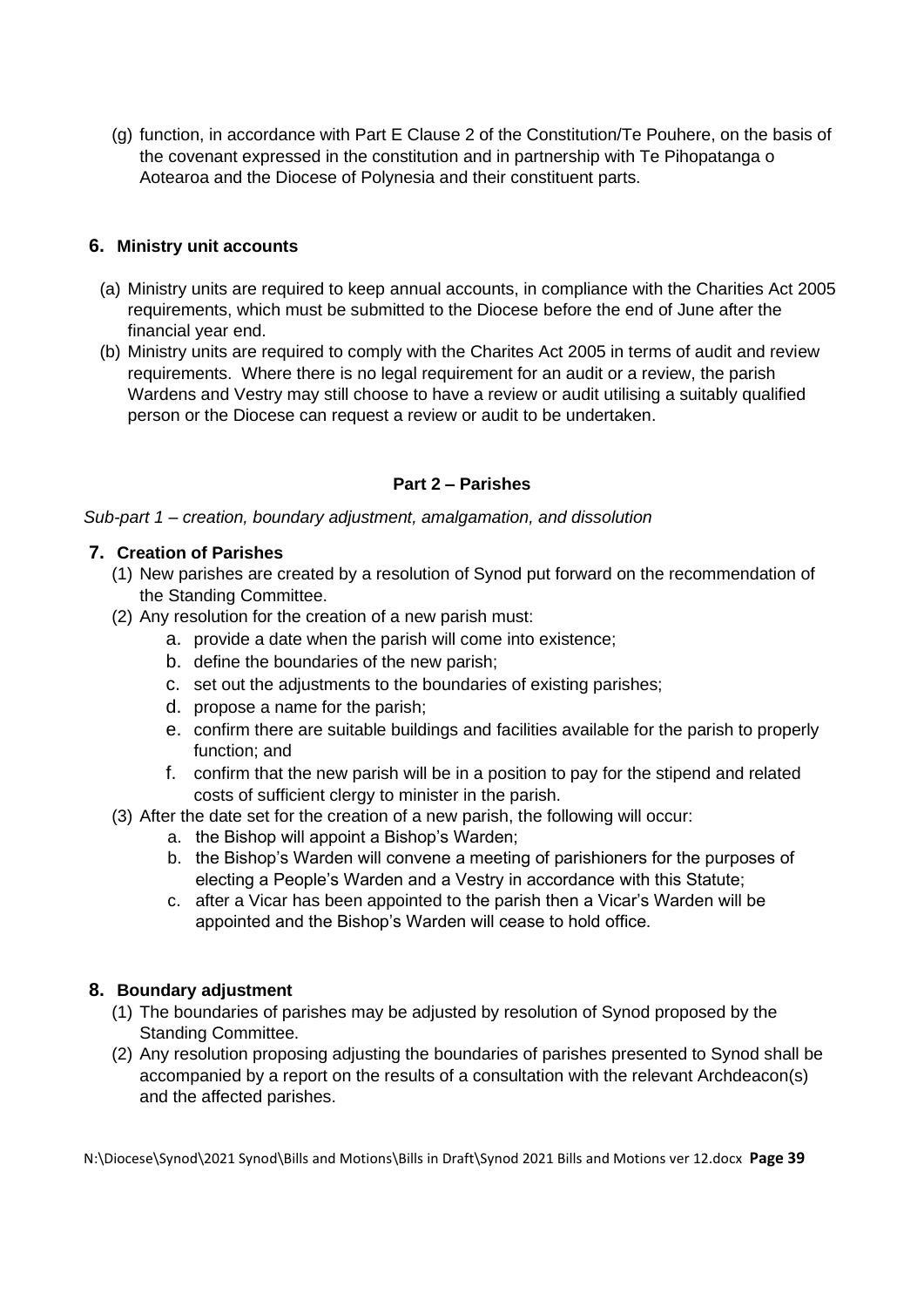#### **9. Amalgamation and dissolution**

- (1) Parishes may be amalgamated in accordance with the Diocesan Ministry Unit Amalgamation Statute 2016.
- (2) Parishes may be dissolved by resolution of Synod proposed by the Standing Committee.
- (3) Any resolution to dissolve a parish presented to Synod shall be accompanied by a proposal to adjust any boundaries and a report on the results of a consultation with the relevant Archdeacon(s) and the affected parishes.
- (4) On the dissolution of a parish, all parish property:
	- a. held in trust by CPT shall be dealt with by CPT in accordance with the Anglican (Diocese of Christchurch) Church Property Trust Act 2003 and any trusts relating to such property; and
	- b. not held in trust by CPT passes to the Anglican Diocesan Ministry Support Centre (ADMSC) to be available for:
		- i. first the carrying out of mission and ministry in the geographic area formerly covered by the dissolved parish; and
		- ii. second, to the extent not required for the first, for the general purposes of the Diocese.
- (5) The appointments of any clergy may only be terminated in accordance with the Clergy Resignation and Termination Statute.
- (6) Dissolution of a parish does not affect any financial commitments made by the parish which may only terminate in accordance with their own terms.

#### *Sub-part 2 – Membership and governance of parishes*

#### **10.Membership of parishes**

- (1) To qualify as a member of a parish a person must:
	- Be baptised
	- (ii) be resident in that parish and, or regularly attend Divine Service, in that a parish or be non-resident and regularly attend Divine Service in the parish, and
	- (iii) have made, either expressly or impliedly through conduct, the following declaration that they are a Member of the Church,

*I, AB, declare that I have been baptised and am a member of the Anglican Church in Aotearoa, New Zealand and Polynesia,* and

- (iv) be recorded in a central register called the Parish Roll
- (2) The Parish Roll must be reviewed annually.
- (3) A person may only be a member of one parish at any one time.

#### **11. Parish Vestry**

Each parish will have a Vestry responsible for the good governance and efficient running of the parish.

#### **12. Responsibilities of the Vicar, Vestry, and Churchwardens**

The responsibilities of the Vicar, Vestry, and Churchwardens collectively shall be to promote and participate in the mission of this Church and generally to seek the coming of Christ's Kingdom;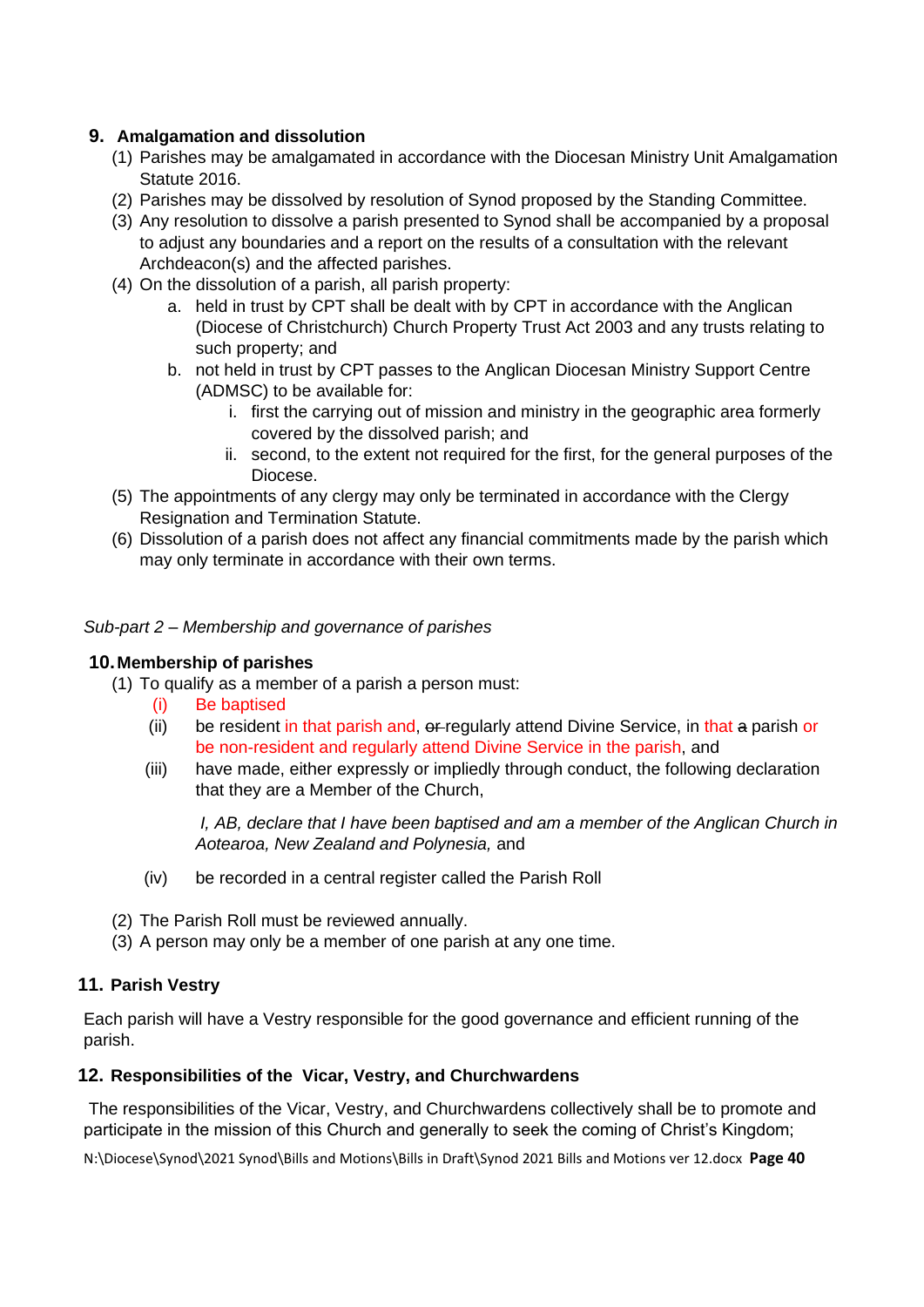#### **13. The purpose of the Vicar is, through the grace of God, to**:

- a. provide spiritual leadership in the sustenance and promotion of the Christian faith within the Anglican tradition;
- b. hold on trust the keys of the Church and Vicarage;
- c. use the Church for regular Divine Service;
- d. open the Church for services other than parish ones to be performed under the authority of the Bishop;
- e. be responsible for the ordering of public worship and the administration of the sacraments, in consultation with parishioners, using only the forms of service, which are authorised or allowed by lawful authority, while retaining discretionary power regarding times of services, selection of hymns, anthems, and Church music;
- f. take part in Christ's prophetic work;
- g. preach, proclaim, and teach the Christian faith, which is revealed in Holy Scriptures and set forth in the Catholic Creeds, as this Church has received it and explained it in its Formularies and its authorised worship;
- h. be pastors of the people, sharing the people's joys and sorrows, encouraging the faithful, recalling those who fall away, healing and helping the sick;
- i. liaise with people concerning the staffing, curriculum, and direction of Sunday School, youth and other educational concerns in the parish;
- j. give consent for the ringing of Church bells, which shall only be rung with good cause.

#### **14.The purpose of Vestry is, through the grace of God, to**:

- a. uphold and support the Vicar and any other clergy in the parish;
- b. in conjunction with the Vicar develop and enable the vision and strategy of the parish;
- c. act as the governing body of the parish;
- d. approve a budget for presentation to the parish annual meeting;
- e. take responsibility for the maintenance and care of the parish buildings;
- f. take responsibility for meeting the health and safety obligations of the parish;
- g. elect, at its first meeting after the parish annual meeting, four persons qualified to be Vestry members to be Parish Nominators;
- h. maintain records of the life of the parish and ensure they are provided to the Diocesan Archivist as appropriate;
- i. discharge any functions entrusted it by the Canons of the General Synod/Te Hinota Whānui or any Statute, regulation or resolution of Synod.

#### **15.The purpose of the Churchwardens is, through the grace of God, to:**

- a. support and encourage the work of the Vicar and any other clergy in the parish;
- b. ensure the provision of all things required for public worship, and the preservation of order during services;
- c. be the key lay leaders of the parish;
- d. have responsibility for health and safety in a parish including ministry safeguarding and to report from time to time on these matters to vestry and as appropriate to the Diocesan Manager;
- e. to be signatories to all contracts and deeds executed on behalf of the parish
- f. have the superintendence of the buildings, furniture and equipment required for the work of the parish, and to report to Vestry from time to time on their state and any need for repairs, replacement, improvement or insurance.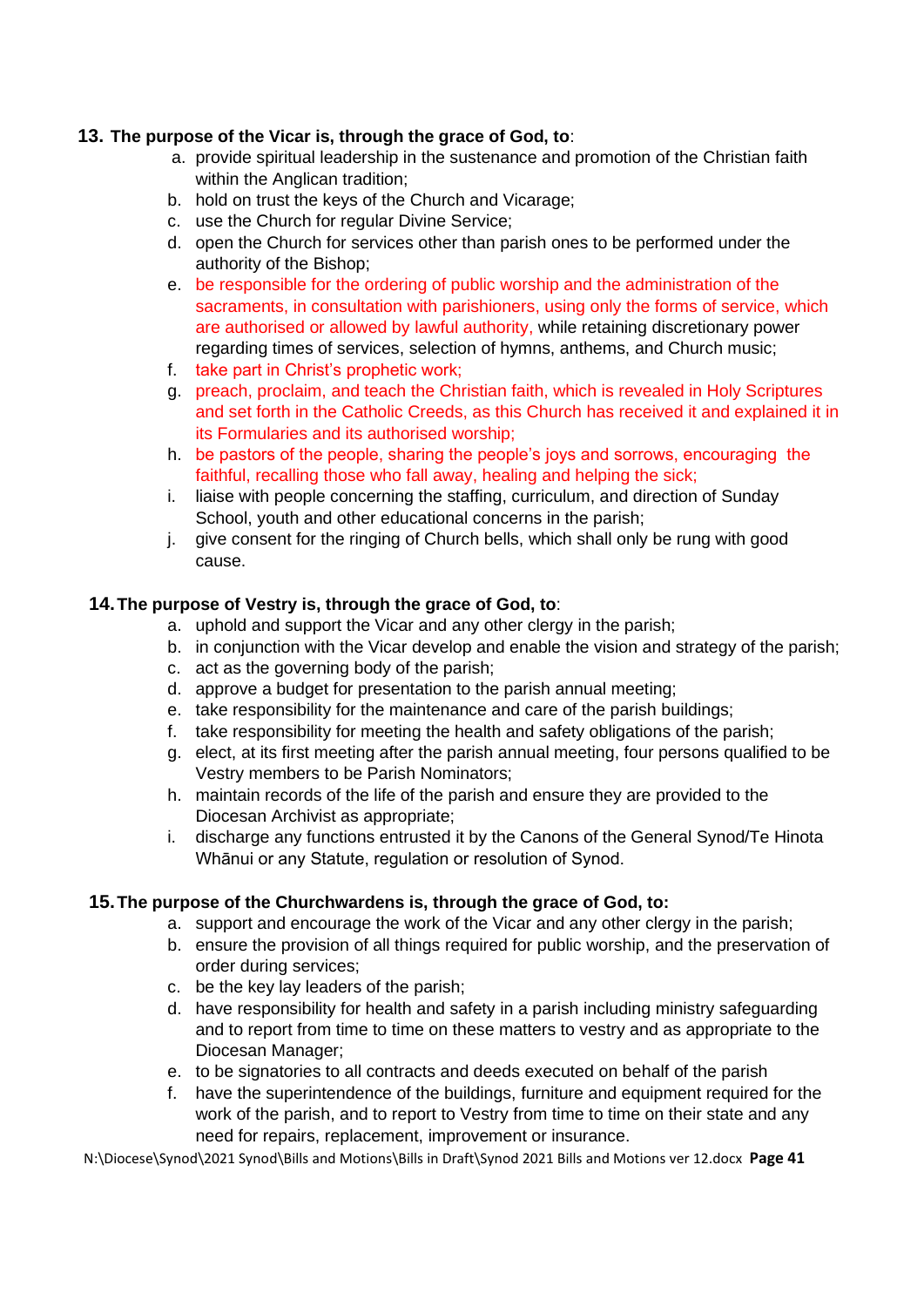- g. be spokespersons for Vestry to the parishioners;
- h. be spokespersons for the parishioners in all matters except those for which the Lay Synod Representatives or the Parish Nominators are responsible;
- i. attend the Bishop, or the Vicar-General, or the Archdeacon as required for visitation purposes.
- j. inform the Archdeacon should the Vicar be prevented by death, illness or accident from officiating
- k. be responsible, in liaison with the relevant Archdeacon, for the running of the parish during an interregnum or during the illness or incapacity of the Vicar, unless an interregnum priest is appointed by the Bishop in which case the Wardens are to support the interregnum priest in accordance with clause 15a;.
- l. ensure that the Vestry is properly informed about matters in the parish and that decisions of the Vestry are carried out;
- m. call annual and general meetings of the parish in accordance with clauses 21 and 22
- n. ensure the keeping of records and making of return in accordance with clauses 21 and 22s as required by Synod or Standing Committee
- n. ensure, with the Treasurer, there is a proper system of accounting for collections and all other monies received by the parish and that payments, including those to and through the Diocese, are made as required.

#### **16.Powers of the Vestry**

- (1) To fulfil its purpose the Vestry will have all the powers of a natural person.
- (2) The parish may only enter into legal obligations (through contracts or deeds) on the resolution of the Vestry and with the Churchwardens being the signatories on behalf of the parish.

#### **17.Churchwarden Personal Liability**

(1) Where a Churchwarden enters into legal obligations on behalf of the parish in accordance with clause 13(2) then they will be indemnified by the parish for any personal liability arising as a result except where the liability is attributable to any wilful misconduct or dishonesty on the part of the Churchwarden.

#### **18.Membership of Vestry**

- (1) The Vestry will consist of:
	- a. the Vicar
	- b. any other clergy licensed to the parish;
	- c. a Vicar's Warden, appointed by the Vicar or, where there is no Vicar holding office, a Bishop's Warden appointed by the Bishop;
	- d. a People's Warden elected annually by the members of the parish at the annual meeting;
	- e. a Treasurer when elected annually by the members of the parish at the annual meeting; there is no requirement to elect a treasurer to the Vestry
	- f. between two and seven ordinary Vestry members elected annually by the members of the parish at the annual meeting.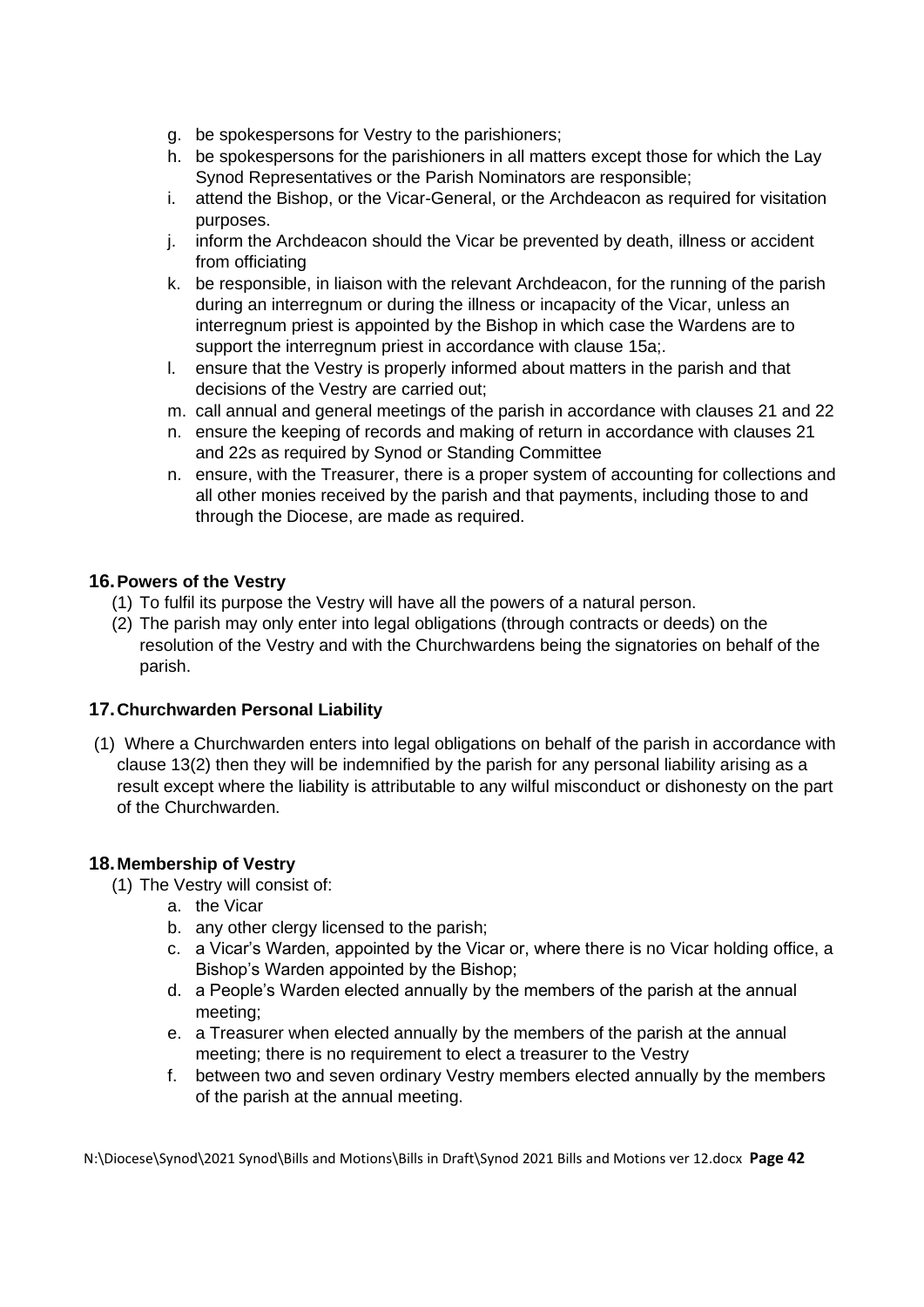- (2) No one may be elected as, or remain, a member of Vestry who:
	- a. is not a member of the parish except as approved by Standing Committee in accordance with clause 19(2)(a);
	- b. is under the age of sixteen (16) or, in the case of the Churchwardens and Treasurer, under the age of twenty (20);
	- c. is an employee of the parish;
	- d. is a close relative of the Vicar, any other clergy licensed to the parish; or
	- e. fails to meet the requirements of section 16 of the Charities Act 2005.
- (3) For the purposes of section  $45 \frac{18(1)(f)}{f}$ , prior to the election of ordinary Vestry members, the annual meeting of the parish may reduce the maximum number of ordinary Vestry members that would otherwise be able to be elected under that section, to a number not less than two.
- (4) Upon taking office as a member of vestry, all lay members shall take the declaration that is required of sush office bearers as prescribed from time to time by the Constitution of this Church/

#### **19.Term of office of members of Vestry**

- (1) The term of office for:
	- a. elected members of Vestry is one year;
	- b. the Vicar's Warden is at the pleasure of the Vicar;
- (2) No elected nor un-elected member of a Vestry (except for the Vicar and other clergy licensed to the parish) may serve more than six consecutive terms.
- (3) The term of office of elected members will commence at the close of the annual meeting at which they were elected and the term of office for unelected members will commence on appointment and end:
	- a. on the commencement of the term of any duly elected successor for elected members;
	- b. for the Vicar's Warden when the Vicar provides notice, in writing, of removal from office;
	- c. on the date nominated in any notice of resignation addressed to and received by the Vicar;
	- d. on their death;
	- e. on their no longer meeting the requirements in section 16 of the Charities Act 2005; or
	- f. on their no longer being a member of the parish.
- (4) When the office of any elected member becomes vacant pursuant to clauses  $16(3)(c)$  to (f) then the Vestry may co-opt any person eligible for election to the vacant position to serve for the remainder of the vacant position's term.

#### **20.Election of members**

- (1) There will be an annual election for the elected members of Vestry which shall take place at the annual meeting of the parish.
- (2) Elections will take place as follows: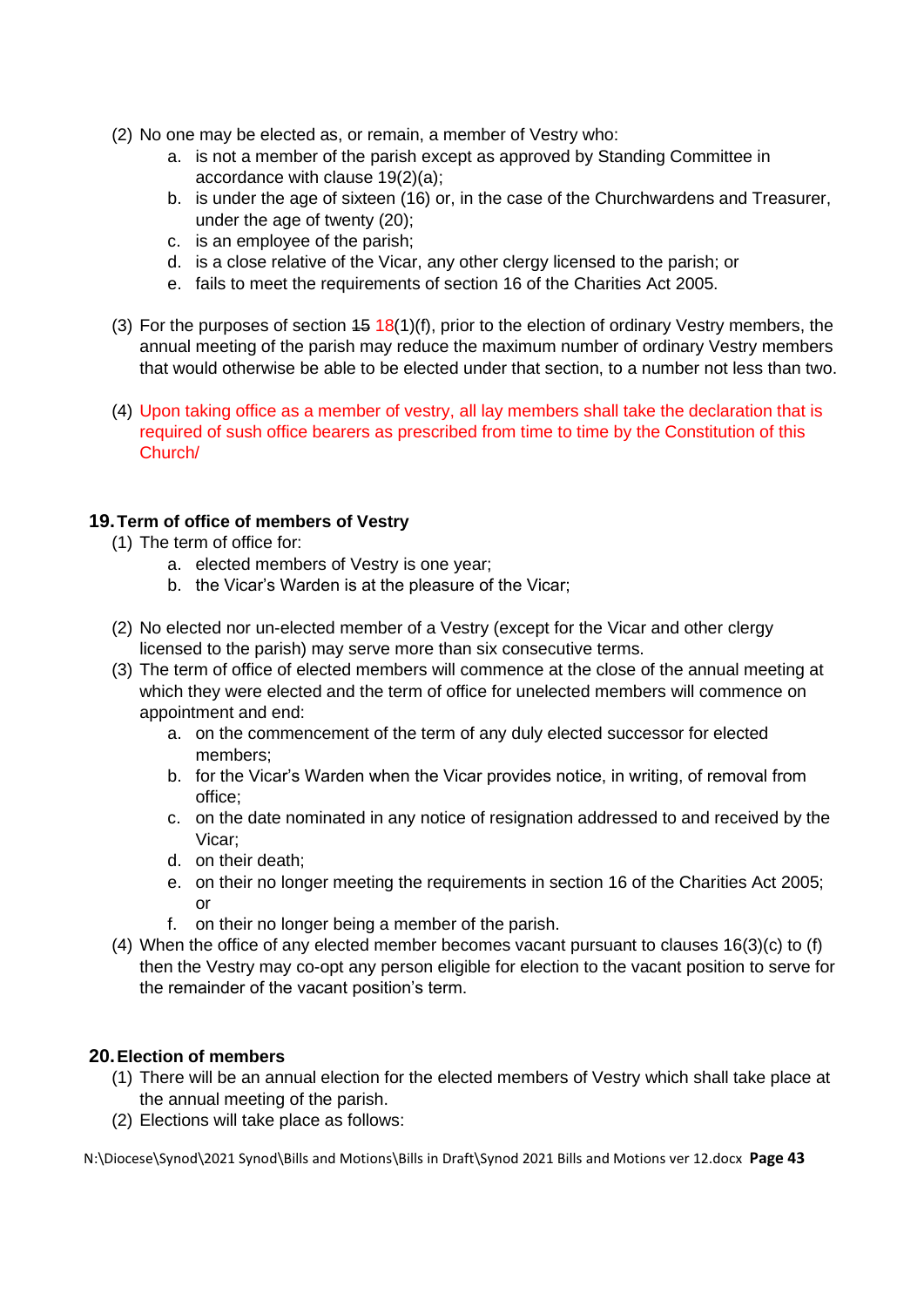- a. nominations must be provided to the Vicar in writing by 9am on the day the elections are scheduled to be held;
- b. those nominated must be members of the parish
- c. nominations must be in writing, proposed and seconded by two members of the parish, and must be accepted by the candidate in writing;
- d. where there are the same or fewer nominations than the number of members to be elected then each person nominated will be declared elected; the election will occur by secret ballot in writing with each person nominated required to poll over 50% in order to be eligible to be declared elected;
- e. where there are more nominations than the number of members to be elected the election will occur by secret ballot in writing with the highest polling candidate(s) elected. where there are more eligible candidates than the number of members to be elected then the highest polling eligible candidate(s) will be declared elected
- (3) In respect of a candidate nominated for election to office at a meeting of parishioners, unless the person nominated for election, or unless-the nominator of the candidate, and or the seconder supporting the candidate's nomination, are present at that meeting of parishioners, the nomination will be treated as withdrawn. The candidate does not have to be present at the meeting should also either be present at the meeting or have personally offered an apology to the meeting.

#### **21.Meetings and decisions of Vestry**

(1) A parish Vestry must meet:

.

- a. at least every three months with at least ten (10) working days' notice of any meeting date that is set by either the Vicar or both Churchwardens; and
- b. within ten (10) working days of any written request received from one-third of Vestry members for a meeting.
- (2) The quorum for a meeting of Vestry is one-third of its members provided that at least one Churchwarden and one member of vestry who is not a Church Warden is present.
- (3) Meetings of Vestry may take place physically or virtually through any appropriate virtual meeting facility.
- (4) The Vicar will chair Vestry unless they decline to do so in which case the Vestry will elect its own chairperson.
- (5) Each decision of the Vestry must be assented to by a majority of those present at the meeting.
- (6) A Vestry may make decisions by circular resolution by e-mail and may make its own policy if a simple or special majority is required.
- (7) Minutes of Vestry meetings and records of circular resolutions must be kept.

#### **22.Standing Committee appointments**

(1) Where a parish does not have a People's Warden, either through resignation or due to a failure to elect one at a duly convened annual meeting, the Standing Committee may appoint any Member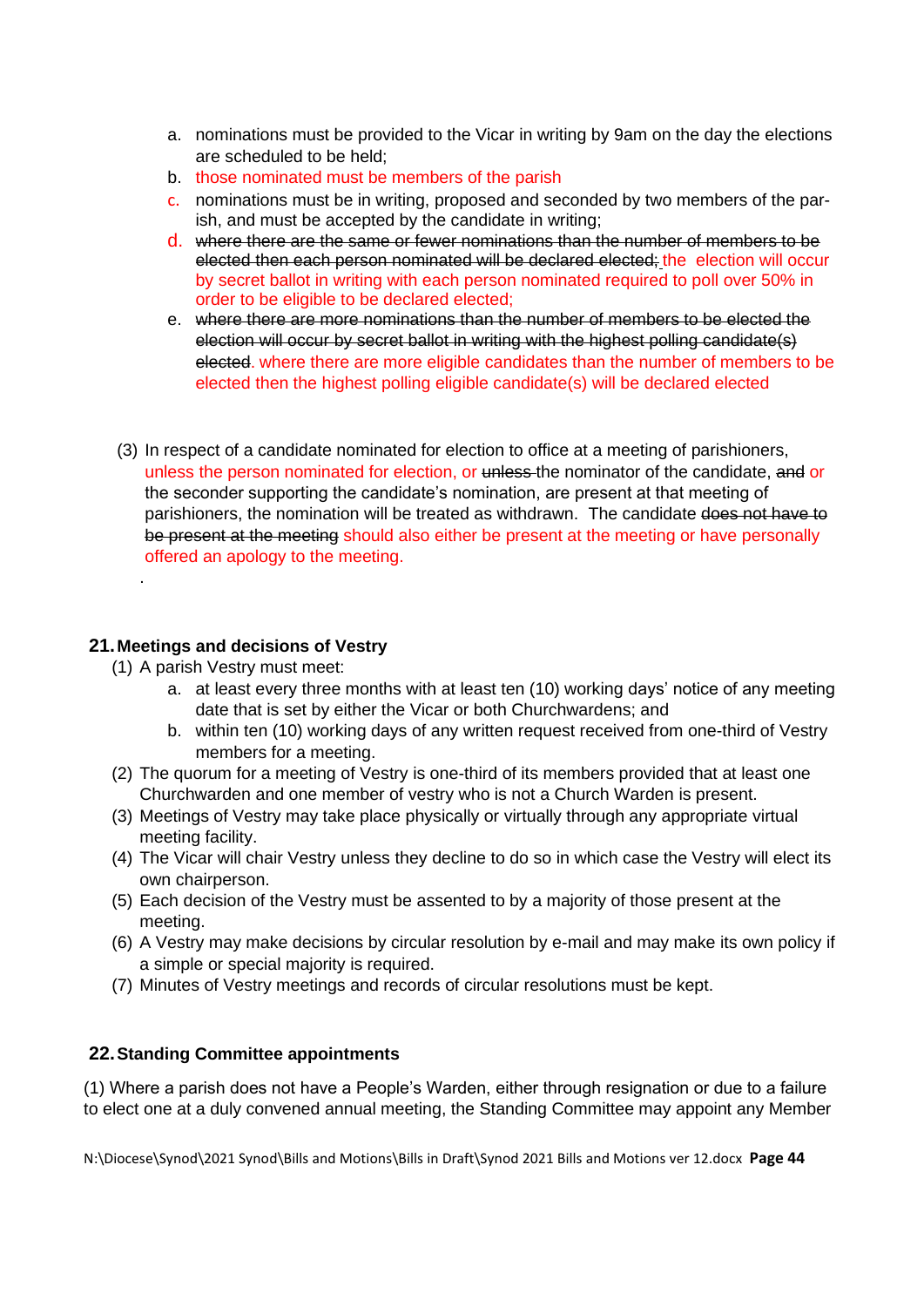of the Church aged 20 or over who is living within the Diocese as the People's Warden to serve until the next annual meeting.

(2) Where a parish does not have the minimum number of Vestry members required by clause 17(2) either through resignation or due to a failure to elect sufficient Vestry members at a duly convened annual meeting then the Standing Committee may either:

a. appoint the number required to meet the minimum number of Vestry members required by clause 18(2) from Members of the Church aged 16 or over who are living within the Diocese and whom will serve until the next annual meeting; or

b. resolve that the parish concerned need not meet the minimum number of Vestry members required by clause 18(2) at which point the remaining members of the Vestry will be deemed to be a validly constituted Vestry and all decisions of that Vestry will be deemed to be valid.

(3) When a parish is unable to duly convene an annual meeting, the Bishop, with the concurrence of the Chancellor, may either appoint a Bishop's Commissioner in accordance with clause 23 to lead the parish or request that the Standing Committee appoint a People's Warden who is a Member of the Church aged 20 or over and a Vestry from Members of the Church aged 16 or over living within the Diocese who will serve until the next annual meeting.

(4) The Standing Committee may only exercise the powers given under this clause 19 in two successive years in relation to a parish after which the Bishop must present a proposal for the future of Ministry within that parish to the next session of Synod.

#### **23.Bishop's Commissioner**

(1) On receipt of a written request from either the Vicar or both Churchwardens, or on resolution of the Vestry, and after consultation with the Chancellor and the relevant Archdeacon, the Bishop may appoint a Bishop's Commissioner to lead a parish with the Commissioner assuming all duties and powers of the Vicar, Churchwardens, and Vestry in respect of administration of the parish or a mix of duties in association with the Vicar, as determined by the Bishop.

(2) Any appointment under clause 22(1) is for a maximum of twelve months unless the Standing Committee agrees otherwise.

(3) Any appointment made under clause 22(1), including its proposed term, must be notified in writing to the parish concerned, the Archdeacon, and the Standing Committee.

(4) If, after two years, there is still a need for a Bishop's Commissioner then the Bishop must present a proposal for the future of the parish to the next session of Synod.

#### *Sub-part 3 – parish meetings*

#### **24.Annual Meeting**

- (1) Each parish shall hold an annual meeting of parishioners by 30 April each year.
- (2) The business of the annual meeting shall include:
	- a. confirmation of the minutes of any prior meetings;
	- b. receipt and adoption of the accounts of the parish for the previous financial year;
	- c. presentation of a budget for the current financial year;
	- d. receipt of a report on the life of the parish from the Vicar and Churchwardens;
	- e. the election of the People's Warden, Treasurer, Vestry members and (where required) Lay Synod Representatives;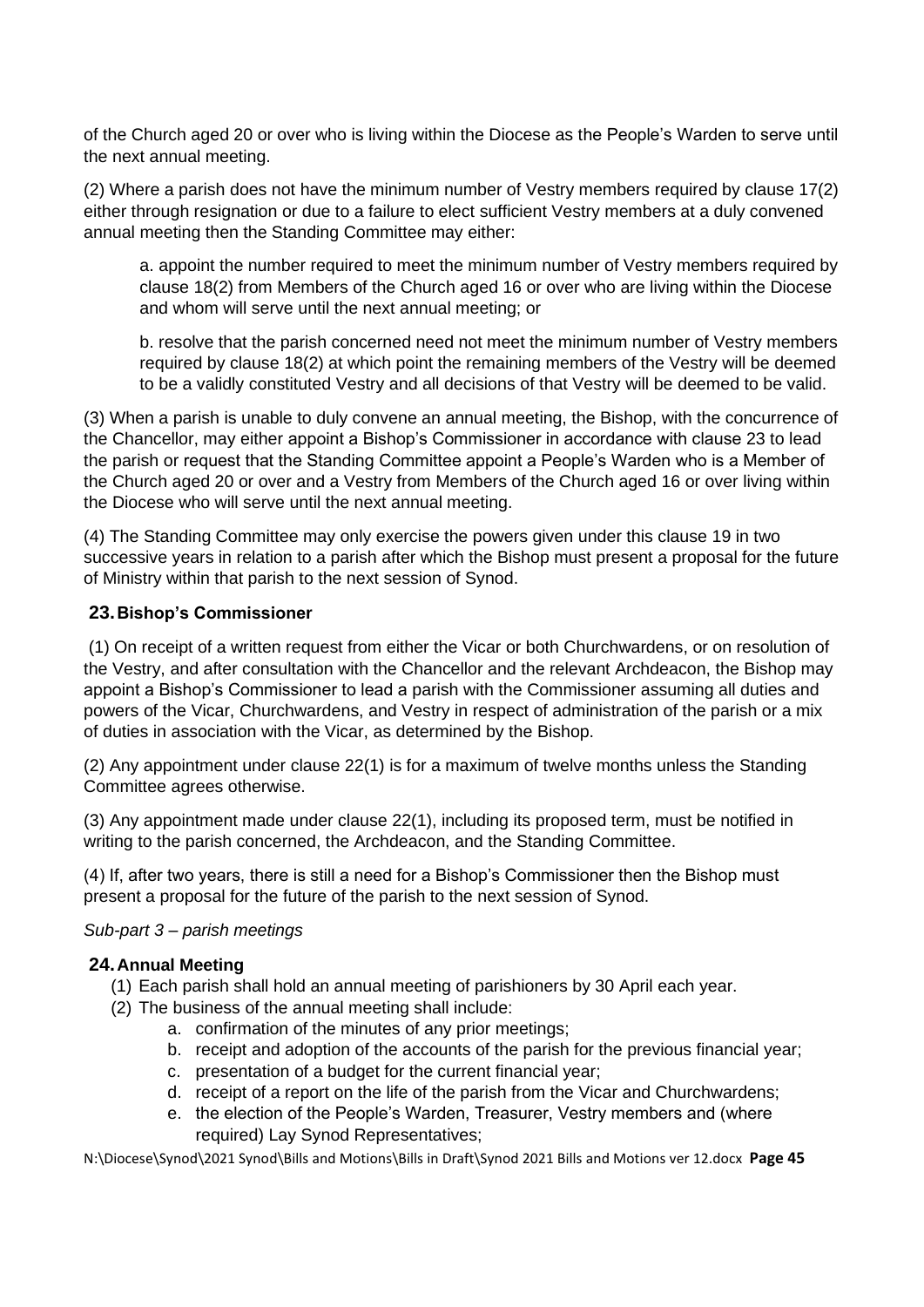- f. appointment of an auditor or reviewer where appropriate; and
- g. consider any matter required to be put to the parish under any Diocesan Statute or such other matters as the Vestry decides to place before the annual meeting.
- (3) The Vicar will chair the meeting unless they decline to do so in which case the meeting will elect its own chairperson. The chairperson may delegate the role for certain parts of the meeting.
- (4) Only those aged sixteen (16) and over who are listed on the Parish Roll and are physically present at the meeting may speak and vote.
- (5) At least ten (10) working days' notice of the time, place and business of the meeting must be provided.
- (6) Notice of the meeting:
	- a. may be provided to those on the Parish Roll by way of e-mail or social media messaging; and
	- b. must be provided in the weekly parish bulletin at Sunday services.
	- c. affixed on the door or an outside noticeboard of every church in regular use in the parish
- (7) Within seven (7) days of the annual meeting being held the Chairperson will notify the Diocesan Manager, using the forms provided, of those persons elected or appointed to the various offices.
- (8) Minutes of the annual meeting shall be kept.
- (9) In exceptional circumstances and with the Bishops permission, a parish AGM may be held by electronic means.

#### **25.Special meetings**

- (1) A special meeting of the parish shall be convened by the Churchwardens when requested to do so by:
	- a. resolution of the Vestry; or
	- b. written request signed by not less than one-quarter of those on the Parish Roll.
- (2) The business of the meeting shall be any matter specified in the resolution or written request calling the meeting.
- (3) The requirements of clause 21 (3), (4), (5), (6) and (8) apply to any special meeting convened.
- (4) In exceptional circumstances and with the Bishops permission, a parish AGM may be held by electronic means.

#### **Part 3 – Chaplaincies**

#### **26.Appointment of Chaplains**

- (1) Chaplains may be appointed to seafarers, schools, colleges, universities, university halls of residence, hospitals, the Police, the Armed Forces, and any other organisation or institution that requests it.
- (2) Chaplains shall be appointed in consultation with the Bishop and licensed by the Bishop.
- (3) No clergy person may hold appointment as a Chaplain without having completed the declarations required under the Constitution/Te Pouhere and the Canons of this Church for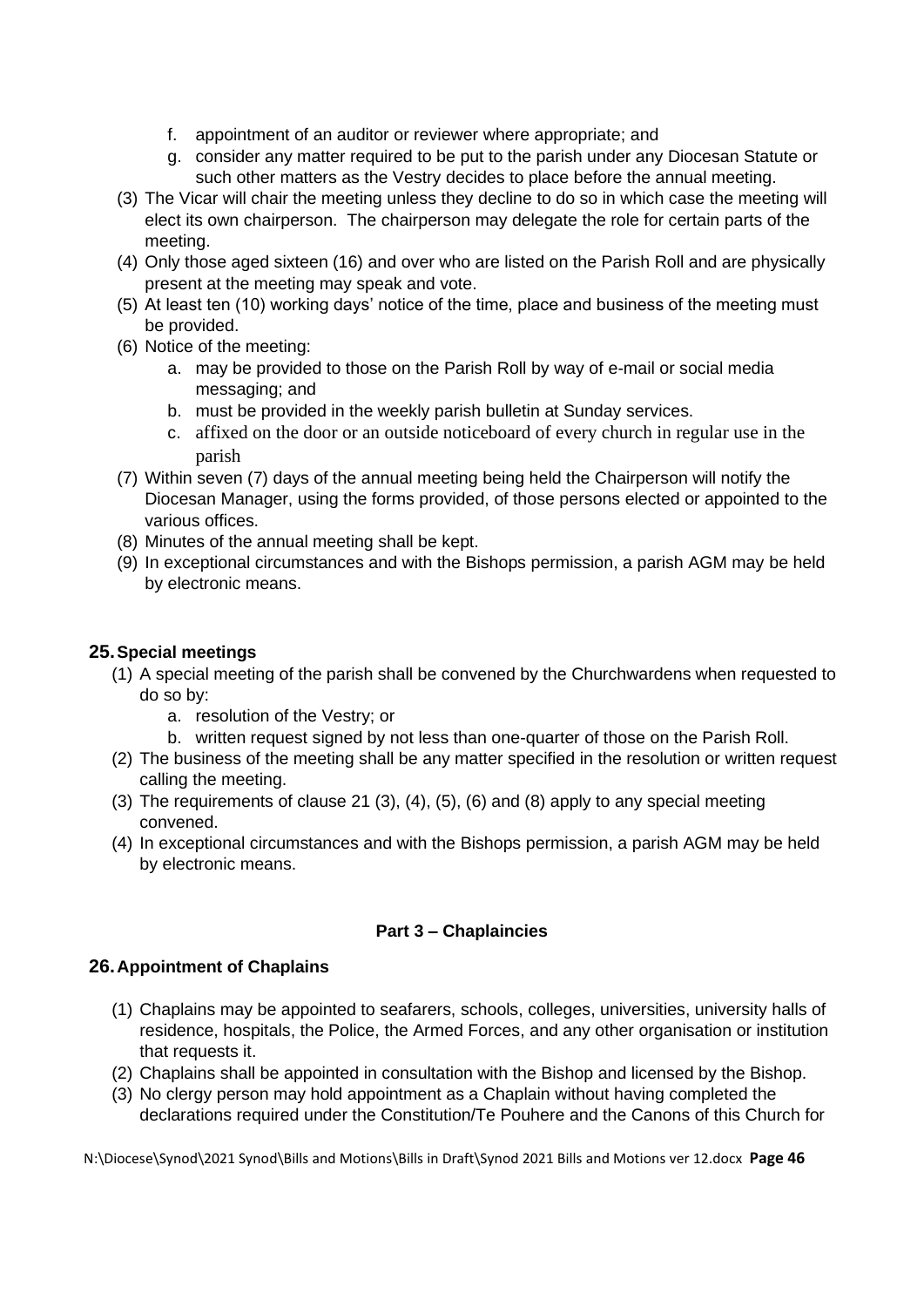the holding of office.

#### **27.Responsibility of Chaplains**

- (1) The responsibility of chaplains shall include:
	- a. active participation in the mission of this Church and the seeking of the coming of Christ's Kingdom;
	- b. maintenance of an active relationship with parishes and other ministry units where their chaplaincy is located; and
	- c. maintenance of an active relationship with the Diocese and Bishop.

#### **Part 4 – Co-operating Ventures**

#### **28.Formation of Co-operating Ventures**

- (1) Synod or the Standing Committee may enter into agreements to form Co-operating ventures with other Christian Churches.
- (2) Any agreement to form a Co-operating venture must be based on the guidelines approved by General Synod/Te Hinota Whānui from time to time.

#### **29.Guidelines to be followed**

- (1) Co-operating ventures are to follow either:
	- a. the "Guide to Procedures in Co-operative Ventures" as agreed from time to time by the Uniting Congregations of Aotearoa New Zealand or any body which may replace it; or
	- b. guidelines within a local agreement entered into between another Christian denomination and either Synod or the Standing Committee.

#### **30.Termination of Co-operating Ventures**

- (1) A Co-operating venture may be terminated in accordance with the agreement that formed it.
- (2) The property of any Co-operating venture will, on termination, be dealt with in accordance with the agreement that formed it.

#### **Part 5 - Mission Units**

#### **31.Establishment of Mission Units**

- (1) The Standing Committee, at the request of the Bishop, may by resolution establish Mission Units where it is considered beneficial to the advancing of the mission of the Diocese.
- (2) A resolution establishing a Mission Unit must:
	- a. provide a date for the establishment of the Mission Unit;
	- b. name the Mission Unit;
	- c. identify the nature and form of the Mission Unit;
	- d. set out the governance structure of the Mission Unit;
	- e. identify who will be responsible for the spiritual welfare of the Mission Unit;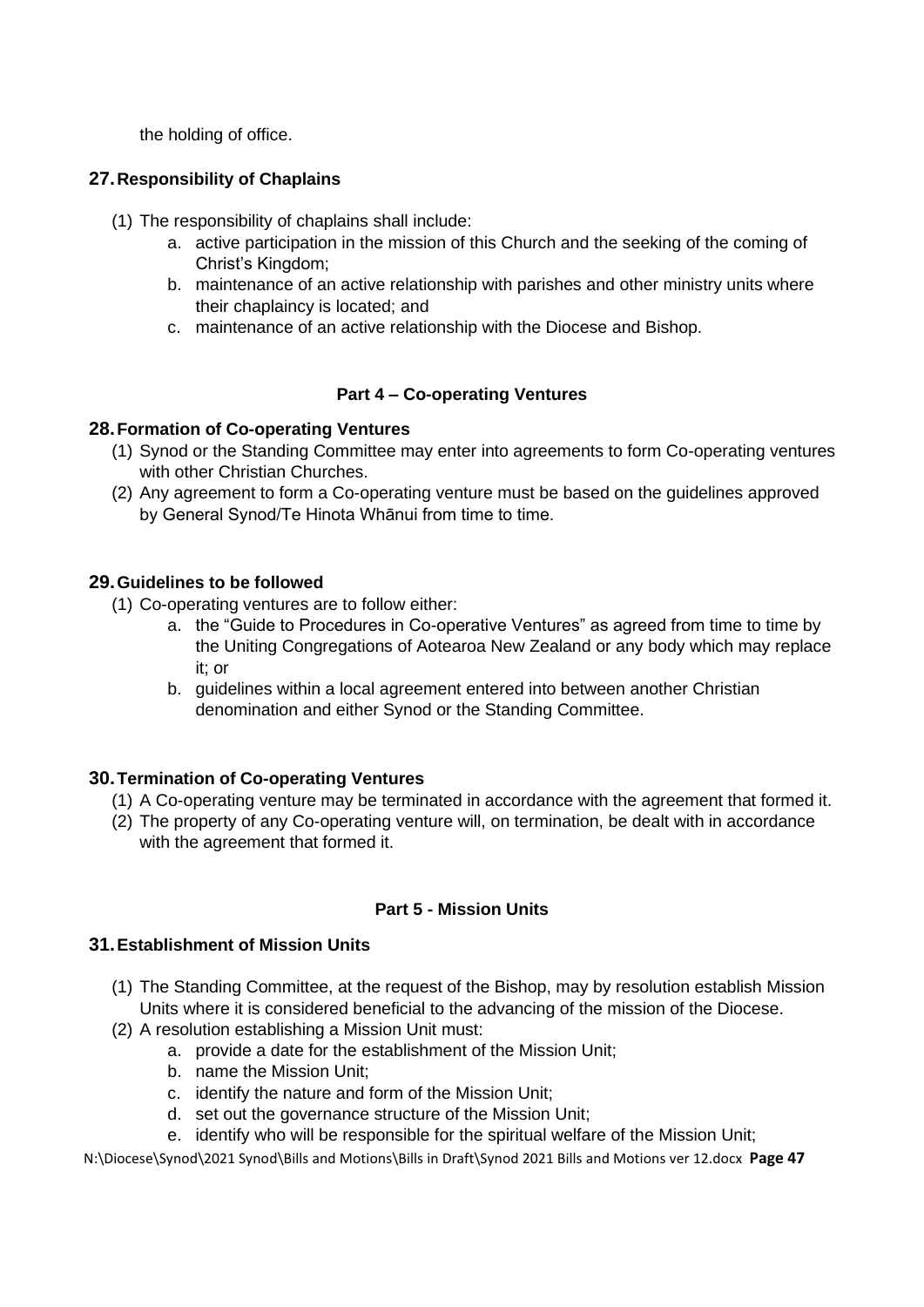- f. identify who any clergy licensed to the Mission Unit will be responsible to; and
- g. provide a date no more than three years' from the date of the resolution for a review of the life and structure of the Mission Unit.

#### **32.Form of Mission Units**

Mission Units may take any form the Standing Committee resolves and need not cover mission that is tied to any particular geographic area.

#### **33.Governance of Mission Units**

Mission Units shall have governance structures appropriate to the ministry and size of the Mission Unit and that provide for accountability and transparency in the life of the Mission Unit. For avoidance of doubt, such governance structures are not required to follow those set out for parishes in Part 3 of this Statute.

#### **34.Amendment of Mission Unit structures**

The Standing Committee may by resolution amend the structure of any Mission Unit it has established.

#### **35.Dissolution of Mission Units**

- (1) The Standing Committee may by resolution dissolve any Mission Unit it has established.
- (2) On the dissolution of a Mission Unit all property of the Mission Unit passes to the Anglican Diocesan Ministry Support Centre to be available for the general purposes of the Diocese.

#### **Part 6 – Transition and repeal**

#### **36.Repeal**

The Diocesan Local Mission and Ministry Unit Statute 1994 is repealed.

#### **37.Transition**

- (1) All persons holding office under the Diocesan Local Mission and Ministry Unit Statute 1994 will remain in office and serve out the remainder of their term as if they had been elected or appointed under this Statute.
- (2) Each ministry unit in existence at the date this Statute comes into effect continues in existence as a ministry unit and each parish continues in existence with its current boundaries.

**Moved: Mr Byron Behm [\(beeronbeem@gmail.com\)](mailto:beeronbeem@gmail.com) Seconded: Rev'd Tony Kippax [\(a.kippax@icloud.com\)](mailto:a.kippax@icloud.com)**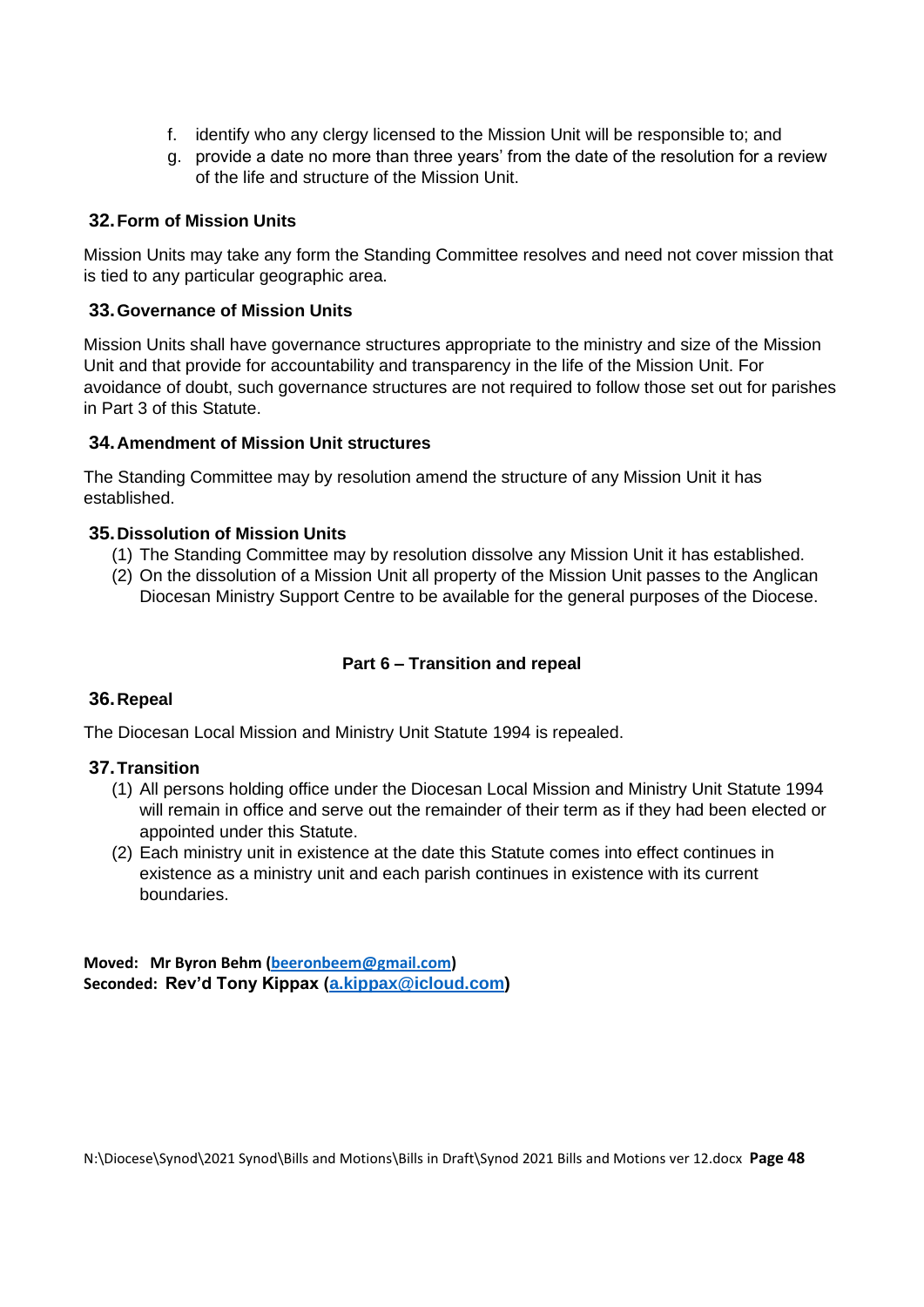# <span id="page-48-0"></span>MOTIONS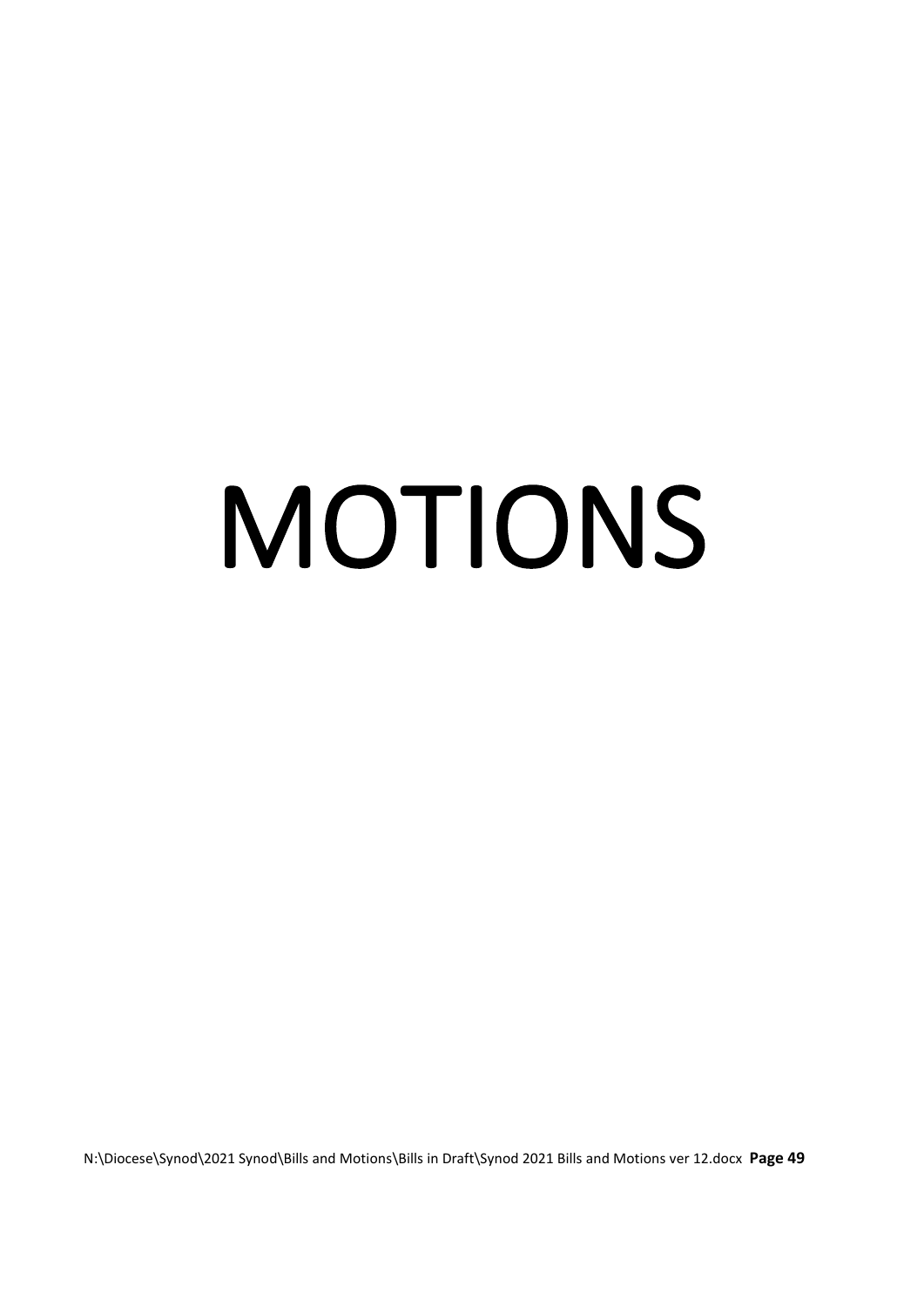# <span id="page-49-0"></span>MOTION 12: DIOCESAN MISSION ACTION PLAN

#### **In recognition that:**

- 1. the Christchurch Diocesan Synod approved, in September 2020, a process towards the presentation and adoption, at Synod 2021, of a Diocesan Mission Action Plan (DMAP), and
- 2. that this DMAP will attend to the strategic vision of a regenerated Diocese and guide decision-making in the Diocese of Christchurch, 2021-2030, and
- 3. that the draft DMAP, was completed by 31 May 2021 and has been circulated to Synod members and discussed at the Pre-synod meeting held in August, and
- 4. that consideration has been given to the feedback received at those meeting and appropriate amendments made

#### **That this Christchurch Diocesan Synod:**

- 1. Approves the adoption of the intentional vision of the Diocesan Ministry Action Plan.
- 2. Directs the Bishop, in conjunction with the Diocesan Manager, to action the vision of the Diocesan Ministry Action Plan.
- 3. Requests the Diocesan Manager to report back to Synod 2022, on the progress of the implementation of the Diocesan Ministry Action Plan.

#### **Moved: Dr. Bruce Deam [\(bruce@kxl.co.nz\)](mailto:bruce@kxl.co.nz)**

**Seconded: Rev'd Dr. Carolyn Robertson (robertsonhegglun**@gmail.com)

**The Mission Action Plan, with a covering note from Bishop Peter, is an Appendix to this document**.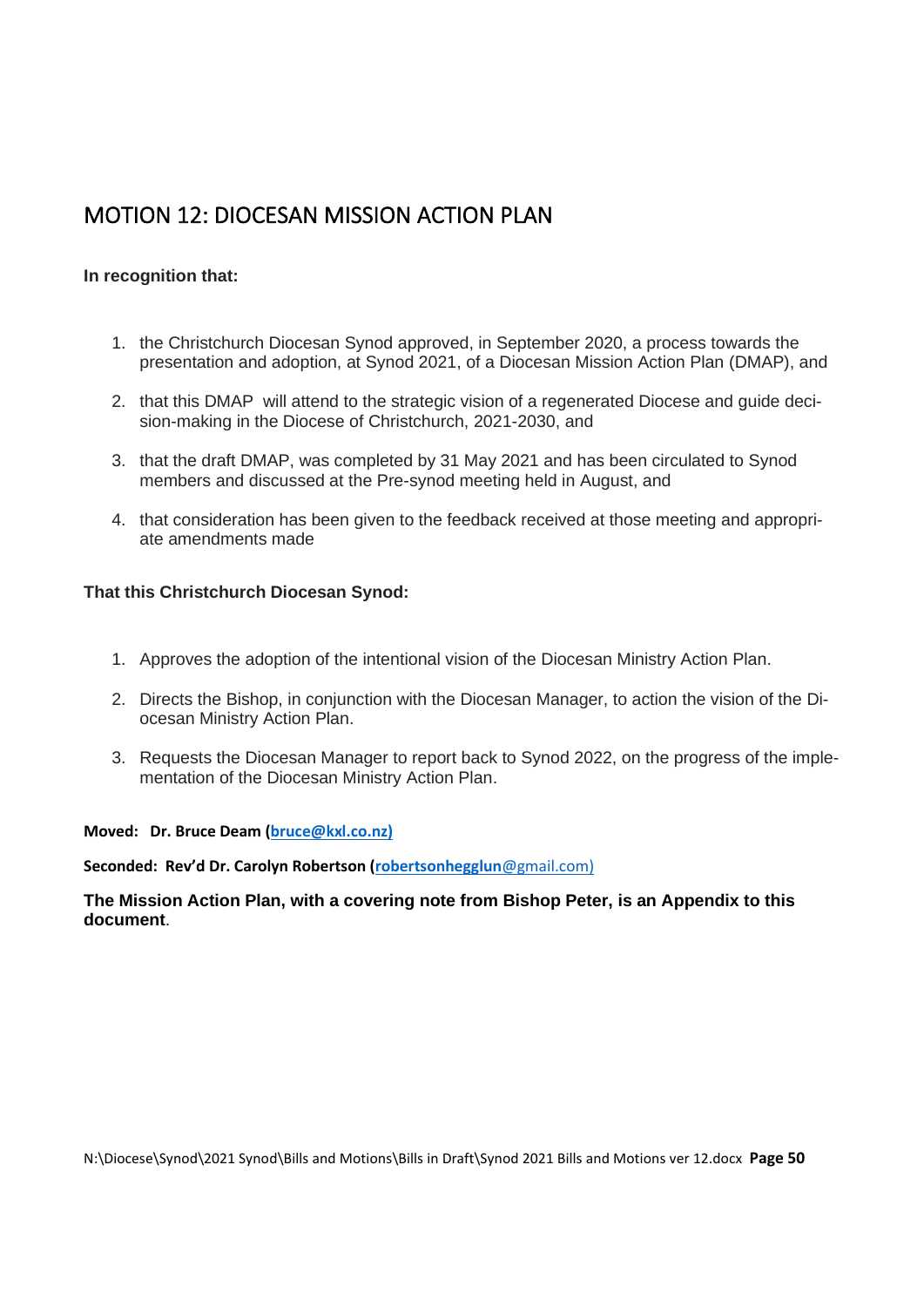# <span id="page-50-0"></span>MOTION 13 CATHEDRAL PROJECT MOTION FOR SYNOD 2021

WHEREAS this Synod resolved in 2017 to endorse funding of the reinstatement of the Cathedral in the Square (the Project) in parts, whereby the funds for each part (Main Building, Tower, Ancillary Buildings) were required to be in hand prior to commencement of work on that part, in order to manage risk,

AND whereas Church Property Trustees, Christ Church Cathedral Reinstatement Limited and Christ Church Cathedral Reinstatement Trust wish to progress the Project through smaller separable portions, such as design contracts, isolated reconstruction of each part of the Cathedral, and the like,

AND whereas such altered approach in management of the Project is expected to reduce time delays and overall costs, to encourage fundraising for the overall Project, and to uphold the risk management objectives of the Synod passed in 2017,

THIS Synod resolves:

1) THAT the 2017 resolution of Synod on Cathedral reinstatement be altered so that the Project can progress on the basis that it be completed, where desired by Christ Church Cathedral Reinstatement Limited, in separable portions (such as design contracts, foundation works, isolated reconstruction of each part of the Cathedral, portions of landscaping, and the like),

PROVIDED ALWAYS that funds for each separable portion must be in hand before contracts for each separable portion are awarded;

AND PROVIDED ALWAYS that where a separable portion of work relates to the construction of the main building, the tower, or the ancillary buildings, the cathedral maintenance and insurance fund must have sufficient funds to cover the future ongoing costs of insurance and maintenance for the main building, the tower, or the ancillary buildings, respectively.

2) TO support the proposal agreed between Christ Church Cathedral Reinstatement Trust, the Christ Church Reinstatement Limited, the Church Property Trustees that a portion of the Cathedral insurance funds are deposited into the Cathedral Maintenance and Insurance Proceeds Fund sufficient that between the date of deposit and the expected conclusion of the Project, the fund will likely grow through investment to reach an agreed estimated cap of \$12.9 million and therefore not require contributions from donations to the reinstatement.

**Moved: Mr Steve Wakefield Seconded: Very Revd Lawrence Kimberley**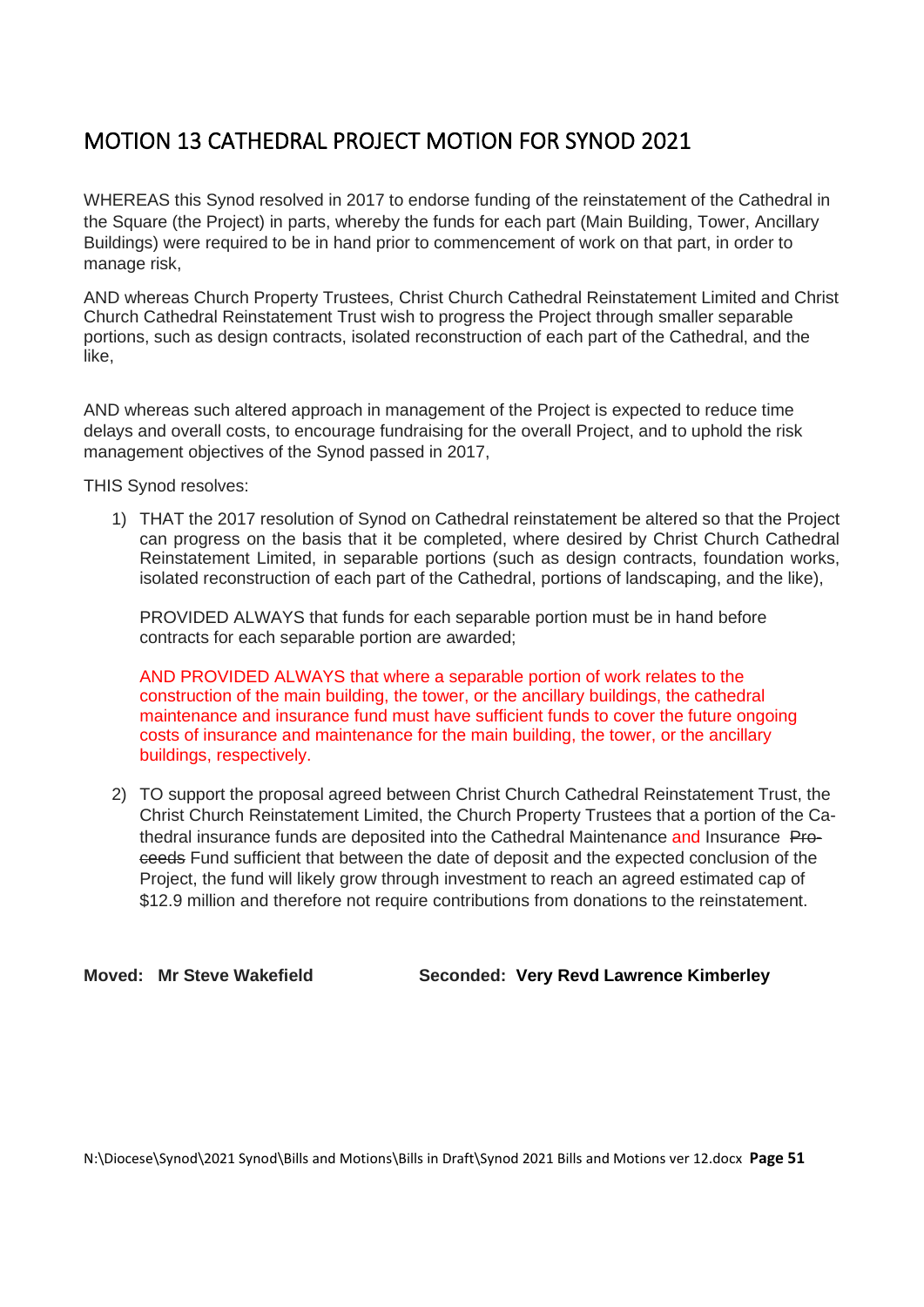# <span id="page-51-0"></span>Motion 15: Suspension of Standing Order 23

That this Synod, pursuant to Standing Order 80, suspends the Standing Order 23 of the Synod of the Diocese of Christchurch.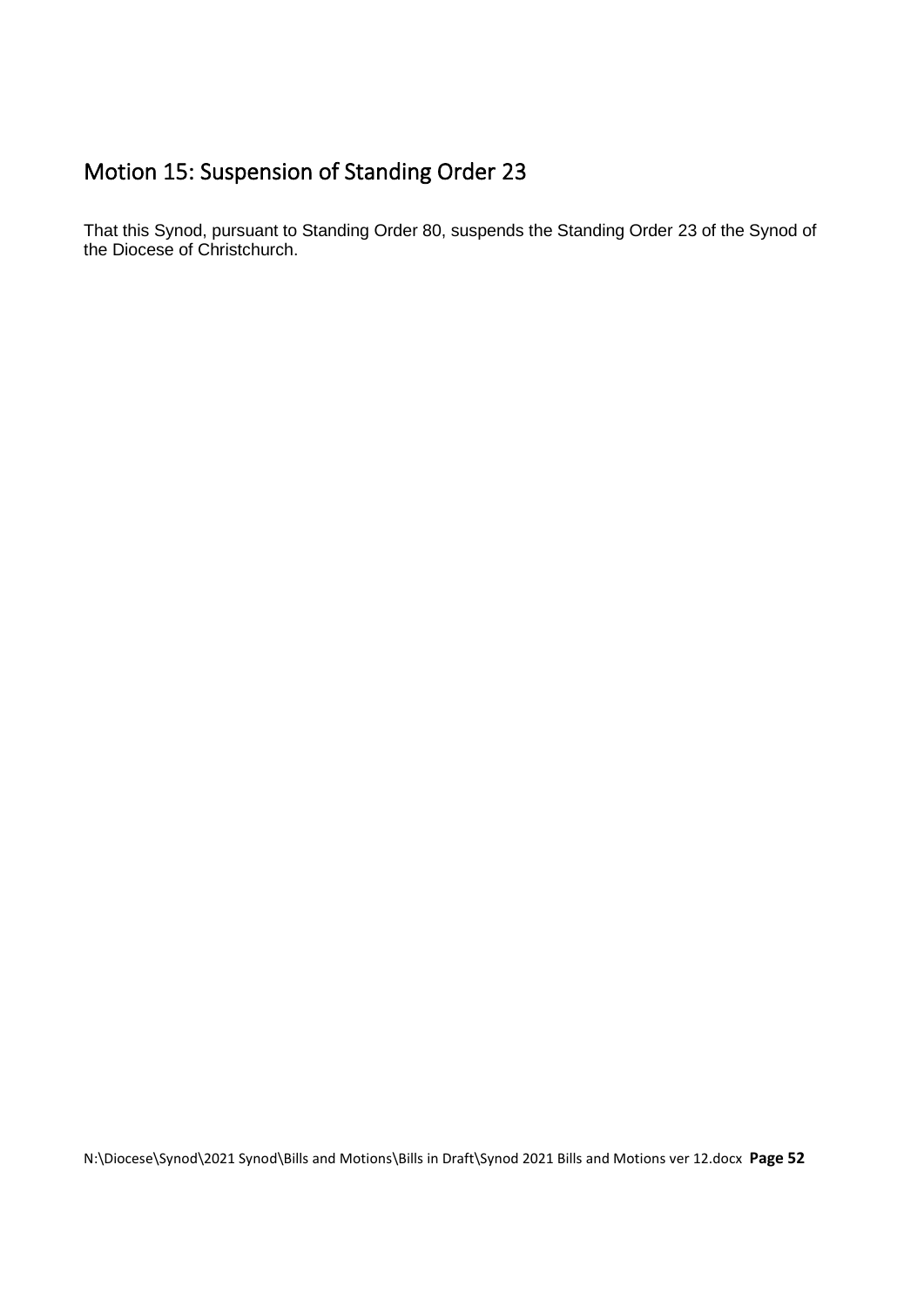Appendix

#### **Diocesan Mission Action Plan**

Synod 2021

Dear Members of Synod,

At our last Synod we commissioned a working group to draft a Diocesan Mission Action Plan (DMAP) to be presented to Synod 2021 with a view to adopting the Plan so that we have guidance for decision-making as we make our way through this decade.

By "decision-making" I mean especially Standing Committee and the Church Property Trustees as the two bodies that most interact with our ministry units in respect of property and financial matters. I am convinced, however, that the DMAP will also assist the Anglican Care Trust Board, the Diocesan Mission Team, and other bodies such as the Bishop's Advisory Committee on Ordination (BACO) as they also make decisions and implement them through social services, education and training.

The working group, chaired by Dr Bruce Deam, has worked very hard on producing the DMAP which we will engage with in our Pre Synod meetings for discussion and at Synod itself for decision-making. Part of the working hard together on the proposed plan is to set out what the group believes the Diocese, in Synod, will agree to as a collective decision-making body.

I ask you to read through the DMAP prayerfully and (as far as practicable) share the DMAP with decisionmakers in your local ministry context.

A DMAP which helps us to know what we should be doing in Canterbury, Westland and the Chatham Islands as we look at our situation, our people, our resources and our opportunities for mission must be a **Diocesan** Mission Action Plan.

There will be different views held by individuals on what "the Diocese should be doing" or "how the challenges in our parish could be helped by the Diocese". At Synod we have an opportunity to express those personal views in debate but the decision we are invited to make is a decision that our collective view is that this DMAP (with or without some amendment) is what will best help our Diocese as a whole and in its various parts to move ahead in the mission of God through the 2020s.

I am personally very excited about this opportunity and look forward to our discussion and decision-making about the DMAP.

*Arohanui*

*Bishop Peter*.

30 July 2021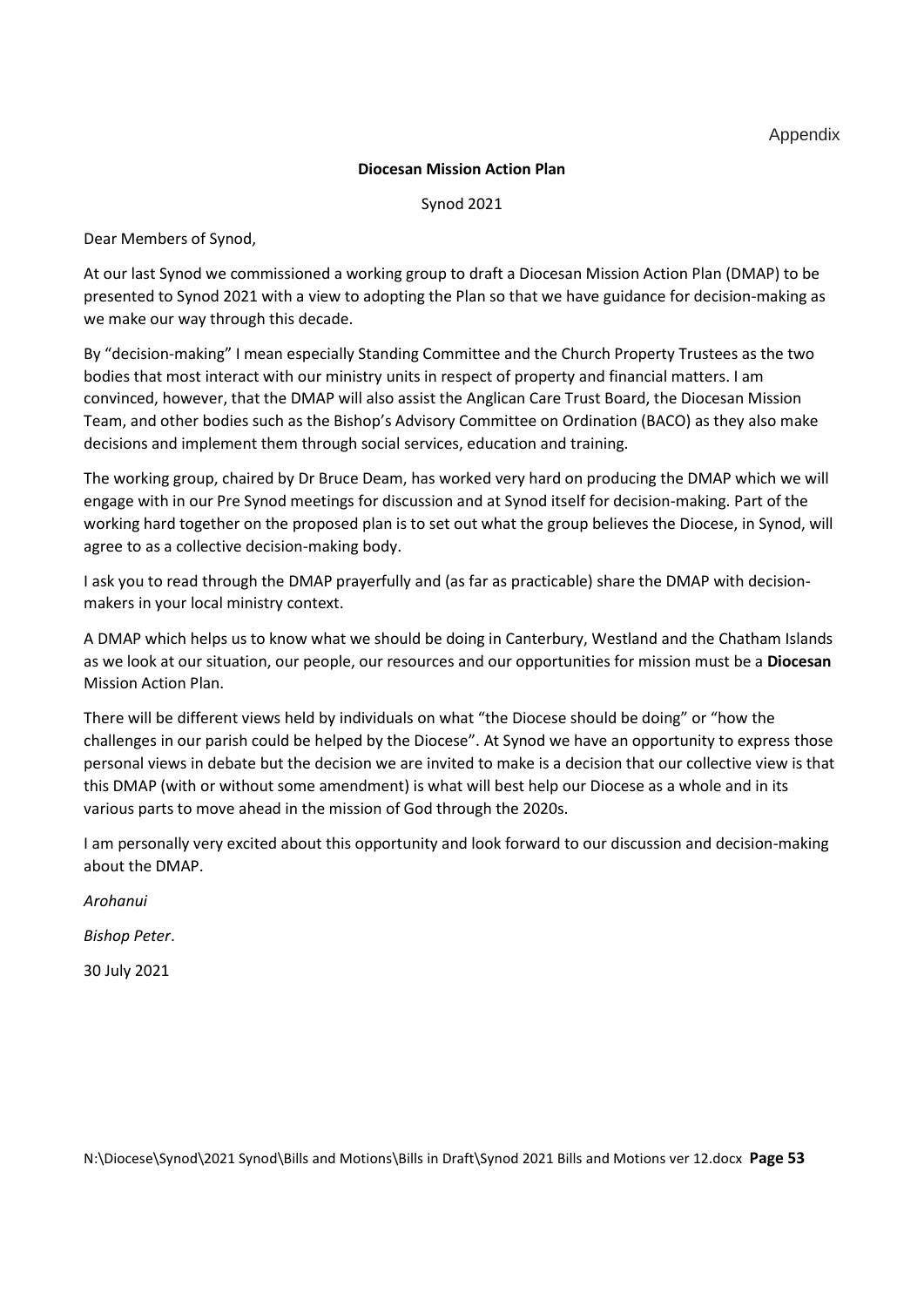# <span id="page-53-0"></span>Proposed 2021-2030 Mission Action Plan for the Diocese of Christchurch

## <span id="page-53-1"></span>Our Motivation:

# The missio Dei (the mission of God)

While churches often have some form of mission statement, this is not the main way we should understand mission. We talk about mission because the God of mission calls us to bear witness to who God is, to tell what God has done in Jesus Christ, and to partner in God's work in the world by going out to be salt and light. We call this the *missio Dei.* 

In Scripture, we read of the *mission Dei* when God sent the Hebrew people on a mission to be 'a light to all nations' (Is. 49:6) and when he calls the Church—and us personally—to be witnesses to the 'ends of the earth' (Acts 1:8). Similarly, the Great Commission of Matthew 28 tells us how we are invited to join God's mission and guides us in what we should do. Jesus declares that we are sent in the same way he was sent in John 20:21.

The *mission Dei* is the starting point for all forms of mission planning in the church.

The Diocesan Mission Action Plan helps shape our ongoing journey together in the *missio Dei*, exploring what it means for a regenerating Diocesan community to actively participate in God's work by turning toward the world with love and proclaiming the Good News.<sup>1</sup>

# <span id="page-53-2"></span>Our Goal:

# Regenerating our Diocese by growing in strength, depth and breadth

Focusing our mission thinking in the *missio Dei* helps us understand that churches who accept God's missionary call to proclaim our faith afresh in each generation will grow organically and easily (Mark 4:26- 29). Faithful participation in God's mission allows missional churches to:

- 1. **grow in** *strength,* as they trust the God who calls them (Ephesians 1:13-23),
- 2. **grow in** *depth,* bearing fruit as part of the true vine (John 15:1-11), and
- 3. **grow in** *breadth,* to reflect the community they live within (Acts 10).

There are many ways to measure growth, but the ultimate impact of growing in strength, depth, and breadth will be to grow *into* our local communities (measured by an increase in mission-focused expressions of outreach, worship, and evangelism)<sup>2</sup> and to grow *with* our local communities (seeing membership profiles better reflect our communities; seeing an increase in baptisms and affirmations of faith for both children and adults; seeing an increase in Sunday attendance).

 $1$  Our motivation, goal, focus, and principles are each expanded in an appendix.

<sup>&</sup>lt;sup>2</sup> For some simple, practical examples of what this could look like with reference to the mission priorities below, see chart in Appendix E.

N:\Diocese\Synod\2021 Synod\Bills and Motions\Bills in Draft\Synod 2021 Bills and Motions ver 12.docx **Page 54**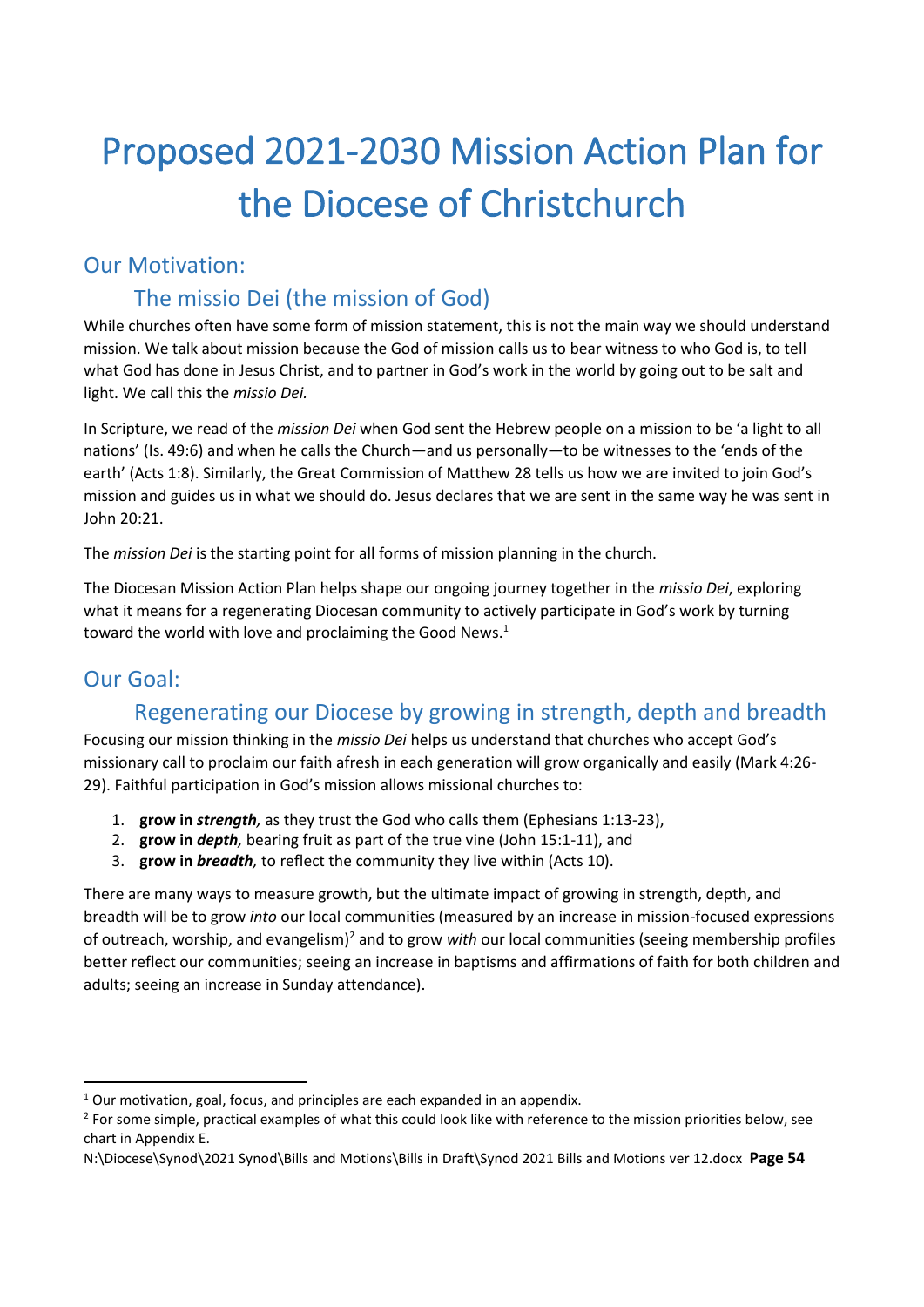Bishop Peter's strategic goal for the Diocese reflects this:

"Regeneration of the Diocese from 2019-2030, measured by attendance numbers and by age profile of the Diocese, with reference to specific age surveys for the years, 2021/2, 2025 and 2030."

#### <span id="page-54-0"></span>Our Focus:

#### Priorities to achieve our goal

The vision Bishop Peter has for our Diocese is one of regeneration through Christ with a particular focus on:

- Making **disciples**,
- Supporting **families** and,
- Strengthening **communities**.

Keeping with the *missio Dei*, ministry with disciples, families, and the community all encompass aspects of calling people to faith and sending people of faith. These priorities build a church that nurtures, serves, and transforms the world Christ sends us into.

These three priorities summarise what our Anglican Communion has expressed since 1984 as the Five Marks of Mission:

- 1. To proclaim the Good News of the Kingdom;
- 2. To teach, baptise, and nurture new believers;
- 3. To respond to human need by loving service;

4. To transform unjust structures of society, to challenge violence of every kind and pursue peace and reconciliation;

5. To strive to safeguard the integrity of creation, and sustain and renew the life of the earth.

#### <span id="page-54-1"></span>Our Principles:

#### To guide new growth

The principles that will guide our regeneration as we make Disciples, support Families, and strengthen Communities, are inspired by the analogy of a self-sustaining native forest. This forest is abundant with life and a rich variety of plants growing together with continuous regeneration. This marks a significant culture change for our Diocese.

- 1. God's intention is for the church to grow (Mark 4:26-29).
- 2. God's work in history often disrupts what has gone before (Matthew 5-7; Acts 15:1-30).
- 3. God gives the Holy Spirit to breathe new dreams and visions onto his people (Acts 2:17).
- 4. The church needs to adapt its structures and approaches appropriately to the social climate surrounding it while staying true to the Gospel (Acts 15:1-30).
- 5. Like the Easter story, death can be a precursor to new life (John 19, 20; etc.).
- 6. God calls his people to ongoing regeneration (John 3:3-8; 12:24; Ephesians 2:4-7).

# <span id="page-54-2"></span>Our Diocesan Mission Action Plan:

#### Walking the talk

N:\Diocese\Synod\2021 Synod\Bills and Motions\Bills in Draft\Synod 2021 Bills and Motions ver 12.docx **Page 55** Embracing a model of mission rooted in the *mission Dei* and organic, God-driven growth (Mark 4:26-29) will allow the existing model of ministry units in this Diocese to expand to foster more diverse expressions of mission and ministry. Like a native forest, the best adapted forms and models of mission and ministry can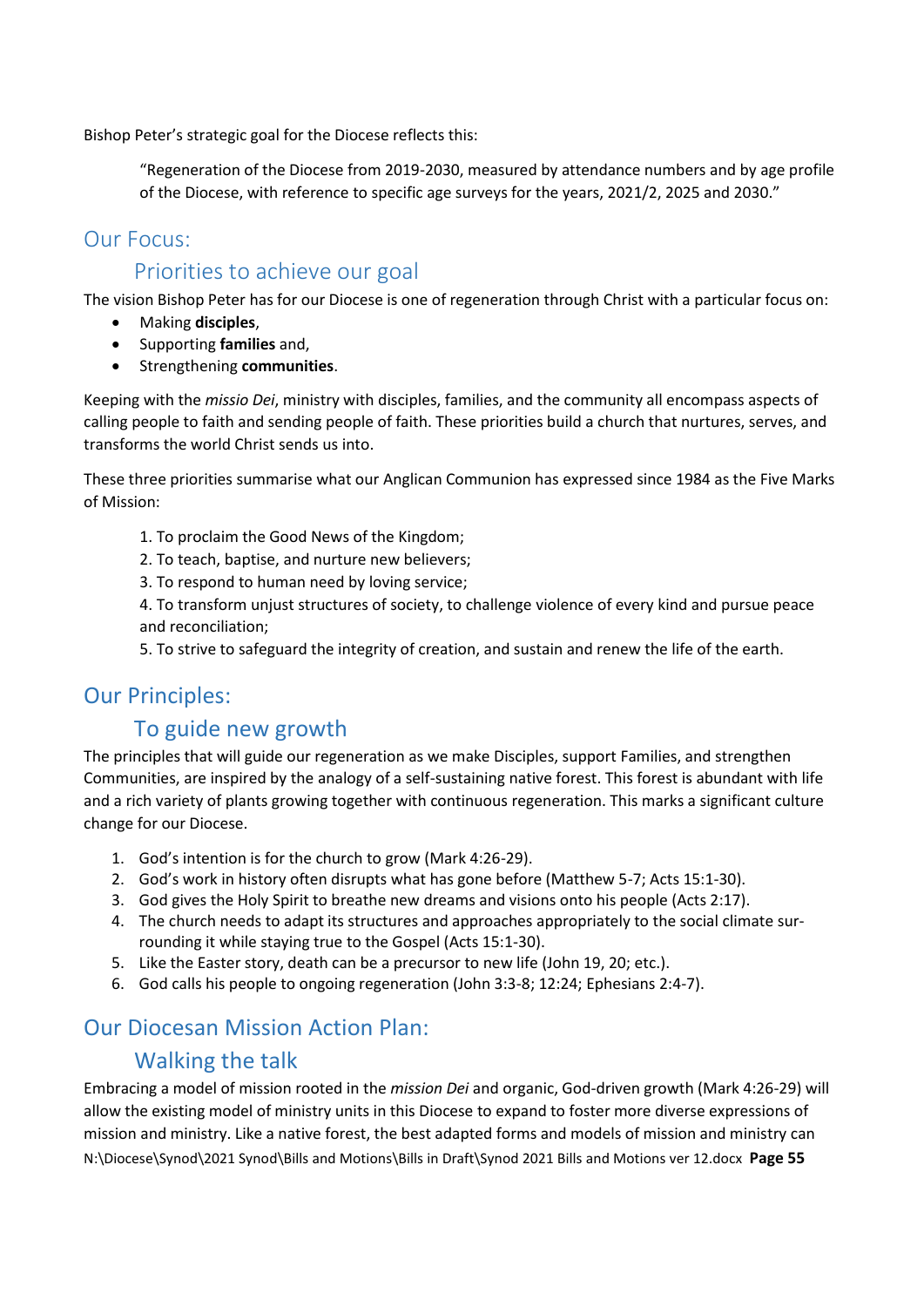flourish. This will nurture and strengthen both new initiatives —such as missional communities, new ways of worship and discipleship, retreat spaces, pilgrimage, etc.—and the existing ministry units that develop and support them. This is a message of hope and life!

Supporting new initiatives and renewing our focus on regeneration within our diverse range of mission and ministry units means redirecting some of our time and energy toward our collective renewal. We introduce renewal by recognising the gifts and talents of those already dedicated to making disciples, supporting families, and strengthening communities. We provide an environment that recognises their gifts, builds their talents into strengths, and encourages others to discover how their gifts and talents can serve the wider community they have been called to serve.

We need to disciple, support families, and strengthen communities throughout our Diocese, recognising the unique circumstances in each community. This action plan sets out the practical first steps for those who collectively serve the mission and ministry units. It provides one side of a contract that seeks to improve support for the growth of ministry units. That contract relies on each ministry unit then planning how it will work to disciple, support, and strengthen its own community.<sup>3</sup> This plan includes a commitment to investigating how we can improve how ministry units interact with the diocese, with neighbouring ministry units, and with pan-Diocesan ministry units. It concludes with expectations for how we can make best use of our collective resources.

#### <span id="page-55-0"></span>People

- 1. The Bishop will appoint a new staff member, a Diocesan Missional Leader (ML), whose job will be to ensure ministry units are resourced and empowered to engage with new ways of being church in the world that result in the church growing in strength, depth, and breadth.
- 2. The Diocesan ML will offer resources, training and support to clergy, wardens, vestry, key leaders, staff, and lay people to engage with new ways of being the church in the world e.g., Mission Shaped Ministry (MSM) course.
- 3. The Diocesan ML will ensure there are opportunities for training, such as post ordination training, clergy conference, archdeaconry meetings etc., that will help engage church leaders in new ways of being church in the world, and develop a change management process needed for this.
- 4. The Bishop will license other lay and ordained missional leaders with proven ability to engage in new and effective ways of doing mission and ministry to be missional coaches who provide part time coaching and support for ministry units wanting to engage in those new ways.
- 5. The Diocesan ML will train Archdeacons and other Diocesan leaders to identify growth inhibitors and encourage ministry units and their vicars to grow in strength, depth, and breadth.
- 6. Review of Ministry and Mission Units: Working with the Bishop and Archdeacons, the Diocesan ML will help assist in recruiting and training reviewers so that guidelines for review of ministry units, as agreed to from time to time by Standing Committee, can be implemented. train Archdeacons to carry out their responsibilities in Clause 3.11 of the Diocesan Local Ministry and Mission Units Statute (page E16):

<sup>&</sup>lt;sup>3</sup> Appendix F suggests some practical steps for ministry units to discern where God is calling them now and preparing Mission Action Plans.

N:\Diocese\Synod\2021 Synod\Bills and Motions\Bills in Draft\Synod 2021 Bills and Motions ver 12.docx **Page 56**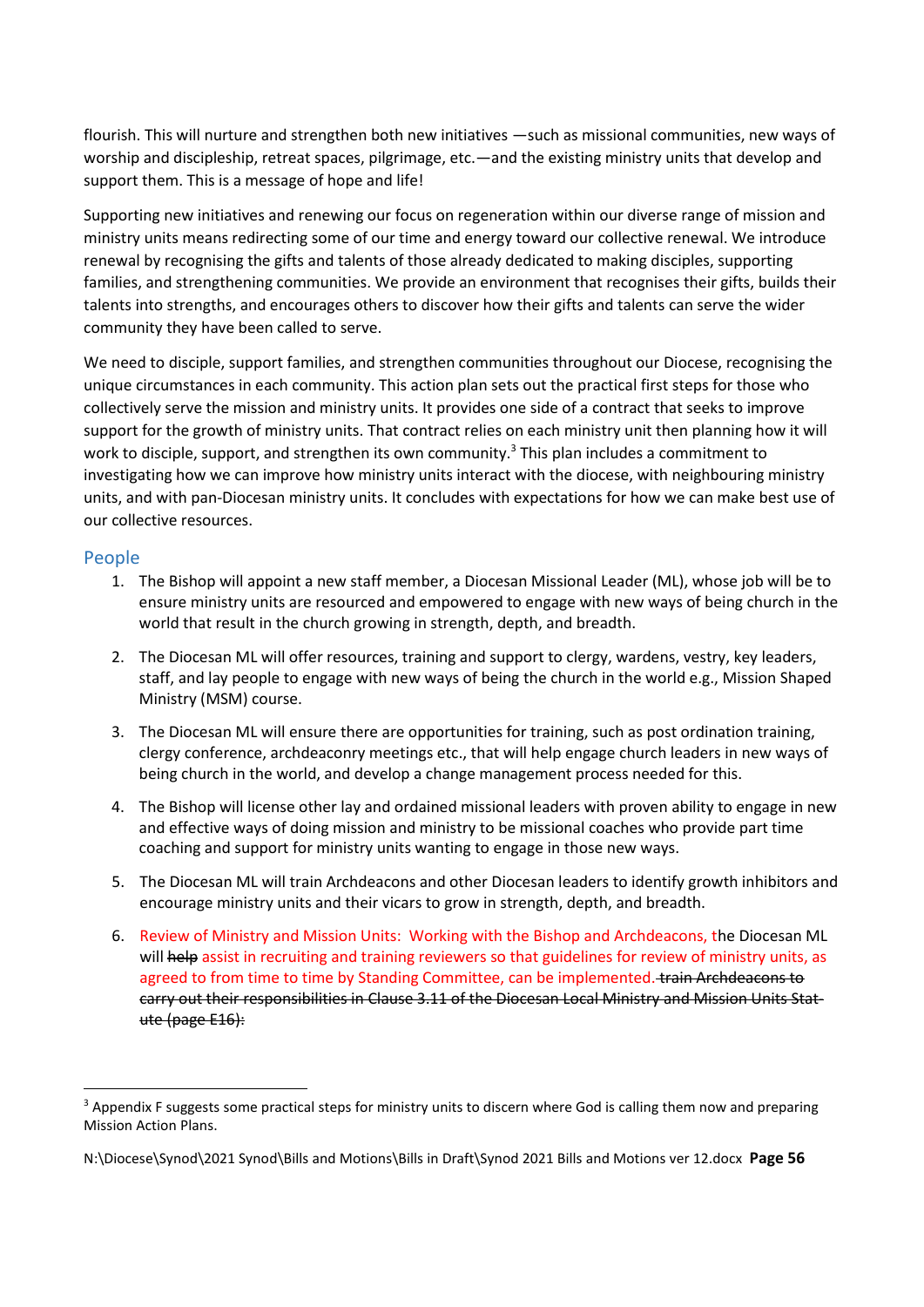3.11 It shall be the responsibility of each Archdeacon to ensure that once in every five years each parish in the Archdeaconry receives a review and assessment in order to encourage, affirm and challenge the parish in its ministry and mission.

7. The Diocesan Manager will continue to identify governance and management training that would be suitable for all Diocesan and Ministry Unit leaders to ensure all ministry units are appropriately governed and managed.

#### <span id="page-56-0"></span>Ministry Units

- 8. Ministry units will be supported by the Diocesan ML and/or missional coaches to discern where God is calling their ministry units and to develop their Mission Action Plans.
- 9. The Diocesan ML will offer support to ministry units that transition to new forms of mission and ministry, e.g., starting a new ministry, employing a new staff person, transitioning to a completely new form of Christian ministry, linking with another parish, and selling assets in order to fund new mission and ministry initiatives, etc.
- 10. Where ministry units are struggling, additional support will be provided by the Diocesan ML and missional coaches to overcome growth inhibitors.
- 11. When ministry units have insufficient gifts and talents to flourish, the provisions of The Diocesan Ministry Units Bill 2020 provide a sensible intervention strategy.

#### <span id="page-56-1"></span>**Structure**

- 12. Standing Committee will commission a study of a variety of organisational structures that will identify those that will better support the growth of ministry units and present the most suitable ones to Synod. This study should focus on freeing the spiritual leaders from any excessive administrative burdens of running parishes so they can engage wholeheartedly in the task of leading and equipping mission and ministry in their context. It should also investigate whether there would be benefits from better cooperation between ministry units, e.g., creating admin hubs across multiple parishes, adopting a hub and spoke model for ministry unit organisation. It should provide options that can be adopted within the wide range of ministry units within the diocese.
- 13. Standing Committee will commission a review of governance and management practices that will ascertain whether they reflect best practice for contemporary church life. The review will propose any amended statutes to Synod.
- 14. Standing Committee and CPT will be expected to develop policies that support new and appropriate ways of doing mission of the Diocese—alongside the existing Parish model—and be open to supporting creative initiatives e.g., missional communities, retreat houses, pilgrimage, etc.
- 15. When, in consultation with the Bishop and the ML, parishes choose to close some aspects, or all, of their current ministry, the Bishop and ML will ensure there is care and support to the people, the clergy, and the staff of those parishes.

#### <span id="page-56-2"></span>**Resources**

16. Standing Committee and CPT will support ministry units wanting to release resources held in property and buildings so they can be used to support better ways of doing mission and ministry. There will be no support for ministry units only wanting to use or sell these assets to maintain the status quo for a shrinking Parish.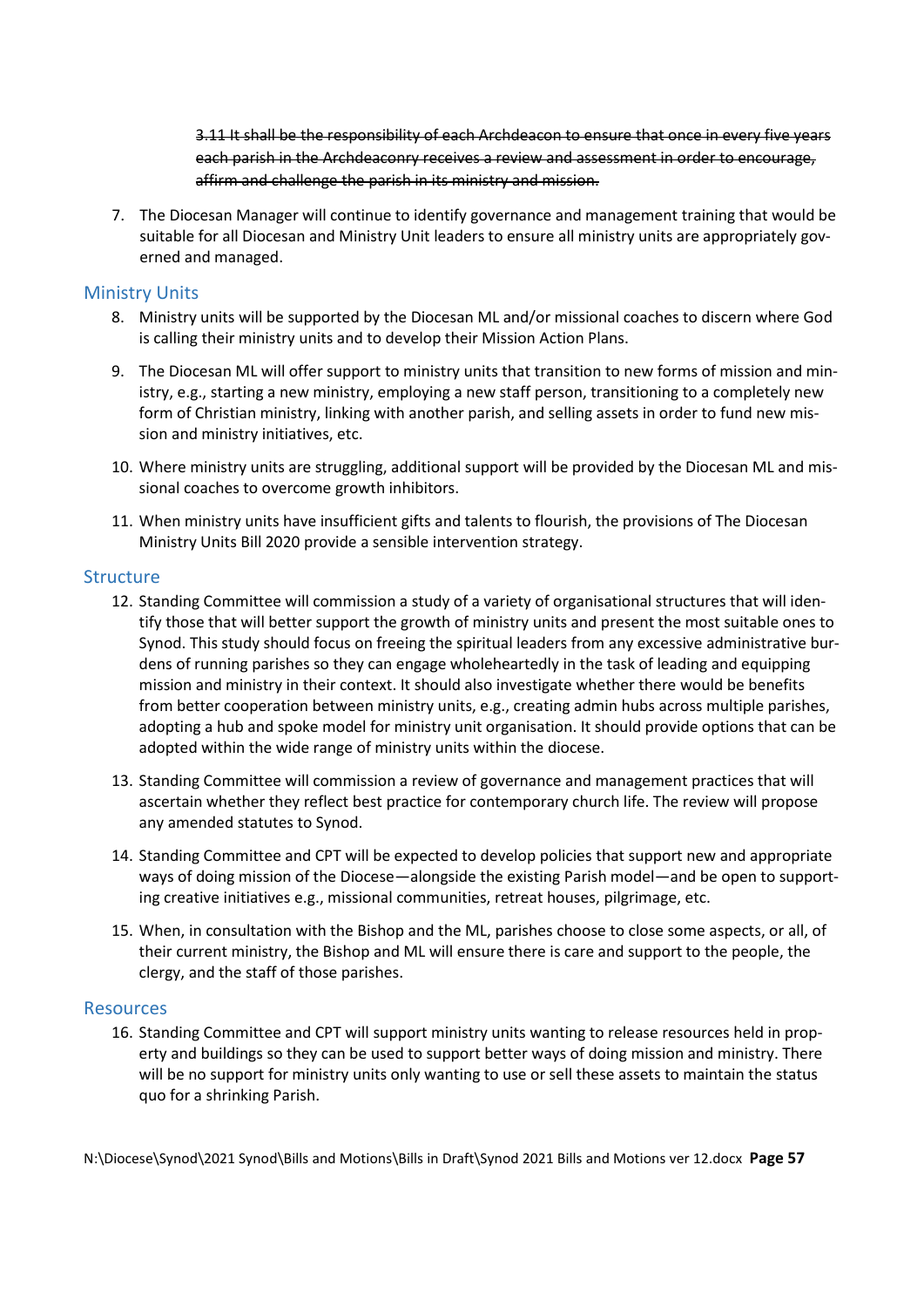17. A report will be prepared by CPT staff for SC annually outlining the financial health of each ministry unit, flagging where diminishing resources threaten future mission and ministry.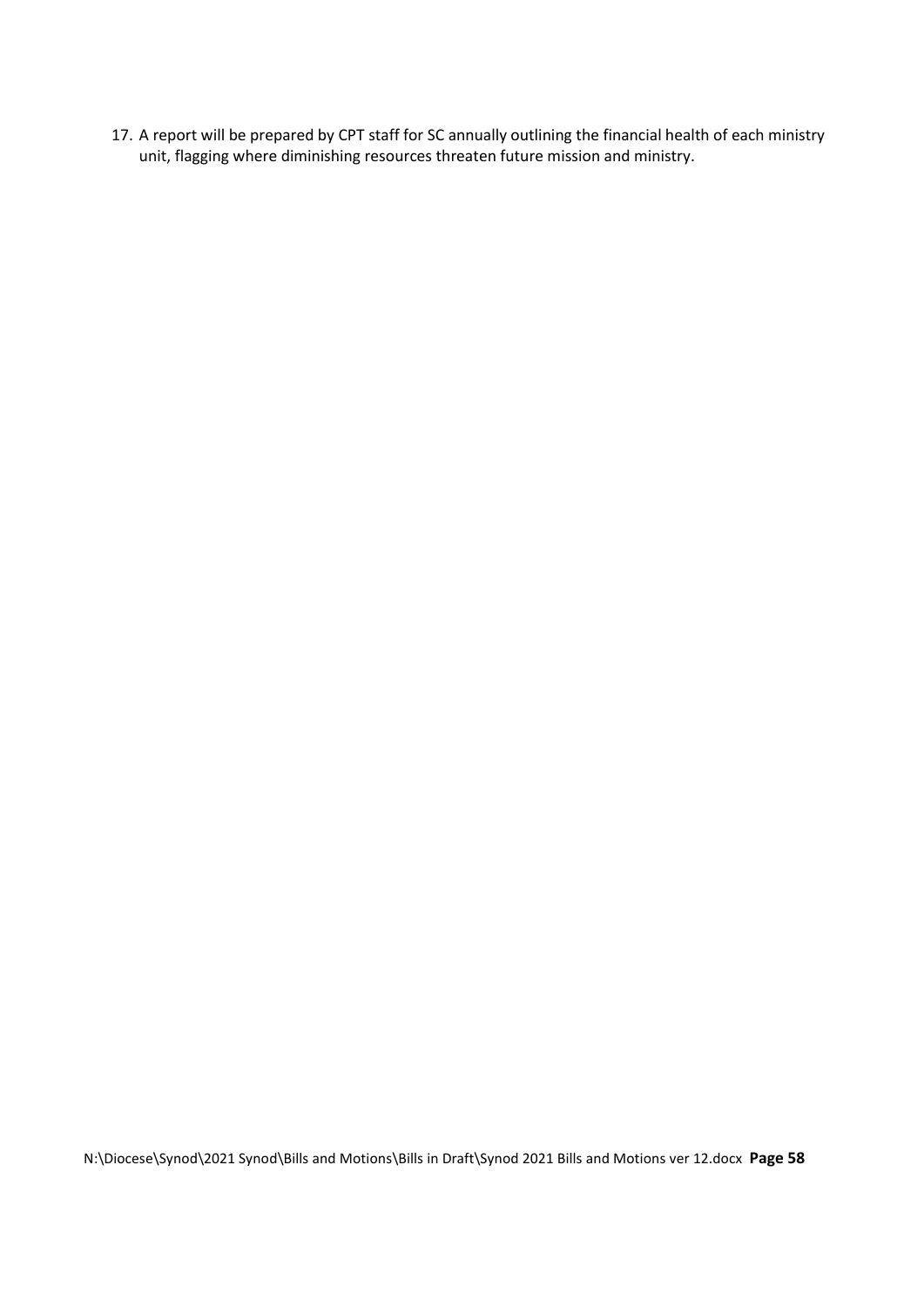## <span id="page-58-0"></span>Appendix A: Why do we talk about 'mission'?

While churches will often have a kind of mission statement (i.e., St. Swithans-in-the-Swamp Anglican Church: "To know Christ and make Him known.") this is not what we mean when the church talks about 'doing mission.' Instead, mission is what happens when the Church takes seriously the biblical truth that we have sent to do things by God (like the Great Commission of Matthew 28), in a manner that reflects God (John 20:21), and bearing witness to and joining in what God is doing (Acts 1:8).

This means, then, that mission is NOT first what we want to do for/to others. Mission is first what God has called the Church to be and to do in the world. In the Old Testament, God sets Israel on a mission to be 'a light to all nations' (Is. 49:6). In the New Testament, God in Jesus Christ sets the people of God on a mission to 'be his witnesses to the ends of the earth and the end of time,' (Mat. 28:18-20; Acts 1:8).<sup>[1]</sup> This is God's mission for God's people. The Latin phrase that theologians use for this is *Missio Dei*, the Mission of God.

But God is also active in the world independent of his people. Indeed, God is constantly going about mission on his own terms. Creating the universe is part of God's mission, as is God's self-revelation through the Scriptures as Father, Son, and Holy Spirit. God's constant turning in love to create and re-create is part of this mission. The joy for us is that we are invited to join God, to participate in all he does. '*Missio Dei* enunciates the good news that God is a God-for-people.'[2]

Why do we talk about mission, then? We talk about mission because the God of mission has sent us on a mission. We are to bear witness to who God is and what he has done in Jesus Christ. We are to be a light to all nations, turning toward the world with the love of God.

This is the starting point for any form of mission planning in the Church. This Mission Action Plan describes the practical moves we will make as a diocese to participate in God's work, turning toward the world with love and proclaiming the Good News.

Having briefly answered the question of *why we talk about mission*, we are left with the follow up question of *how we go about mission.* The Church has always understood that the work of embracing the world with God's love includes acts of mercy and generosity, building community relationships that reflect the incarnational nature of God in Jesus Christ, and acts of evangelistic proclamation that declare Christ's lordship and call the world to repentance and belief.<sup>[3]</sup> The Church has also understood that it needs to embrace and grow its current members, as well. This has been understood as offering material and social care, ensuring ready access to divine worship, and the spiritual growth, healing, and nurturing of the disciples of Jesus. These all support the membership in their own participation in the mission of God. Combined, these works in the world and for believers function to overturn all expressions of evil.

<sup>[1]</sup> Sinclair B. Ferguson and J.I. Packer, *[New Dictionary of Theology](https://ref.ly/logosres/ndictheo?ref=Page.p+434&off=3717&ctx=esses+its+impact+on+~different+societies+)* (Downers Grove, IL: InterVarsity Press, 2000), 434.

<sup>[2]</sup> David Bosch, *Transforming Mission: Paradigm Shifts in Theology of Mission*. Maryknoll, NY: Orbis Books, 1991, 10. [3] Mark 1:15, etc.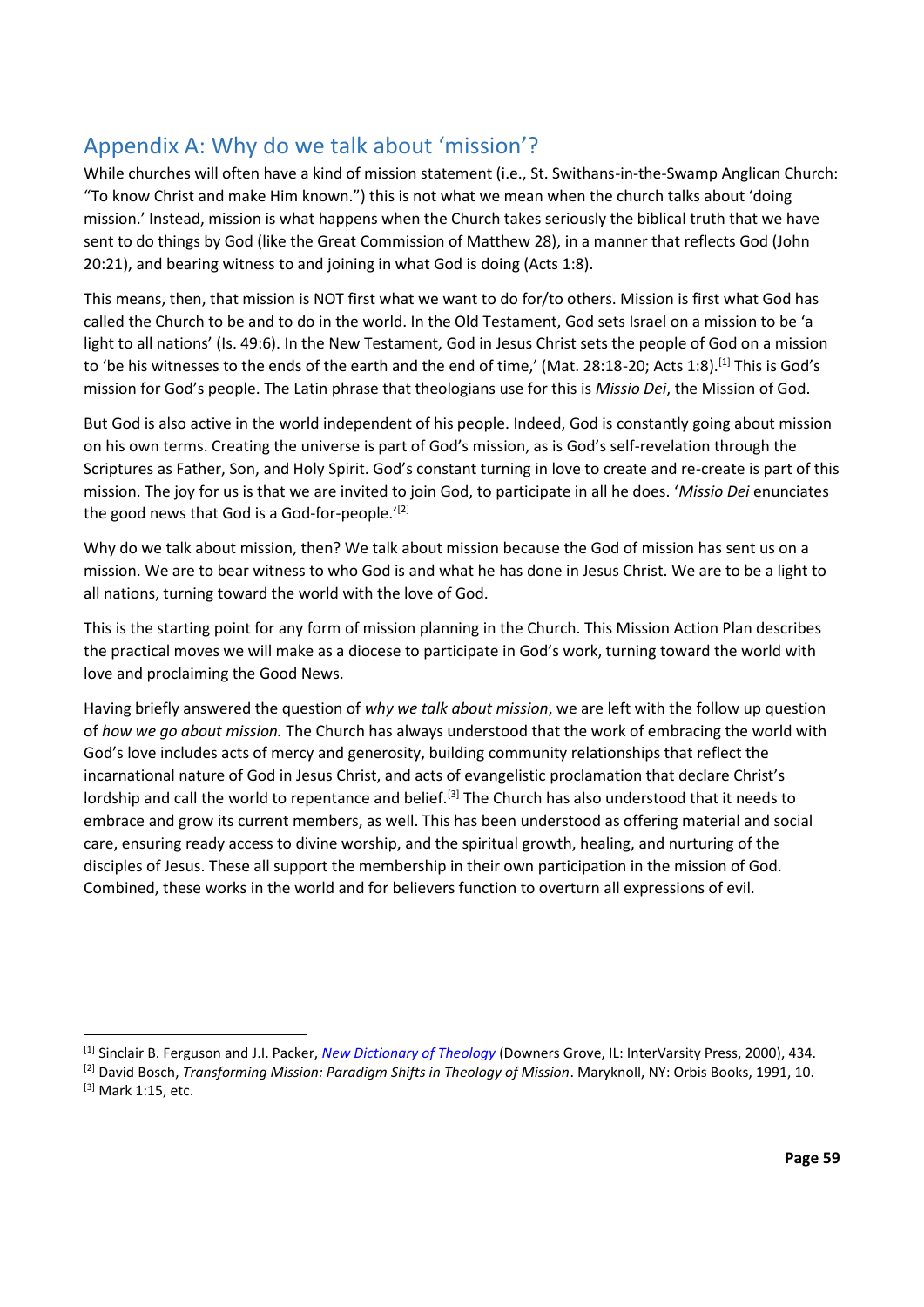We can see that the Mission of God always calls the world to respond to the Good News, and always sends the people of God into the world to make that call, with Jesus being the model figure of the sent-andsending-caller.[4] The mission-history of our own Anglican Church in Aotearoa, New Zealand, and Polynesia, has practical examples of this relationship between calling and sending. Among those examples, in 1843, Tamati Tikao (Ngai Tahu) returned to Wairewa (Little River) from the Nelson area where he had been a slave. While in Nelson he had converted to Christianity and studied with the Rev. Charles Reay, a CMS missionary. On Tikao's return he brought with him the Gospel to Ngai Tahu. Similarly, Tamihana Te Rauparaha came from Wellington, after he had converted to Christianity, to ask forgiveness for the atrocities of his father. Both Tikao and Te Rauparaha exemplified how a person called to faith is then sent to do the work of Christ.

Recently, the Anglican Communion has embraced something it calls the Five Marks of Mission.<sup>[5]</sup> This is a statement of how Anglican Churches can understand basic Christian responsibilities as we all respond to the mission God has sent us on. It suggests that, as they respond to God's mission in the world, all Christians have a responsibility to:

1. To proclaim the Good News of the Kingdom;

- 2. To teach, baptise and nurture new believers;
- 3. To respond to human need by loving service;

4. To transform unjust structures of society, to challenge violence of every kind and pursue peace and reconciliation;

5. To strive to safeguard the integrity of creation, and sustain and renew the life of the earth.

Again, we can see that proclaiming the Gospel, building the faithful, healing the hurt, and overturning all forms of evil are essential aspects of understanding mission in the church.

And yet, there is no 'one right way' to participate in the Mission of God. It is therefore necessary for all Dioceses and all parishes, and even all individual Christians, to consider deeply how they are being sent by God to participate in his work in and call to the world.

In our diocese, Bishop Peter has told us that he sees God sending us into the world to join in God's work of Making Disciples, Supporting Families, and Strengthening Communities. Doing this will involve both actions and words that proclaim the Gospel as we further God's call to the world. One of the joys of undertaking mission faithfully and intentionally is that we will also see growth, regeneration, and renewal in the Church.

This Mission Action Plan incorporates the three mission priorities established by Bishop Peter with an eye to the Five Marks of Mission. It also proposes a way forward that participates in the *missio Dei* while embracing the Church's apostolic nature of calling and sending.

<sup>[4]</sup> Calling and sending are carried forward by the Church, which is itself sent by God to the world. This is the Church's Apostolic ministry. Apostolic ministry is one of the four essential marks of the Church and is therefore inextricable from any understanding of the Church's mission. From the Nicene Creed: 'I believe in One, Holy, Catholic, and Apostolic Church.'

N:\Diocese\Synod\2021 Synod\Bills and Motions\Bills in Draft\Synod 2021 Bills and Motions ver 12.docx [5] See:<https://www.anglicancommunion.org/mission/marks-of-mission.aspx> and expanded in Appendix C.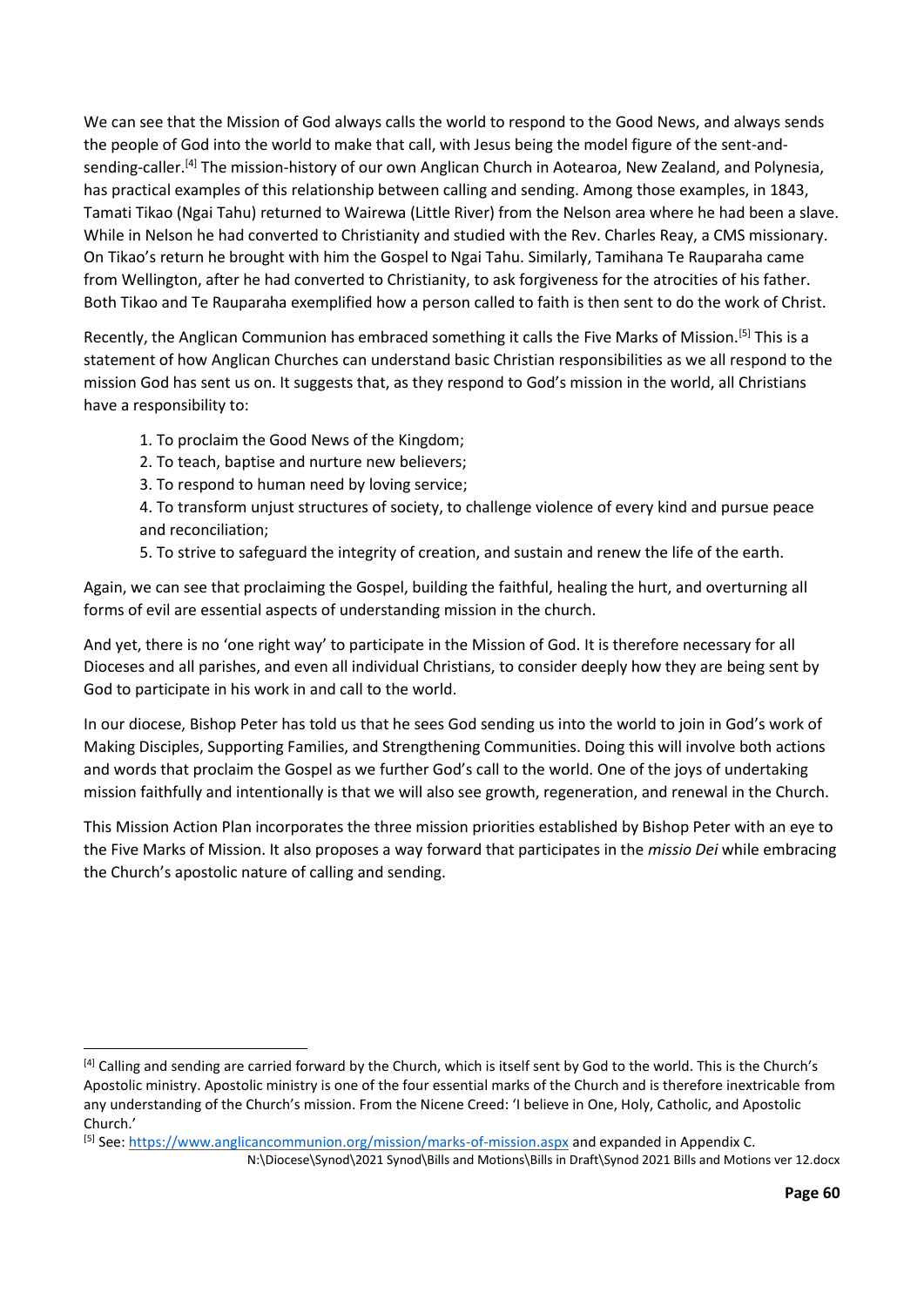# <span id="page-60-0"></span>Appendix B – Our Priorities

The vision Bishop Peter has for our diocese is one that is Christ-centred and engaged in matters of mission and ministry. He is looking to regenerate this diocese. This Regeneration through Christ is in terms of making Disciples, supporting Families, and strengthening Communities. This is about, "changing the culture of the Diocese from thinking of ourselves as "institution" to "family"; changing the culture of thinking of ourselves as "parish" to "neighbourhood faith community".

In the *missio Dei* sense ministry with disciples, families, and the community all encompass aspects of calling and sending. As the *missio Dei* discussed highlights the mission of God, which we are called to fulfil, is the Good News that God is a God-for-people. This is reflected in the person focused priorities of disciples, families, and community. Each priority signals a church that nurtures, serves, and transforms the people of the world Christ sends us out into as seen in the Five Marks of Mission.

#### <span id="page-60-1"></span>**DISCIPLES**

Jesus said: "Go and make disciples of all nations, baptising them in the name of the Father and of the Son and of the Holy Spirit, and teaching them to obey everything I have commanded you." Jesus, in His great commission (Matthew 28:18–20), told his 12 disciples to go out, speak to the people they met, tell them about Jesus, baptise and teach. Jesus also said the gospel story of His resurrection and forgiveness of sins will be told to everyone (Luke 24: 46–47). Telling the story and teaching the beliefs and behaviours is the collective duty of all of us.

Bishop Peter, "We seek a regenerated church in which people active in the life of the church understand themselves to be followers of Jesus Christ and not, say, members of church as a useful organisation in society like Rotary and the Bridge Club."

#### <span id="page-60-2"></span>FAMILIES

Family is the building block of society and the church. The family is a fundamental institution of human society ordained by God (Genesis 2:20-25, 4:1; Exodus 20:5-6, Joshua 7:10,15,24-25, 2 Kings 13:23)<sup>4</sup>. The New Testament is also supportive of the family unit as part of the church and conversion of whole families is well regarded (Matthew 15:4-7; Mark 7:9-12; Ephesians 5; 1 Timothy 5:8; Acts 16:11-40).<sup>5</sup> Despite the New Covenant having less of an emphasis on family as the covenants made with Abraham, Moses, and David, throughout the New Testament the priority of home and family is extremely important. The healed were not urged to be followers, but were sent home. Clearly within the family of God there continued to be room for the human family. In fact, households originally formed the centres of worship.<sup>6</sup>

Bishop Peter notes, "In seeking a regenerated church of disciples of Jesus Christ, we seek multiple generations, especially younger generations. We could then have a focus on children or youth or young adults or young parents." If we want children in our churches, we would like their parents as well. If we want youth in our churches, a great way to grow a youth movement is to begin with children, disciple them and support them as they transition from childhood to adulthood. "Family" is a comprehensive term for multiple

<sup>6</sup> *Van Seters*

<sup>4</sup> *Auburn*

<sup>5</sup> *Britannica*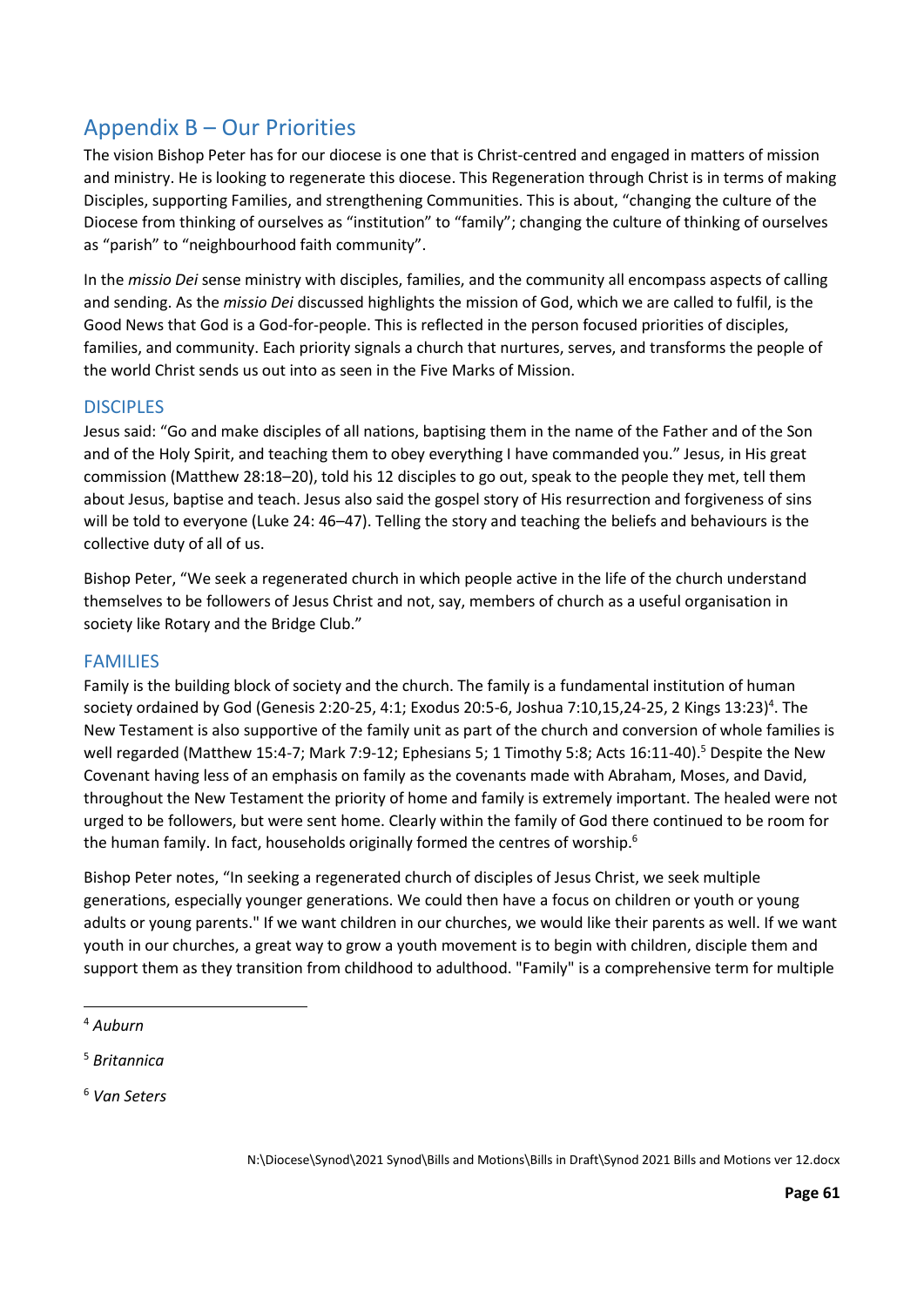generations and "family" is an inclusive term, which includes grandparents as well as parents. In some ways this focus is pragmatic, but within the outreach stories of the New Testament, we see the gospel being preached and whole households responding to the message (Acts 16:15). In families we see young people (e.g., John the Baptist, Jesus, John Mark, Timothy) being brought up in the faith (and especially in the case of Timothy becoming a "next generation" minister). Incidentally, and importantly, "families" in the Bible come in a great variety and are not necessarily nuclear families."

This, family is also an inclusive term given the Diocesan Mission Action Plan acknowledges that "family" no longer covers just blood relatives and the generations of one biological family. "Family" can be made up in a multitude of ways that need to be supported.

#### <span id="page-61-0"></span>**COMMUNITY**

We need to acknowledge that the local is connected to the universal and the universal is made up of the local: we walk and work together, ministry units and Diocese, towards regeneration of the ministry units of the Diocese. We should be communities of faith serving local communities. Disciples form faith communities, faith communities are located somewhere (even on the internet!) and thus have a larger "local" community around them, which is to be served in Word and deed with Gospel motivation, so that the bread of the gospel is shared with those who are spiritually hungry. Interdependence between communities of faith is to be encouraged. There are many kinds of communities, including rural, urban, inner city communities. Within this theme the role of Bishop/diocese is to bless the local and to connect the local to the universal.

The theology of community is one of belonging. Some theologians assert that inclusiveness is not enough, we must also engender a sense of belonging in our faith communities.<sup>7</sup> Belonging then becomes a value to aid our sense of being connected to the wider communities outside our communities of faith and vice versa. Such a way of looking of looking at one another through Jesus offers us a description of what it means to sit with the marginalized, befriend the stranger, offer hospitality to those who are radically different. Jesus offers a very different view which reveals the deep meanings of belonging, even unto death (John 15:13).<sup>8</sup>

Swinton notes, "Human beings are not simply *included* within creation; they *belong* to God's creation...To be included you often have to conform or have your context conformed to some kind of relational, social or legal norm. To belong you simply have to be noticed as yourself. *To be included you just need to be present. To belong you need to be missed*. Offering a place to belong and serving the needs of the wider community are ways the Gospel is seen out in the world. However, serving also strengthens disciples' sense of commitment to the community of faith.

In regards to community being one of our core three priorities Bishop Peter notes, "the idea is that ministry units understand themselves to be communities of faith with a mission to share God's love in each local community. Community in part is about ministry units being networks of families, but in the major part "community" means the community of people within which a ministry unit exists. Where are new generations of Anglican Christians going to come from? Some will come from within existing families in the faith. Others will come - we want them to come - from outside the church. Thus, to emphasise "community" is theologically to emphasise a missional obligation in love to serve the local community and to share the gospel in the local community.

<sup>7</sup> Swinton

<sup>8</sup> Swinton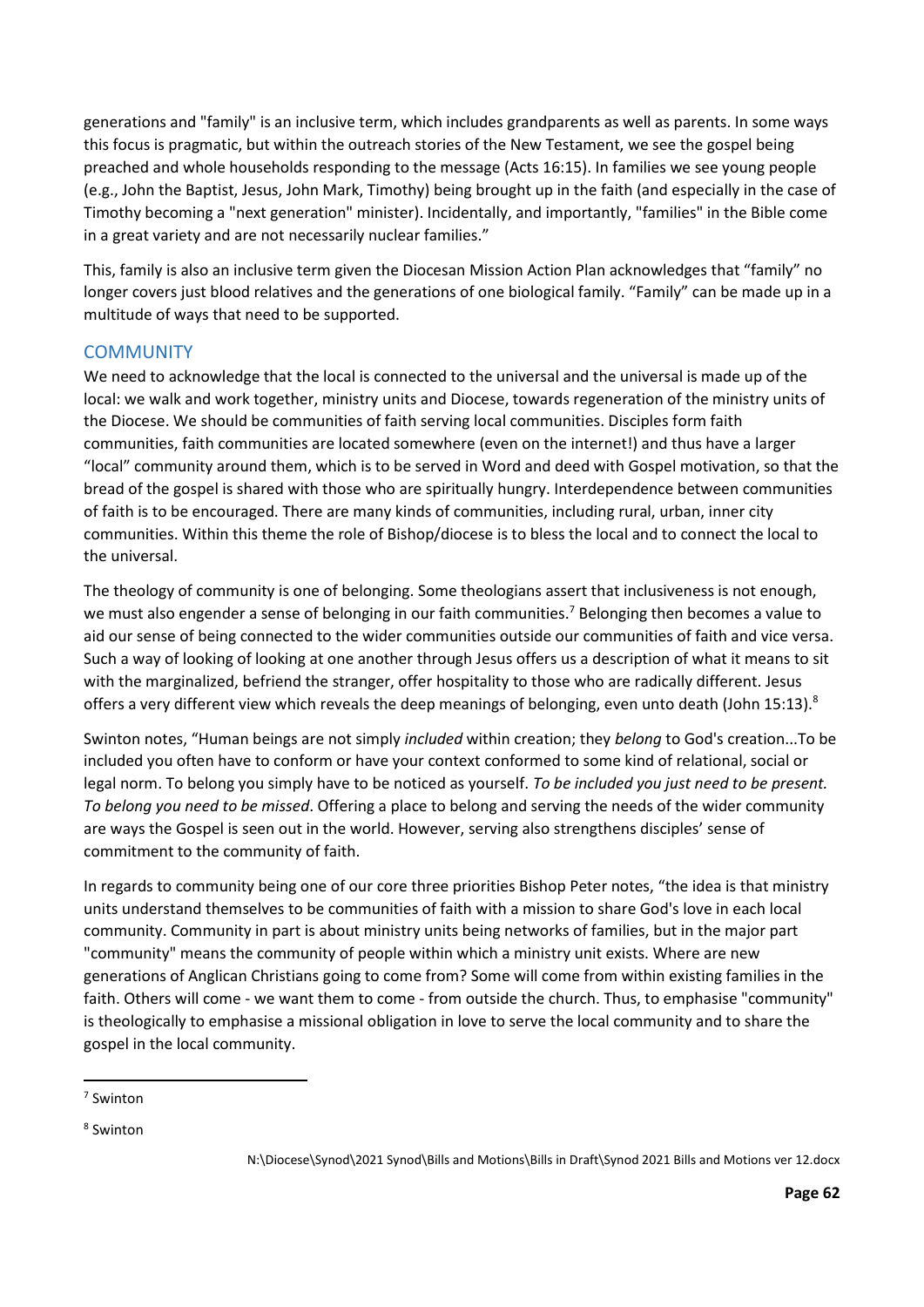#### **References**:

Auburn. [https://www.eng.auburn.edu/~sjreeves/cm/family.html]

Britannica. [https://www.britannica.com]

Seider, S. (2011). Deepening College Students' Engagement with Religion and Theology through Community Service Learning. Teaching theology and religion.

[https://onlinelibrary.wiley.com/doi/full/10.1111/j.1467- 9647.2011.00711.x?casa\_token=IV59FrSgHRIAAAAA%3AM-Cqu\_k3DB-Sj5FIKVZLKgQPxNE3HHUe8QnbfMKtKh2EB4Colm825\_guUjiOE5WjI3JryF76RW1aPPD8Pg]

Swinton, J. (2012). From inclusion to belonging: A practical theology of community, disability and humanness. Journal of Religion, Disability & Health, vol 16, issue 2.

[https://www.tandfonline.com/doi/full/10.1080/15228967.2012.676243?casa\_token=WnkUNPXP65s AAAAA%3A4VHEHtTYe0xJbGlcMV3DoQvUvNt8Pj2Kv9ThYvWuf\_zXhbrXx8NLuy5PImOBpGkt5Ed2yXhwgrCg0o]

Van Seters. (1980). Themelios, vol 5, issue 3.

[https://www.thegospelcoalition.org/themelios/article/god-and-family-from-sociology-to-covenanttheology/]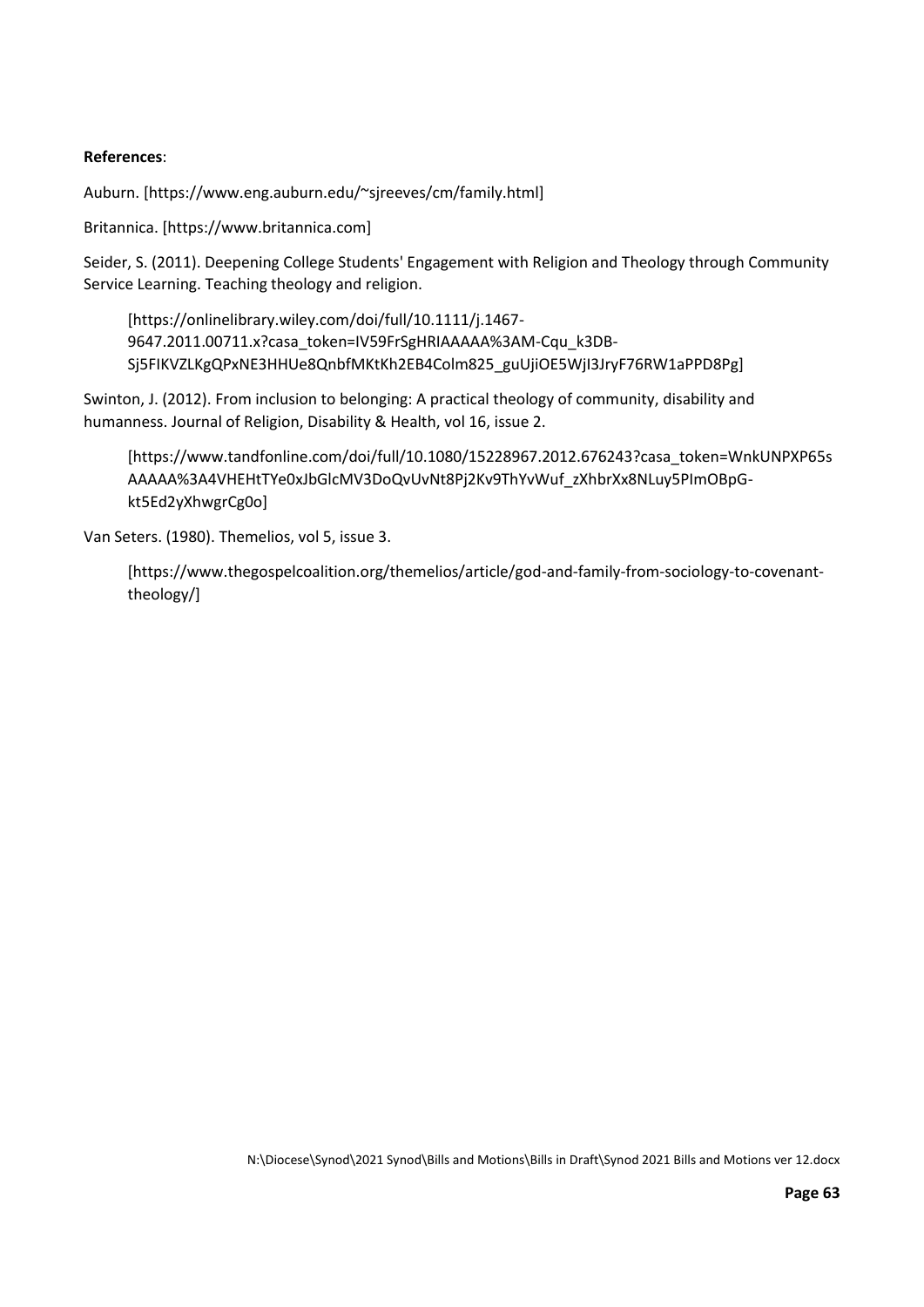# <span id="page-63-0"></span>Appendix C – The Five Marks of Mission

The Five Marks of Mission are – evangelism, nurture, service, transformation, and preservation or in other words – tell, teach, tend, transform, and treasure. The Anglican Consultative Council originally issued the Five Marks of Mission in 1984, though they were not adopted widely until the 2000s.<sup>9</sup>

The mission of the Church is the mission of Christ (Matthew 28:19-20) – the mission of God (*missio Dei*). The Anglican communion states, "The Five Marks of Mission are an important statement on mission. They express the Anglican [worldwide] Communion's common commitment to, and understanding of, God's holistic and integral mission."<sup>10</sup> We are sent by the Lord and we go in the Lord's peace, and in the power of the Holy Spirit.

Zink<sup>11</sup> notes that the Marks were heavily influenced by non-western Anglican leaders, particularly from Africa. He observes that, "mission thinking is a site of cross-cultural consensus-seeking in the Anglican Communion." The Marks evolved out of debate between individual evangelism and social action. They are intended, though sometimes not used, as a definition of holistic mission.<sup>12</sup>

The Five Marks are:

#### <span id="page-63-1"></span>1. To proclaim the Good News of the Kingdom

This concerns the announcement of God's revealed purposes for the world in Jesus Christ (Mark 1:14-15). Proclaiming the kingdom of God involved words and deeds. The other four Marks of Mission are based on this imperative to proclaim the kingdom of God.<sup>13</sup> This first Mark of Mission is a summary of what all mission is about, because it is based on Jesus' own summary of his mission. This speaks to the call to make disciples.

#### <span id="page-63-2"></span>2. To teach, baptise and nurture new believers

When we come to discover the joy of God's salvation we are start on a life-long path of discipleship that calls us to baptism, sharing by faith in Christ's death and resurrection, and being re-made in the image of Christ (Matthew 28:19-20; Acts 1:8).<sup>14</sup> We are created by God and re-created by Christ. This journey requires the faithful to lead new believers through the faith and into the church. It requires study and care culminating in baptism. Again, this is relevant for our priority of making disciples.

 $9$  Zink, J. (2017). Five Marks of Mission: History, Theology, Critique. – www.jessezink.com

 $10$  The Anglican Communion – www.anglicancommunion.org/mission/marks-of-mission.aspx

<sup>&</sup>lt;sup>11</sup> Zink (2017). Five Marks of Mission: History, Theology, Critique. Journal of Anglican Studies.

 $12$  Zink, J. (2017). Five Marks of Mission: History, Theology, Critique. – www.jessezink.com

<sup>&</sup>lt;sup>13</sup> Olhausen and Kennerley. "Introducing the Five Marks of Mission". The Church of Ireland Council for Mission.

<sup>&</sup>lt;sup>14</sup> Olhausen and Kennerley. "Introducing the Five Marks of Mission". The Church of Ireland Council for Mission.

N:\Diocese\Synod\2021 Synod\Bills and Motions\Bills in Draft\Synod 2021 Bills and Motions ver 12.docx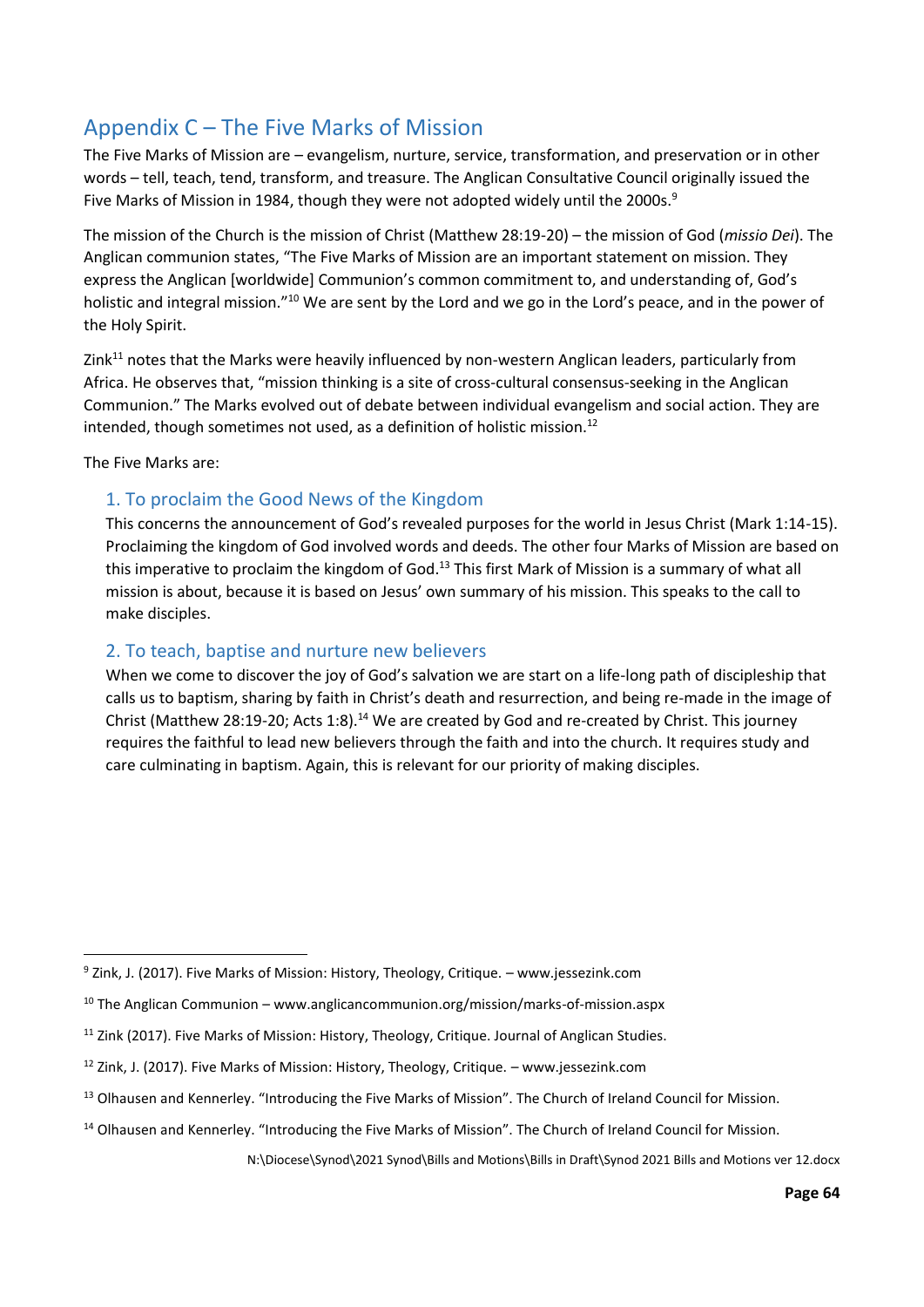#### <span id="page-64-0"></span>3. To respond to human need by loving service

Proclamation of the Gospel is weakened without action (Luke 4:18). Jesus' actions freed people from alienation and sin.<sup>15</sup> As a community of believers, as the body of Christ, we are called to love our neighbour and a part of this is loving service of those around us. Here we see the priorities of family and community – their needs and wellbeing – as a concern.

#### <span id="page-64-1"></span>4. To transform unjust structures of society, to challenge violence of every kind and pursue peace and reconciliation

Whilst Jesus calls for a more personal transformation (Romans 12:2), he does mourn the lack of transformation in society (Matthew 23:37). The real call for justice and transformation of unjust structures and behaviour is seen in the Old Testament prophets, such as Isaiah.<sup>16</sup> This speaks very much to our priority of working with communities and ensuring we are doing everything we can to make sure the communities around us have tika and pono<sup>17</sup> – what is just and what is right.

#### <span id="page-64-2"></span>4

#### 5. To strive to safeguard the integrity of creation, and sustain and renew the life of the earth

The laws laid out in the Old Testament in Leviticus have a clear ecological consequence for the preservation of the land. Sadly, in ensuing centuries humanity has abused the "dominion over all living things" as ordained by God (Genesis 1). Jesus was deeply aware of God's care for all creation (Matthew 6:26) and so should we.<sup>18</sup> Here the theme of the Diocese Mission Action Plan and Bishop Peter's vision for the Diocese, that is, regeneration, is reflected. Our focus is on the regeneration of the church, but alongside this we need to focus on the regeneration of nature and the planet too.

<sup>&</sup>lt;sup>15</sup> Olhausen and Kennerley. "Introducing the Five Marks of Mission". The Church of Ireland Council for Mission.

<sup>&</sup>lt;sup>16</sup> Olhausen and Kennerley. "Introducing the Five Marks of Mission". The Church of Ireland Council for Mission.

<sup>&</sup>lt;sup>17</sup> Cadogan, T. (2004). A three-way relationship: God, land, people. A Maori woman reflects. In H. Bergin, & S. Smith (Eds.), *Land and place: He whenua, He wāhi: Spiritualities from Aotearoa New Zealand* (pp. 27-43). Auckland: Accent Publications.

<sup>&</sup>lt;sup>18</sup> Olhausen and Kennerley. "Introducing the Five Marks of Mission". The Church of Ireland Council for Mission.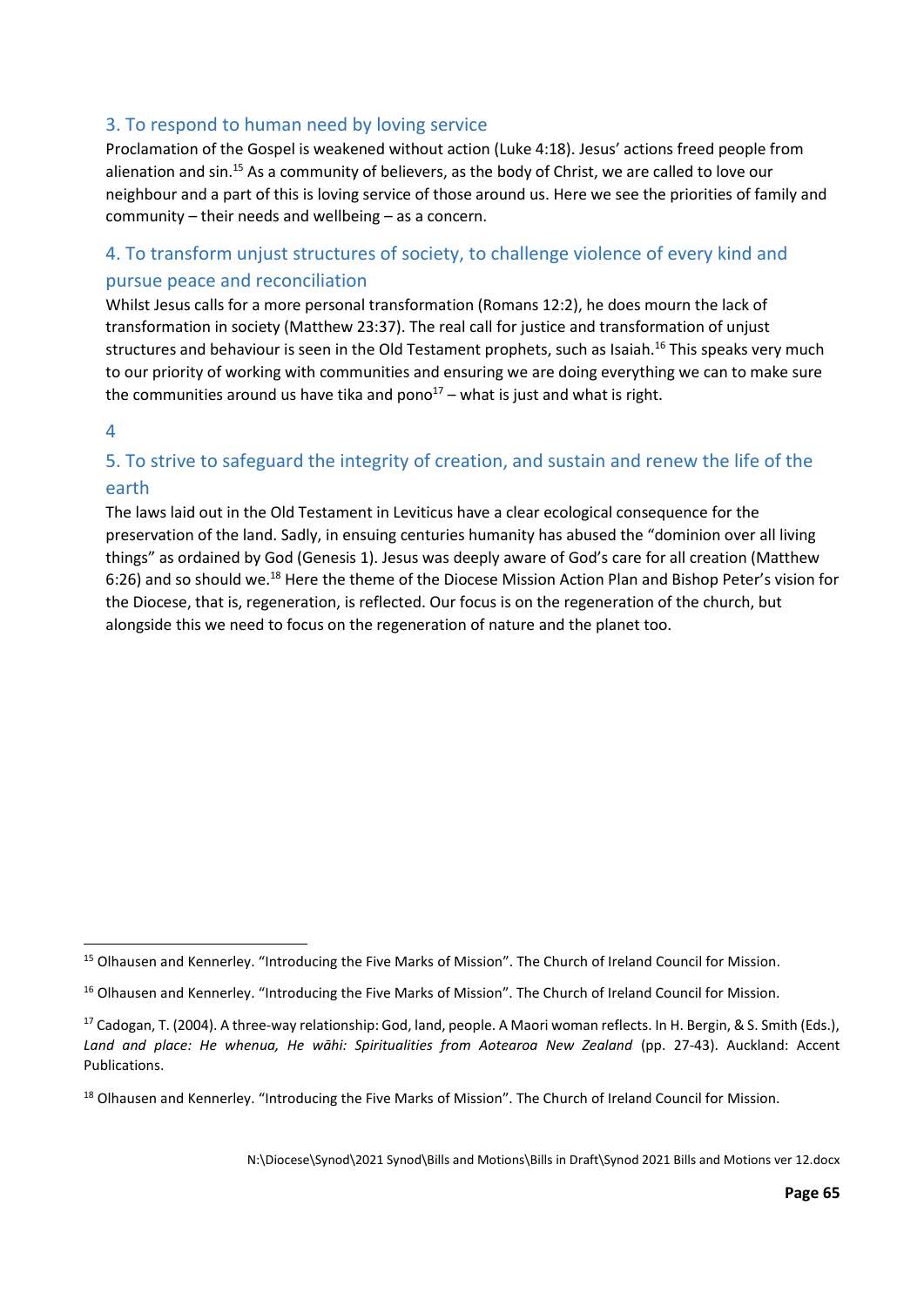# <span id="page-65-0"></span>Appendix D - Principles

#### <span id="page-65-1"></span>1. God's intention is for the church to grow

A plantation forest depends on human intervention to plant over and over again. In the native forest new growth emerges all the time without the need for anyone to plant or strive to make it happen. When the church is living into its missional calling, being the church God intended, it naturally and supernaturally grows.

*Day by day, [all those who believed] spent much time together in the temple, they broke bread at home and ate their food with glad and generous hearts, praising God and having the goodwill of all the people. And day by day the Lord added to their number those who were being saved.* Acts 2: 46-47

*Jesus said, "The Kingdom of God is like a farmer who scatters seed on the ground. 27 Night and day, while he's asleep or awake, the seed sprouts and grows, but he does not understand how it happens.*  Mark 4: 26-27

#### <span id="page-65-2"></span>2. God's work in History often disrupts what has gone before

There is a continual flux of growth and change. In God's Kingdom, God regularly calls his people into a state of change, into something new – new forms, new expressions, new methods, new ways of being his people in the world. The arrival of Jesus marked incredible change for the religious elite, who thought they understood how God worked in the world.

*Do not remember the former things, or consider the things of old. I am about to do a new thing; now it springs forth, do you not perceive it?* Isaiah 43: 18-19

*Who would patch old clothing with new cloth? For the new patch would shrink and rip away from the old cloth, leaving an even bigger tear than before. And no one puts new wine into old wineskins. For the wine would burst the wineskins, and the wine and the skins would both be lost. New wine calls for new wineskins.* Mark 2: 21-22

#### <span id="page-65-3"></span>3. God gives the Holy Spirit to breathe new dreams and visions onto his people.

God calls us to be attentive to his presence and his calling as individuals and as communities of faith. Where God is at work variety flourishes. A native forest is full of an abundance of life in many forms, whereas a plantation forest creates a monoculture. God calls us into his variety and abundance.

*'In the last days it will be, God declares, that I will pour out my Spirit upon all flesh, and your sons and your daughters shall prophesy, and your young men shall see visions, and your old men shall dream dreams.* Acts 2: 17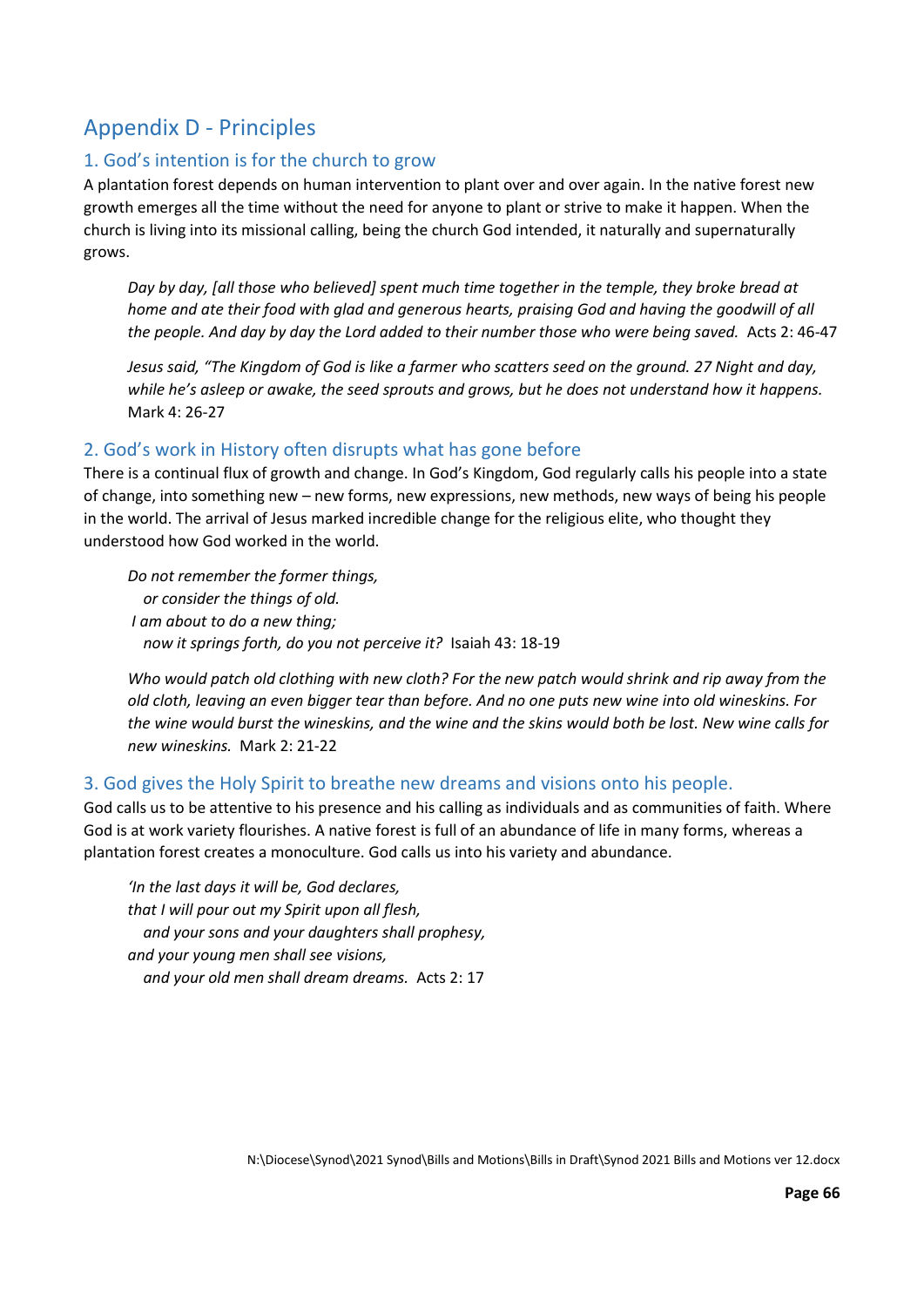#### <span id="page-66-0"></span>4. The church needs to adapt its structures and approaches to the social climate we now occupy while staying true to the Gospel

For 1500 years the Church held a privileged place in society, influencing every level of society. This season of Church history is coming to a close. As it comes to an end, we are entering a season where the Diocese will need to take up a new challenge. Like the early church, we will need to be apostolic and evangelistic, boldly dreaming of new ways of sharing the good news of the gospel. This is a challenge that will need to be to be embraced by every Parish and ministry unit. Every parish needs to wrestle in their context what it would take to grow in number and grow younger. In this season Parish leaders will also need to be able to cast a compelling vision for the Christian community God calls us to be part of.

*Where there is no vision, the people perish.* Proverbs 28: 18a

*The gifts God gave were so that some would be apostles, some prophets, some evangelists, some pastors and teachers, to equip the saints for the work of ministry, for building up the body of Christ.* Ephesians 4: 11-12

#### <span id="page-66-1"></span>5. Like the Easter story, death can be a precursor to new life

Often new growth cannot flourish until older plants die and make way for light to shine on new growth. As the Easter story illustrates, sometimes we have to enter a season of death before we see new life. So in church life, we need to allow natural death to occur to allow the following life to emerge.

*Jesus said: Every branch in Me that does not bear fruit, God takes away; and every branch that bears fruit, God prunes it so that it may bear more fruit.* John 15: 2

#### <span id="page-66-2"></span>6. God calls his people to ongoing regeneration

When room is given for the new growth to emerge in the church, the church will regenerate. We need to ensure we are positioning ourselves for long term sustainability in all we undertake in church life.

*I will build my church, and all the powers of hell will not conquer it. Matthew 16: 18* 

*And the Good News about the Kingdom will be preached throughout the whole world, so that all nations will hear it; and then the end will come.* Matthew 24: 14